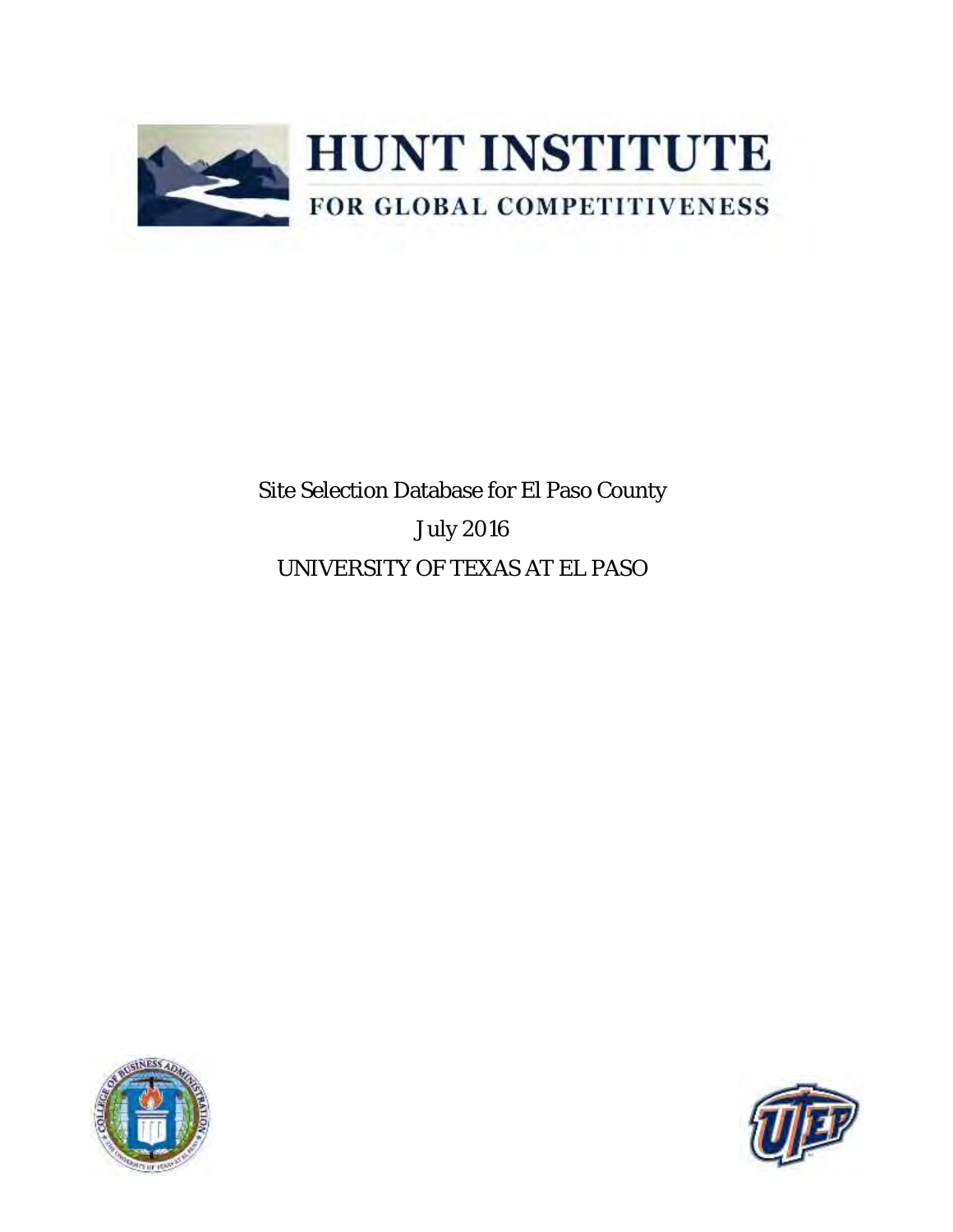| $\perp$         |                |  |
|-----------------|----------------|--|
|                 | А.             |  |
|                 | B <sub>1</sub> |  |
|                 |                |  |
| $\prod_{i=1}^n$ |                |  |
|                 |                |  |
|                 | Β.             |  |
|                 | $C_{1}$        |  |
|                 | D.             |  |
|                 | Е.             |  |
| III.            |                |  |
| IV.             |                |  |
|                 |                |  |
|                 | В.             |  |
| V.              |                |  |
| VI.             |                |  |
| VII.            |                |  |
|                 |                |  |
|                 | B.             |  |
|                 | $C_{1}$        |  |
|                 | D.             |  |
|                 | Ε.             |  |
|                 | $F_{\perp}$    |  |
|                 | G.             |  |
|                 |                |  |
| IX.             |                |  |
| Х.              |                |  |
| XI.             |                |  |
| XII.            |                |  |
|                 |                |  |
|                 |                |  |
|                 |                |  |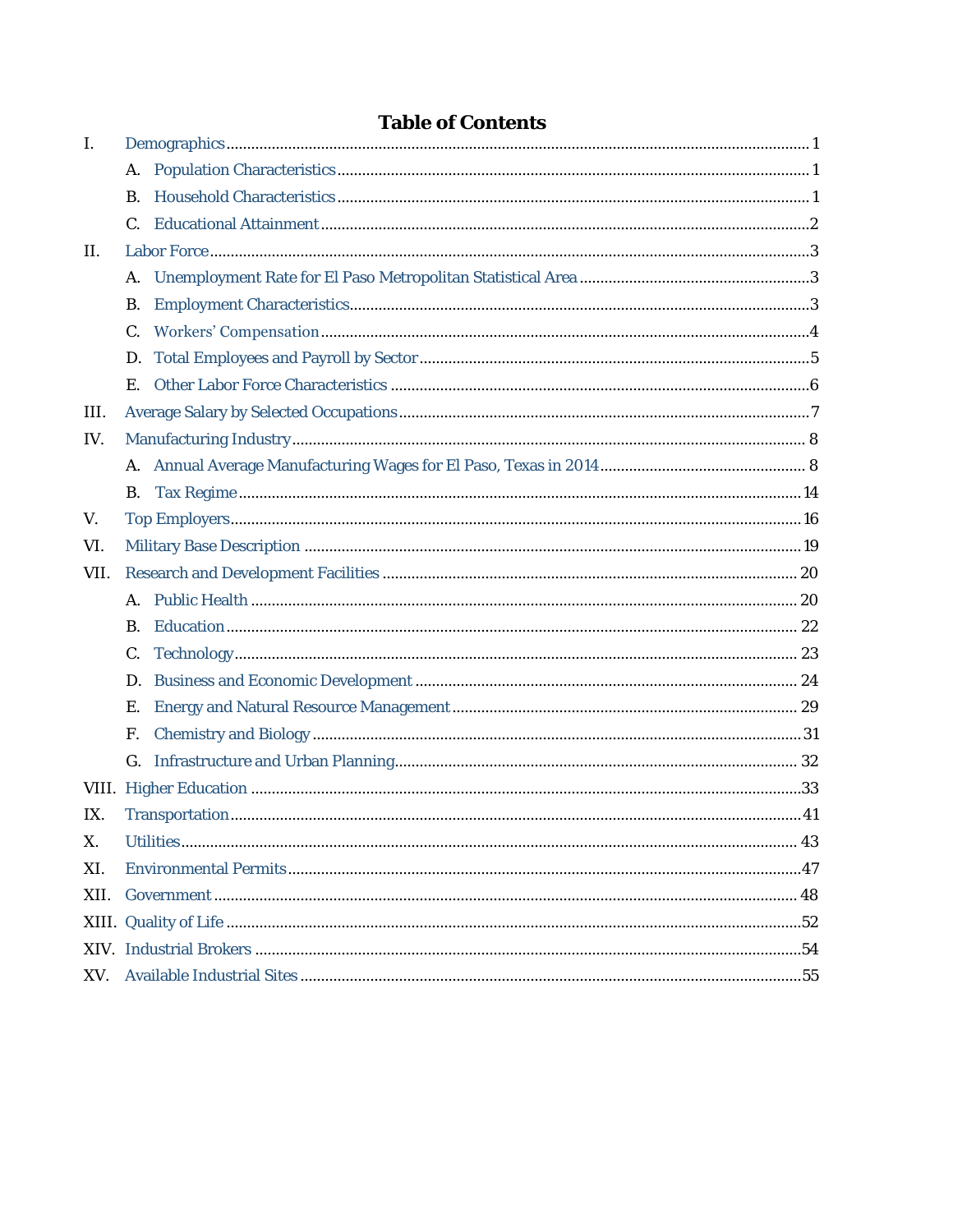# **I. Demographics**

## <span id="page-2-1"></span><span id="page-2-0"></span>**A. Population Characteristics**

| Age Distribution               | 2010    | 2011    | 2012    | 2013    | 2014      |
|--------------------------------|---------|---------|---------|---------|-----------|
| <b>Total Population by Age</b> | 772,280 | 787,410 | 801,115 | 813,015 | 842,814   |
| Under - 14                     | 193,842 | 196,853 | 197,875 | 199,189 | 204,804   |
| $15 - 19$                      | 67,188  | 67,717  | 68,896  | 68,293  | 69,111    |
| $20 - 34$                      | 162,951 | 166,144 | 172,240 | 111,383 | 187,105   |
| $35 - 54$                      | 200,793 | 203,939 | 205,887 | 204,880 | 209,018   |
| $55 - 74$                      | 111,208 | 114,962 | 119,366 | 123,578 | 128,951   |
| 75 - Older                     | 35,525  | 37,008  | 37,652  | 39,838  | 39,612    |
| Distribution by Age Group (%)  | 2010    | 2011    | 2012    | 2013    | 2014      |
| Under - 14                     | 25.10   | 25.00   | 24.70   | 24.50   | 24.30     |
| $15 - 19$                      | 8.70    | 8.60    | 8.60    | 8.40    | 8.20      |
| $20 - 34$                      | 21.10   | 21.10   | 21.50   | 13.70   | 22.20     |
| $35 - 54$                      | 26.00   | 25.90   | 25.70   | 25.20   | 24.80     |
| $55 - 74$                      | 14.40   | 14.60   | 14.90   | 15.20   | 15.30     |
| 75 - Older                     | 4.60    | 4.70    | 4.70    | 4.90    | 4.70      |
| Median Age                     | 31      | 31      | 31      | 31      | $30 - 31$ |

Source[: US Census-](http://factfinder.census.gov/faces/nav/jsf/pages/index.xhtml) American Fact Finder. Retrieved in November 2015.

### <span id="page-2-2"></span>**B. Household Characteristics**

| Characteristics                       | 2010      | 2011      | 2012      | 2013      | 2014      |
|---------------------------------------|-----------|-----------|-----------|-----------|-----------|
| Number of Households                  | 248,770   | 257,285   | 260,645   | 258,587   | 255,736   |
| Nominal Median Household Income (USD) | 36,015.00 | 39,573.00 | 40,345.00 | 39,945.00 | 40,170.00 |
| Nominal Mean Household Income (USD)   | 51,048.00 | 54,805.00 | 55,089.00 | 54,811.00 | 54,523.00 |
| Household Income Distribution         | 2010 (%)  | 2011 (%)  | 2012 (%)  | 2013 (%)  | 2014 (%)  |
| Less than \$10,000                    | 10.80     | 10.10     | 11.00     | 10.20     | 10.30     |
| \$10,000 to \$14,999                  | 8.10      | 7.90      | 7.40      | 7.60      | 6.80      |
| \$15,000 to \$24,999                  | 16.70     | 14.70     | 13.50     | 14.40     | 14.00     |
| \$25,000 to \$34,999                  | 12.90     | 12.20     | 12.80     | 12.20     | 12.80     |
| \$35,000 to \$49,999                  | 16.00     | 15.40     | 14.50     | 16.40     | 16.60     |
| \$50,000 to \$74,999                  | 15.60     | 17.50     | 17.70     | 16.60     | 16.90     |
| \$75,000 to \$99,999                  | 7.60      | 9.00      | 9.90      | 9.70      | 9.30      |
| \$100,000 to \$149,999                | 8.30      | 8.60      | 8.20      | 8.40      | 8.30      |
| \$150,000 to \$199,999                | 2.20      | 2.70      | 2.60      | 2.50      | 2.90      |
| \$200,000 or more                     | 1.80      | 2.00      | 2.20      | 2.00      | 2.00      |
| Period                                | 2010      | 2011      | 2012      | 2013      | 2014      |
| Net Migration (%)                     | 8.01      | 7.75      | $-2.52$   | $-8.50$   | .29       |

Source[: US Census-](http://factfinder.census.gov/faces/nav/jsf/pages/index.xhtml) American Fact Finder. Retrieved in November 2015.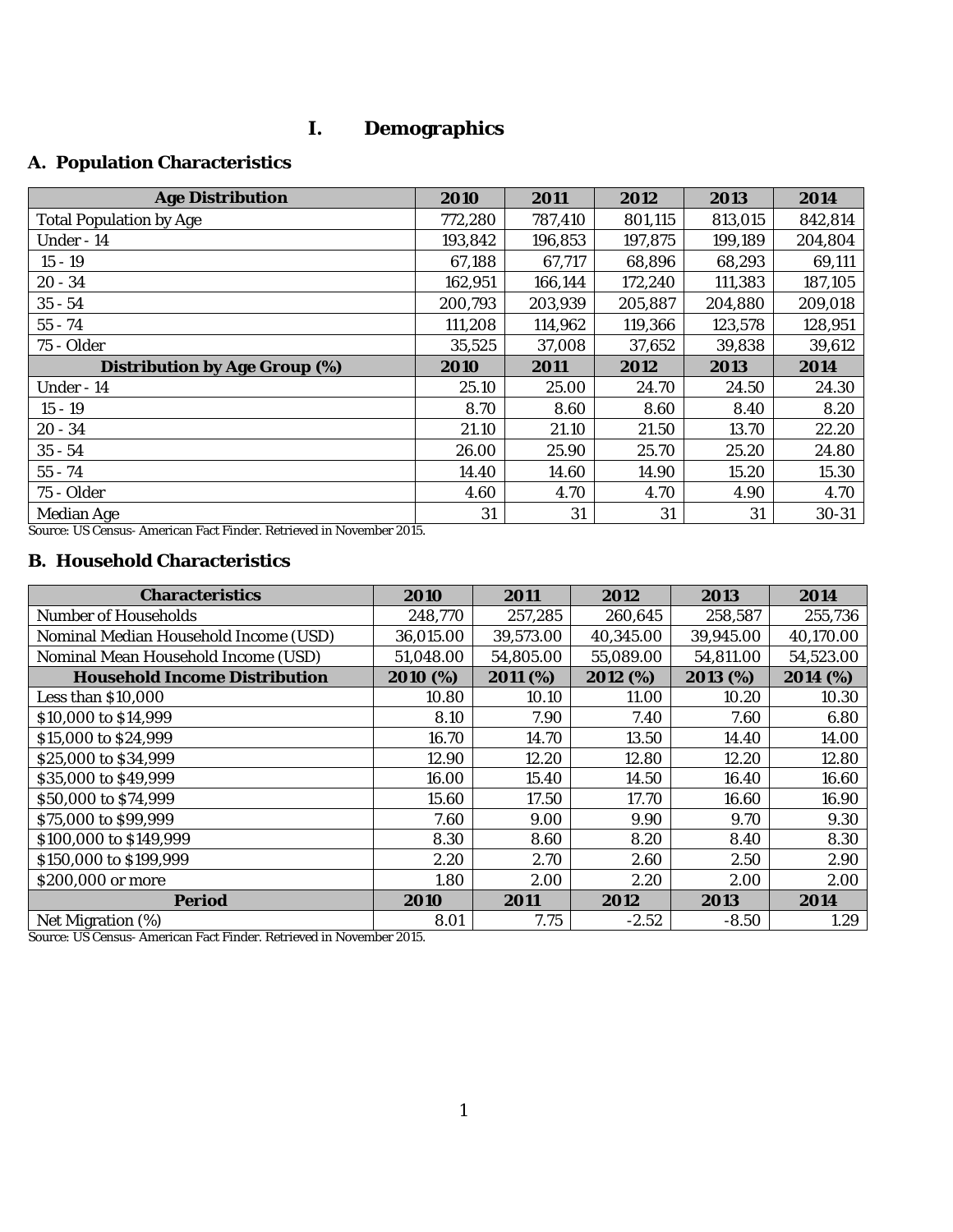## <span id="page-3-0"></span>**C. Educational Attainment**

| Year                                           | 2010    | 2011    | 2012    | 2013    | 2014    |
|------------------------------------------------|---------|---------|---------|---------|---------|
| Population 18 to 24 years                      | 86,124  | 88,110  | 90,732  | 93,350  | 95,426  |
| Less than high school graduate                 | 15,588  | 15,067  | 15,241  | 14,749  | 15,077  |
| High school graduate (includes<br>equivalency) | 28,852  | 29,076  | 29,394  | 29,499  | 29,582  |
| Some college or associate's degree             | 38,067  | 39,914  | 41,733  | 44,248  | 45,518  |
| Bachelor's degree or higher                    | 3,617   | 4,053   | 4,264   | 4,854   | 5,248   |
| Population 25 years and over                   | 451,053 | 461,366 | 470,833 | 479,241 | 488,505 |
| Less than 9th grade                            | 81,641  | 80,739  | 78,629  | 77,158  | 76,695  |
| 9th to 12th grade, no diploma                  | 49,165  | 48,443  | 47,083  | 47,445  | 46,408  |
| High school graduate (includes<br>equivalency) | 108,704 | 112,112 | 113,471 | 114,539 | 118,707 |
| Some college, no degree                        | 96,525  | 99,194  | 104,996 | 108,308 | 110,891 |
| Associate's degree                             | 27,965  | 29,066  | 31,546  | 32,588  | 34,684  |
| Bachelor's degree                              | 58,186  | 60,900  | 64,033  | 67,094  | 68,879  |
| Graduate or professional degree                | 28,867  | 30,450  | 31,075  | 32,109  | 32,241  |

Source: US Census- American Fact Finder. Retrieved in August 2016.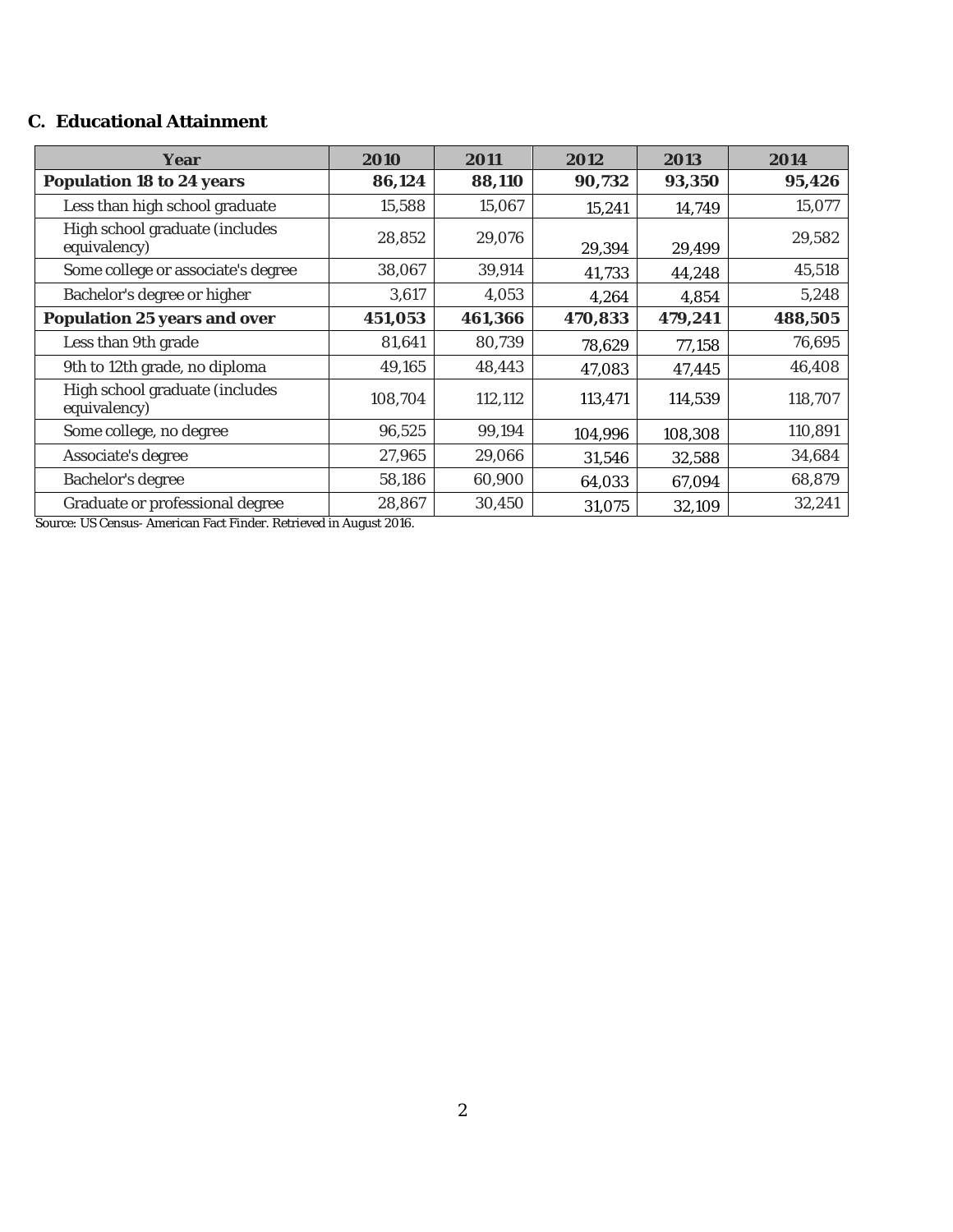## **II. Labor Force**

### <span id="page-4-1"></span><span id="page-4-0"></span>**A. Annual Average Unemployment Rate for El Paso Metropolitan Statistical Area**

| Year                                                                                                                         | $\bigcap$ 11 | $\bigcap$ 10    | 2012                     | 2011 | $\bigcap$ $\bigcap$ $\bigcap$ |
|------------------------------------------------------------------------------------------------------------------------------|--------------|-----------------|--------------------------|------|-------------------------------|
|                                                                                                                              | ∠∪⊥          | 2012            | 2 U I J                  | 2014 | ノリに                           |
| $\sqrt{2}$<br>$\overline{\phantom{0}}$<br>1201c<br>/ment<br>Inami<br>$' \cap V$<br>11<br>Rale<br>$\sim$<br>(70)<br>U I I U I | ں .          | $\cup$ . $\cup$ | $\overline{\phantom{a}}$ | U.   | $\sim$<br>$\cup$ . $\sim$     |

Source[: Bureau of Labor Statistics.](http://www.bls.gov/) Retrieved in August 2016.

## <span id="page-4-2"></span>**B. Employment Characteristics**

| <b>Employment Reported by</b><br>Place of Work | Number of<br>Total<br>Establishments |         | <b>Total Number of</b><br>Employees |         |        | <b>Total Number of</b><br>Employees (%) |        |  |
|------------------------------------------------|--------------------------------------|---------|-------------------------------------|---------|--------|-----------------------------------------|--------|--|
|                                                | 2014                                 | 2012    | 2013                                | 2014    | 2012   | 2013                                    | 2014   |  |
| Agriculture, Forestry, and                     |                                      |         |                                     |         |        |                                         |        |  |
| Fishing<br>Mining and Quarrying                | 15                                   | 321     | 454                                 | 331     | 0.15   | 0.21                                    | 0.15   |  |
|                                                | 16                                   | 255     | 245                                 | N/A     | 0.12   | 0.11                                    | N/A    |  |
| <b>Utilities</b>                               | 17                                   | N/A     | N/A                                 | N/A     | N/A    | N/A                                     | N/A    |  |
| Construction                                   | 907                                  | 9,297   | 9,471                               | 9,546   | 4.25   | 4.30                                    | 4.30   |  |
| Manufacturing                                  | 481                                  | 13,624  | 14,173                              | 13,793  | 6.23   | 6.44                                    | 6.21   |  |
| Wholesale trade                                | 1,009                                | 9,964   | 10,083                              | 9,878   | 4.55   | 4.58                                    | 4.45   |  |
| Retail trade                                   | 2,298                                | 35,583  | 37,264                              | 38,117  | 16.26  | 16.93                                   | 17.16  |  |
| Transportation and Warehousing                 | 812                                  | 12,536  | 12,147                              | 11,185  | 5.73   | 5.52                                    | 5.03   |  |
| Information                                    | 183                                  | 8,223   | 10,051                              | 8,830   | 3.76   | 4.57                                    | 3.97   |  |
| Finance and Insurance                          | 939                                  | 7,074   | 6,611                               | 6,546   | 3.23   | 3.00                                    | 2.95   |  |
| Real Estate, Rental, and Leasing               | 728                                  | 3711    | 3,762                               | 3,797   | 1.70   | 1.71                                    | 1.71   |  |
| Scientific Services                            | 1,283                                | 10,520  | 9,466                               | 9,631   | 4.81   | 4.30                                    | 4.34   |  |
| Management of Companies                        | 64                                   | 3,004   | 1,750                               | 1,865   | 1.37   | 0.79                                    | 0.84   |  |
| <b>Remediation Services</b>                    | 627                                  | 23,339  | 22,817                              | 23,673  | 10.67  | 10.36                                   | 10.66  |  |
| <b>Educational Services</b>                    | 147                                  | 2,877   | 2,798                               | 2,887   | 1.31   | 1.27                                    | 1.30   |  |
| <b>Health Care and Social</b><br>Assistance    | 1,544                                | 39,166  | 39,507                              | 41,337  | 17.90  | 17.94                                   | 18.61  |  |
| Arts, Entertainment, and<br>Recreation         | 138                                  | 1,980   | 1,745                               | 2,195   | 0.90   | 0.79                                    | 0.99   |  |
| Accommodation and Food<br>Services             | 1,488                                | 28,979  | 29,569                              | 30,414  | 13.25  | 13.43                                   | 13.69  |  |
| <b>Other Services</b>                          | 1,162                                | 8,337   | 8,255                               | 8,139   | 3.81   | 3.75                                    | 3.66   |  |
| Industries not classified                      | 17                                   | N/A     | N/A                                 | N/A     | N/A    | N/A                                     | N/A    |  |
| Total                                          | 13,875                               | 218,790 | 220,168                             | 222,164 | 100.00 | 100.00                                  | 100.00 |  |

Source: US Census- American Fact Finder. Retrieved in November 2015.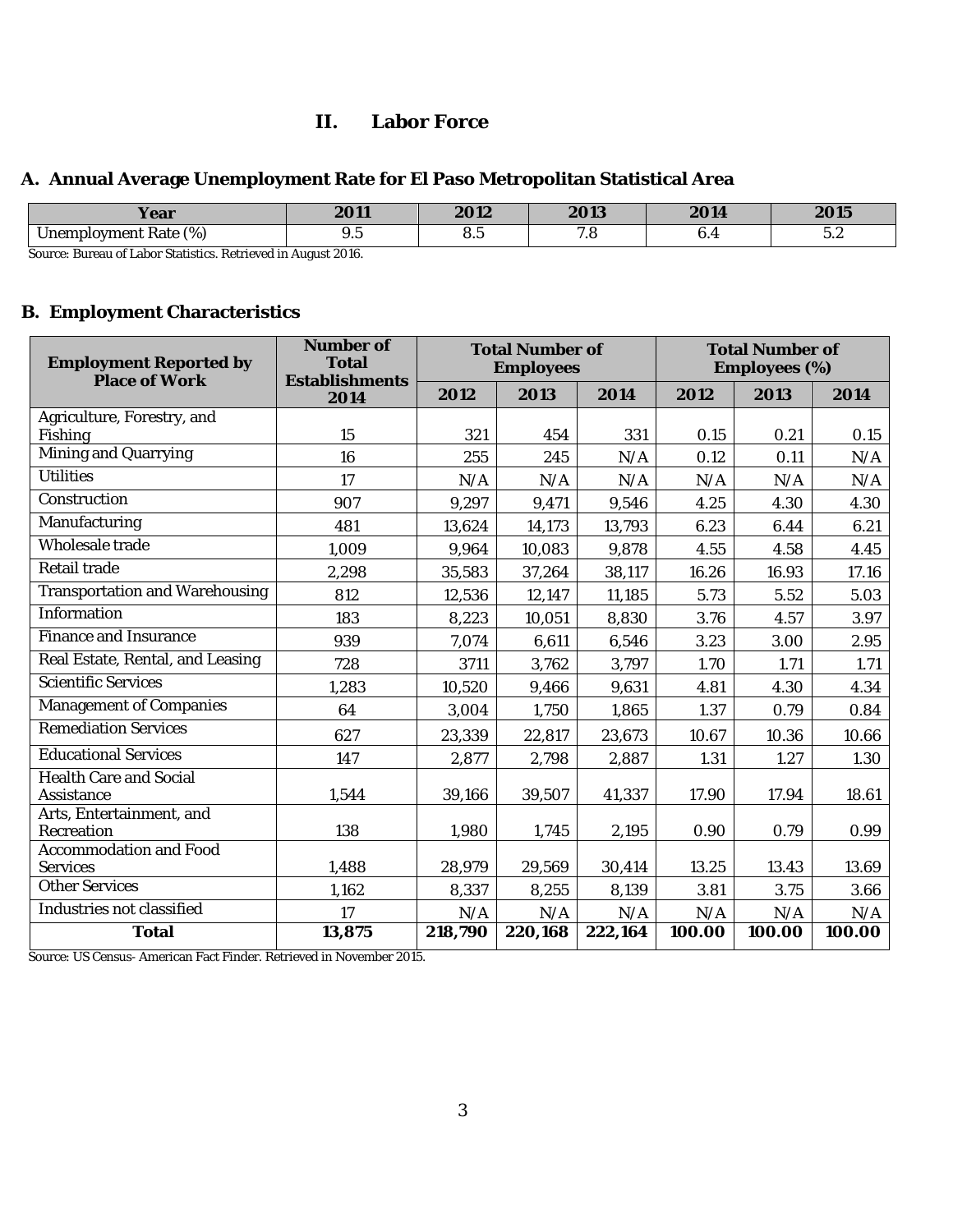# <span id="page-5-0"></span>**C. Workers' Compensation**

| Average Hourly Wages for Selected Occupations |                                                                  |  |  |  |
|-----------------------------------------------|------------------------------------------------------------------|--|--|--|
| Type of Occupation                            | Hourly Wage (USD)                                                |  |  |  |
| Dentist, General                              | 88.13                                                            |  |  |  |
| Human Resources Managers                      | 46.34                                                            |  |  |  |
| <b>Registered Nurses</b>                      | 31.87                                                            |  |  |  |
| <b>Accountants and Auditors</b>               | 30.57                                                            |  |  |  |
| Heavy and Tractor-Trailer Truck Drivers       | 17.90                                                            |  |  |  |
| Automotive Service Technicians and Mechanics  | 16.98                                                            |  |  |  |
| Customer Service Representatives              | 13.01                                                            |  |  |  |
| <b>Construction Laborers</b>                  | 12.42                                                            |  |  |  |
| Medical Secretaries                           | 12.08                                                            |  |  |  |
| <b>Medical Assistants</b>                     | 11.31                                                            |  |  |  |
| Retail Salespersons                           | 11.08                                                            |  |  |  |
| Fast Food Cooks                               | 8.44                                                             |  |  |  |
|                                               | Employer Costs per Hour for Wages and Selected Employee Benefits |  |  |  |
| Compensation                                  | Cost (USD)                                                       |  |  |  |
| <b>Total Compensation</b>                     | 30.11                                                            |  |  |  |
| Wages and Salaries                            | 21.60                                                            |  |  |  |
| <b>Total Benefits</b>                         | 8.51                                                             |  |  |  |
| Paid Leave                                    | 1.89                                                             |  |  |  |
| Vacation                                      | 0.95                                                             |  |  |  |
| Supplemental Pay                              | 1.19                                                             |  |  |  |
| Insurance                                     | 2.05                                                             |  |  |  |
| Retirement and Savings                        | 1.07                                                             |  |  |  |
| Legally Required Benefits                     | 2.30                                                             |  |  |  |

Source: Occupational Employment Statistics (May 2015) and U.S. Bureau of Labor Statistics- Employer Cost for Employee Compensation. Retrieved in November 2015.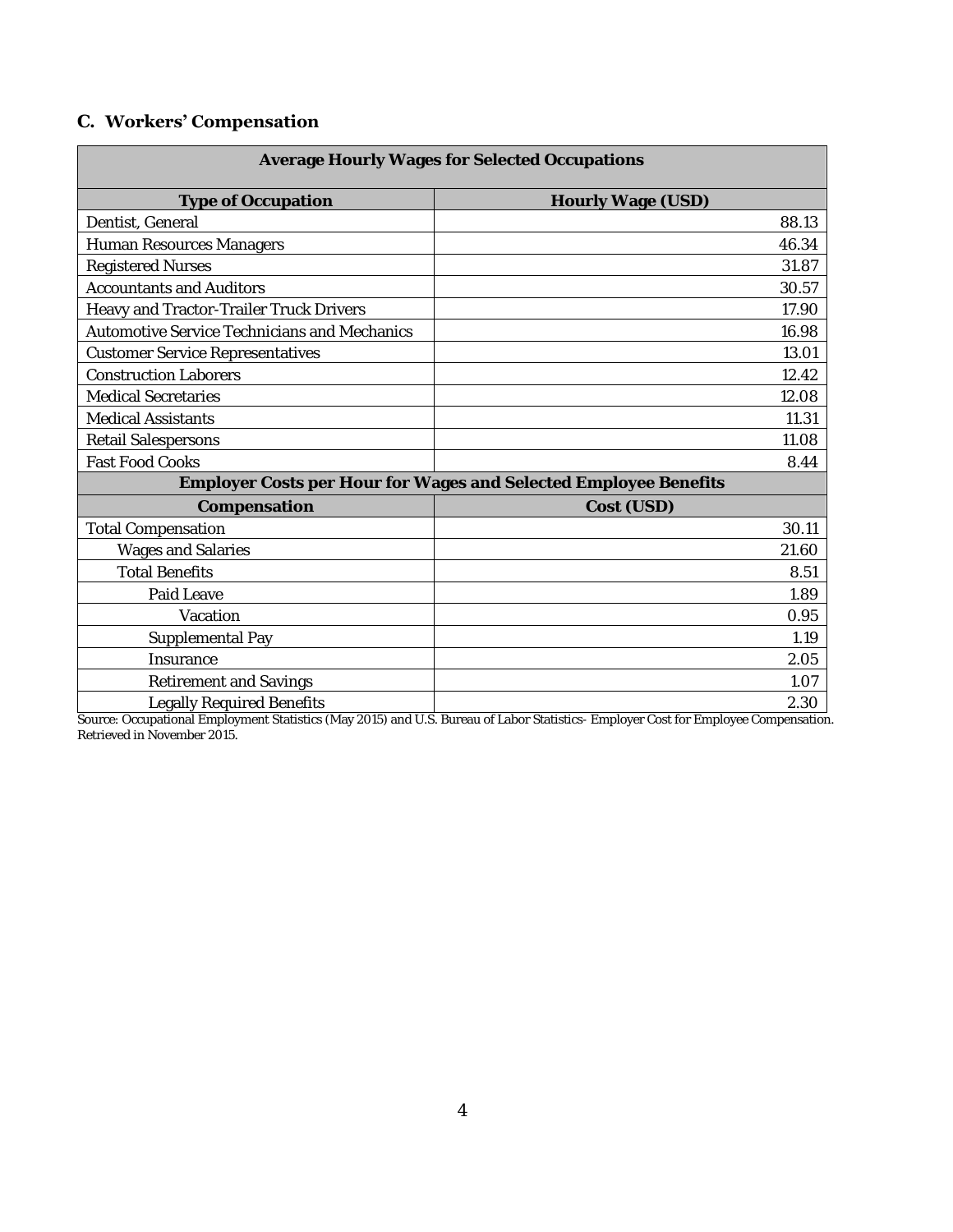# <span id="page-6-0"></span>**D. Total Employees and Payroll by Sector**

| 2012<br><b>NAICS</b><br>Code | Meaning of 2012 North American Industry<br>Classification System (NAICS) Code | 2012      | 2013      | 2014      |
|------------------------------|-------------------------------------------------------------------------------|-----------|-----------|-----------|
| 0                            | <b>Total for All Sectors</b>                                                  | 6,649,642 | 6,706,361 | 6,964,919 |
| 11                           | Agriculture, Forestry, Fishing, and Hunting                                   | 8,500     | 12,756    | 9,087     |
| 21                           | Mining and quarrying; Oil and Gas Extraction                                  | 10,605    | 11,888    | N/A       |
| 22                           | Utilities                                                                     | N/A       | N/A       | N/A       |
| 23                           | Construction                                                                  | 371,314   | 340,897   | 353,948   |
| $31 - 33$                    | Manufacturing                                                                 | 551,813   | 565,973   | 539,707   |
| 42                           | Wholesale Trade                                                               | 399,987   | 406,946   | 415,490   |
| $44 - 45$                    | Retail Trade                                                                  | 777,815   | 798,791   | 842,627   |
| 48-49                        | Transportation and Warehousing                                                | 500,643   | 457,301   | 493,253   |
| 51                           | Information                                                                   | 318,144   | 356,336   | 356,568   |
| 52                           | Finance and Insurance                                                         | 298,299   | 278,979   | 282,994   |
| 53                           | Real Estate, Rental, and Leasing                                              | 121,740   | 121,189   | 134,975   |
| 54                           | Professional, Scientific, and Technical Services                              | 409,258   | 413,447   | 417,299   |
| 55                           | Management of Companies and Enterprises                                       | 134,453   | 143,995   | 136,436   |
|                              | Administrative and Support; Waste Management and                              | 534,503   | 546,868   | 645,172   |
| 56                           | <b>Remediation Services</b>                                                   |           |           |           |
| 61                           | <b>Educational Services</b>                                                   | 72,335    | 72,986    | 73,237    |
| 62                           | Health Care and Social Assistance                                             | 1,453,411 | 1,487,351 | 1,542,756 |
| 71                           | Arts, Entertainment, and Recreation                                           | 34,287    | 27,455    | 38,645    |
| 72                           | Accommodation and Food Services                                               | 398,043   | 411,283   | 417,046   |
| 81                           | Other Services (Except Public Administration)                                 | 170,023   | 167,592   | 174,337   |
| 99                           | Industries Not Classified                                                     | 602       | 1,071     | 509       |

# Total Annual Payroll in El Paso County by Sector (USD in Thousands)

Source: US Census- American Fact Finder. Retrieved in November 2015.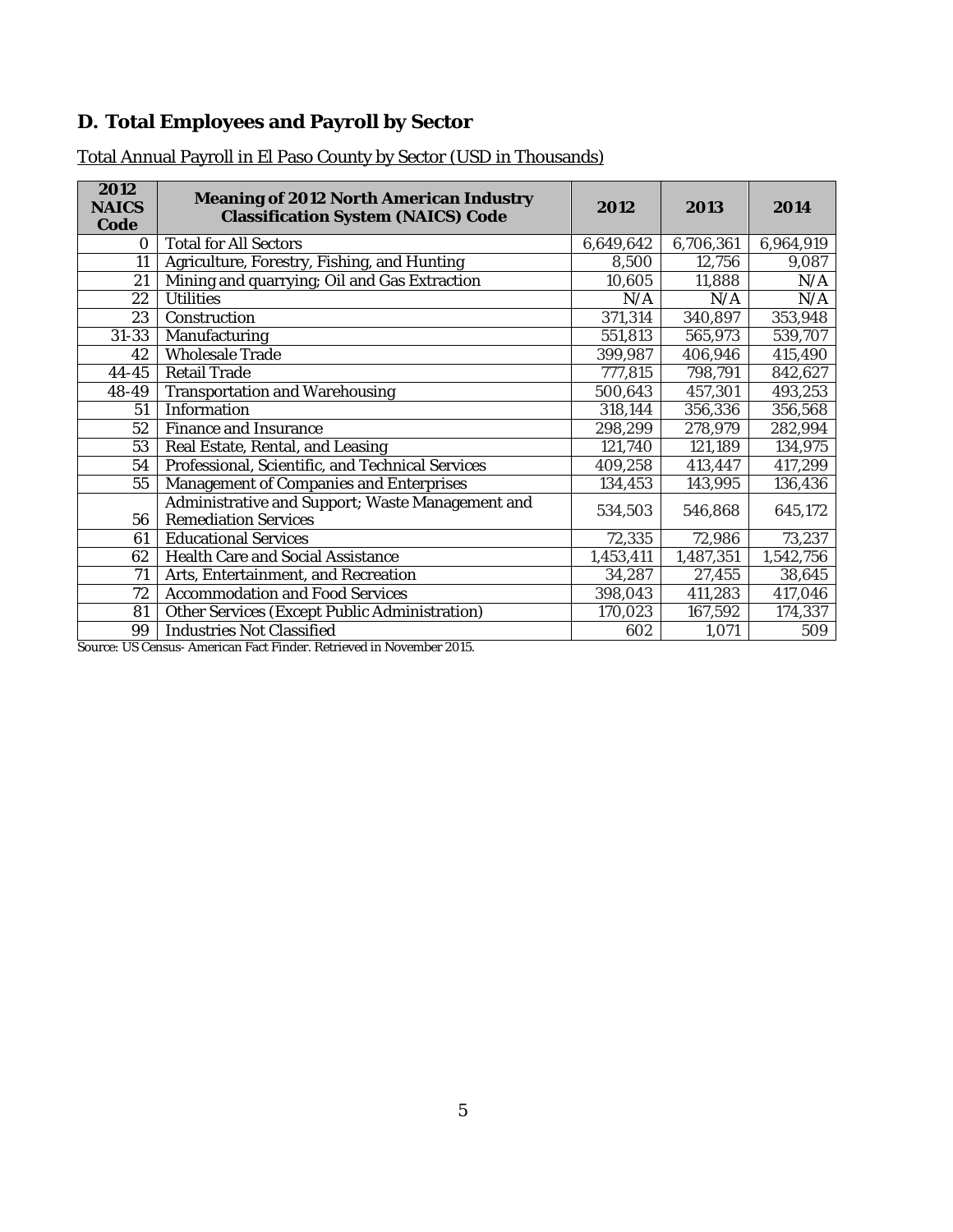## Total Employees in El Paso County by Sector

| 2012<br><b>NAICS</b><br>Code | Meaning of 2012 North American Industry<br><b>Classification System NAICS Code</b> | 2012    | 2013    | 2014    |
|------------------------------|------------------------------------------------------------------------------------|---------|---------|---------|
| $\circ$                      | <b>Total for All Sectors</b>                                                       | 218,790 | 220,168 | 222,164 |
| 11                           | Agriculture, Forestry, Fishing and Hunting                                         | 321     | 454     | 331     |
| 21                           | Mining and Quarrying; Oil and Gas Extraction                                       | 255     | 245     | N/A     |
| 22                           | <b>Utilities</b>                                                                   | N/A     | N/A     | N/A     |
| 23                           | Construction                                                                       | 9,297   | 9,471   | 9,546   |
| $31 - 33$                    | Manufacturing                                                                      | 13,624  | 14,173  | 13,793  |
| 42                           | Wholesale Trade                                                                    | 9,964   | 10,083  | 9,878   |
| $44 - 45$                    | Retail Trade                                                                       | 35,583  | 37,264  | 38,117  |
| 48-49                        | Transportation and Warehousing                                                     | 12,536  | 12,147  | 11,185  |
| 51                           | Information                                                                        | 8,223   | 10,051  | 8,830   |
| 52                           | Finance and Insurance                                                              | 7,074   | 6,611   | 6,546   |
| 53                           | Real Estate, Rental, and Leasing                                                   | 3,711   | 3,762   | 3,797   |
| 54                           | Professional, Scientific, and Technical Services                                   | 10,520  | 9,466   | 9,631   |
| 55                           | Management of Companies and Enterprises                                            | 3,004   | 1,750   | 1,865   |
| 56                           | Administrative and Support; Waste Management and<br><b>Remediation Services</b>    | 23,339  | 22,817  | 23,673  |
| 61                           | <b>Educational Services</b>                                                        | 2,877   | 2,798   | 2,887   |
| 62                           | Health Care and Social Assistance                                                  | 39,166  | 39,507  | 41,337  |
| 71                           | Arts, Entertainment, and Recreation                                                | 1,980   | 1,745   | 2,195   |
| 72                           | Accommodation and Food Services                                                    | 28,979  | 29,569  | 30,414  |
| 81                           | Other Services (Except Public Administration)                                      | 8,337   | 8,255   | 8,139   |
| 99                           | Industries Not Classified                                                          | N/A     | N/A     | N/A     |

Source: US Census- American Fact Finder. Retrieved in November 2015.

### <span id="page-7-0"></span>**E. Other Labor Force Characteristics**

| Commute Time                             | Mean Time |            |  |  |
|------------------------------------------|-----------|------------|--|--|
| Mean Travel Time to Work<br>23.2 Minutes |           |            |  |  |
| Labor Participation Rate in 2015         | Estimate  | Percentage |  |  |
| Male                                     | 192.278   | 53.50      |  |  |
| Female                                   | 167.090   | 46.50      |  |  |
| Гоtal                                    | 359,368   |            |  |  |

Source[: Bureau of Labor Statistics](http://www.bls.gov/) and US Census- American Fact Finder. Retrieved in November 2015.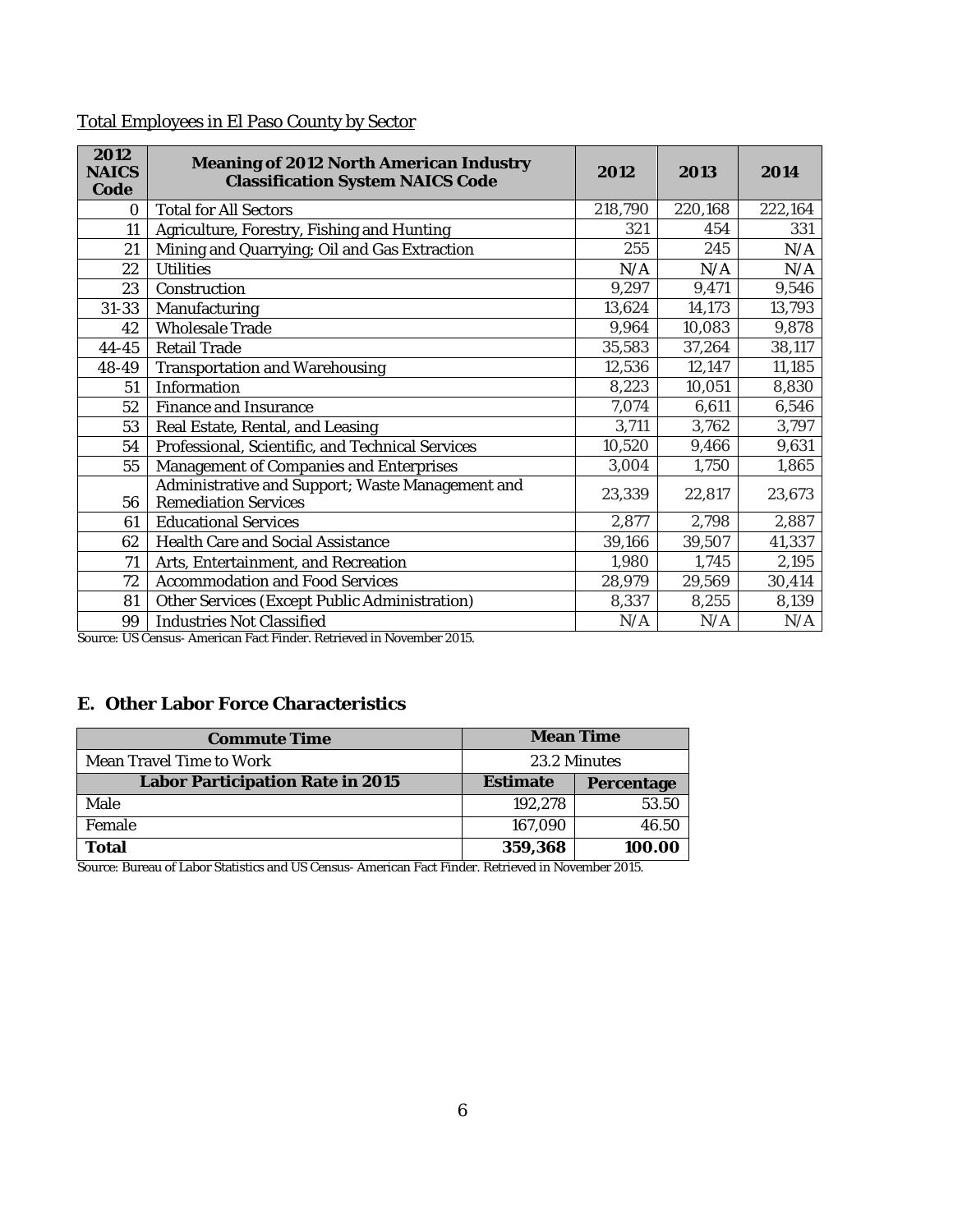<span id="page-8-0"></span>

| 2012<br><b>NAICS</b><br>Code | Type of Occupations                            | Number of<br>Employees | Employment<br>per 1,000<br>jobs | Median<br>Hourly<br>Wage<br>(USD) | Mean<br>Hourly<br>Wage<br>(USD) | Annual<br>Mean<br>Wage<br>(USD) |
|------------------------------|------------------------------------------------|------------------------|---------------------------------|-----------------------------------|---------------------------------|---------------------------------|
|                              |                                                | Professional           |                                 |                                   |                                 |                                 |
| 13-2011                      | Accountants                                    | 1,740                  | 5.98                            | 26.84                             | 30.57                           | 63,580                          |
| 11-0000                      | Management Occupations                         | 8,440                  | 29.03                           | 41.20                             | 48.24                           | 100,330                         |
| 15-1131                      | <b>Computer Programmers</b>                    | 370                    | 1.27                            | 29.32                             | 33.96                           | 70,640                          |
| $\overline{17} - 0000$       | Architects and Engineers                       | 2,770                  | 9.53                            | 30.35                             | 37.87                           | 78,760                          |
|                              |                                                | Retail                 |                                 |                                   |                                 |                                 |
| 41-2031                      | Retail Salespersons                            | 12,540                 | 43.15                           | 9.02                              | 11.08                           | 23,040                          |
| 43-5081                      | <b>Stock Clerks</b>                            | 4,560                  | 15.67                           | 9.17                              | 10.09                           | 20,990                          |
| 43-4081                      | <b>Hospitality Clerks</b>                      | 460                    | 1.57                            | 8.80                              | 9.00                            | 18,720                          |
|                              |                                                | Clerical               |                                 |                                   |                                 |                                 |
| 43-4051                      | Customer Service Rep.                          | 7,770                  | 26.74                           | 11.80                             | 13.01                           | 27,070                          |
| 41-9041                      | Telemarketer Rep.                              | 1,180                  | 4.06                            | 10.81                             | 11.14                           | 23,160                          |
| 43-9021                      | Data Entry Clerks                              | 920                    | 3.18                            | 9.29                              | 10.37                           | 21,580                          |
| 43-6011                      | <b>Executive Secretaries</b>                   | 740                    | 2.55                            | 22.73                             | 23.56                           | 49,010                          |
| 43-3031                      | <b>Accounting Clerks</b>                       | 3,000                  | 10.32                           | 14.68                             | 15.39                           | 32,010                          |
| 43-9022                      | <b>Word Processors</b>                         | 40                     | 0.14                            | 17.40                             | 17.40                           | 36,180                          |
|                              |                                                | Unskilled              |                                 |                                   |                                 |                                 |
| 47-2061                      | <b>Construction Laborers</b>                   | 1,900                  | 6.54                            | 11.53                             | 12.42                           | 25,840                          |
| 53-7064                      | <b>Hand Packers</b>                            | 730                    | 14.82                           | 9.39                              | 10.20                           | 21,220                          |
| 51-2099                      | Assemblers                                     | 270                    | 0.92                            | 8.96                              | 10.10                           | 21,020                          |
| 53-7062                      | Material Movers                                | 350                    | 1.21                            | 20.76                             | 21.38                           | 44,460                          |
| 51-2092                      | <b>Team Assemblers</b>                         | 1,120                  | 3.85                            | 10.44                             | 11.69                           | 24,320                          |
|                              |                                                | Semi-Skilled           |                                 |                                   |                                 |                                 |
| 51-9111                      | Machine Operators                              | 170                    | 0.57                            | 27.28                             | 23.95                           | 49,810                          |
|                              |                                                | Skilled                |                                 |                                   |                                 |                                 |
| 49-9043                      | Machinery Maintenance<br>Workers               | 300                    | 1.02                            | 17.21                             | 17.84                           | 37,110                          |
| 51-4111                      | <b>Tool and Die Makers</b>                     | 140                    | 0.47                            | 14.72                             | 16.91                           | 35,160                          |
| 51-4041                      | Machinists                                     | 380                    | 1.31                            | 11.72                             | 12.87                           | 26,770                          |
| 51-4121                      | Welders                                        | 420                    | 1.46                            | 15.29                             | 15.96                           | 33,200                          |
|                              |                                                | Technical              |                                 |                                   |                                 |                                 |
| 51-4012                      | Numerical Control Machine<br>Programmers       | 60                     | 0.19                            | 15.49                             | 18.65                           | 38,800                          |
| 17-3023                      | Electronic Technicians*                        | 110                    | 0.38                            | 26.88                             | 26.57                           | 55,270                          |
| 29-2011                      | Medical and Clinical<br>Laboratory Technicians | 450                    | 1.56                            | 15.87                             | 16.55                           | 34,420                          |
| 15-1152                      | Computer Network Support<br>Specialists        | 240                    | 0.83                            | 25.77                             | 27.98                           | 58,210                          |

# **III. Average Salary by Selected Occupations in El Paso, Texas**

\*Electrical and Electronics Engineering Technician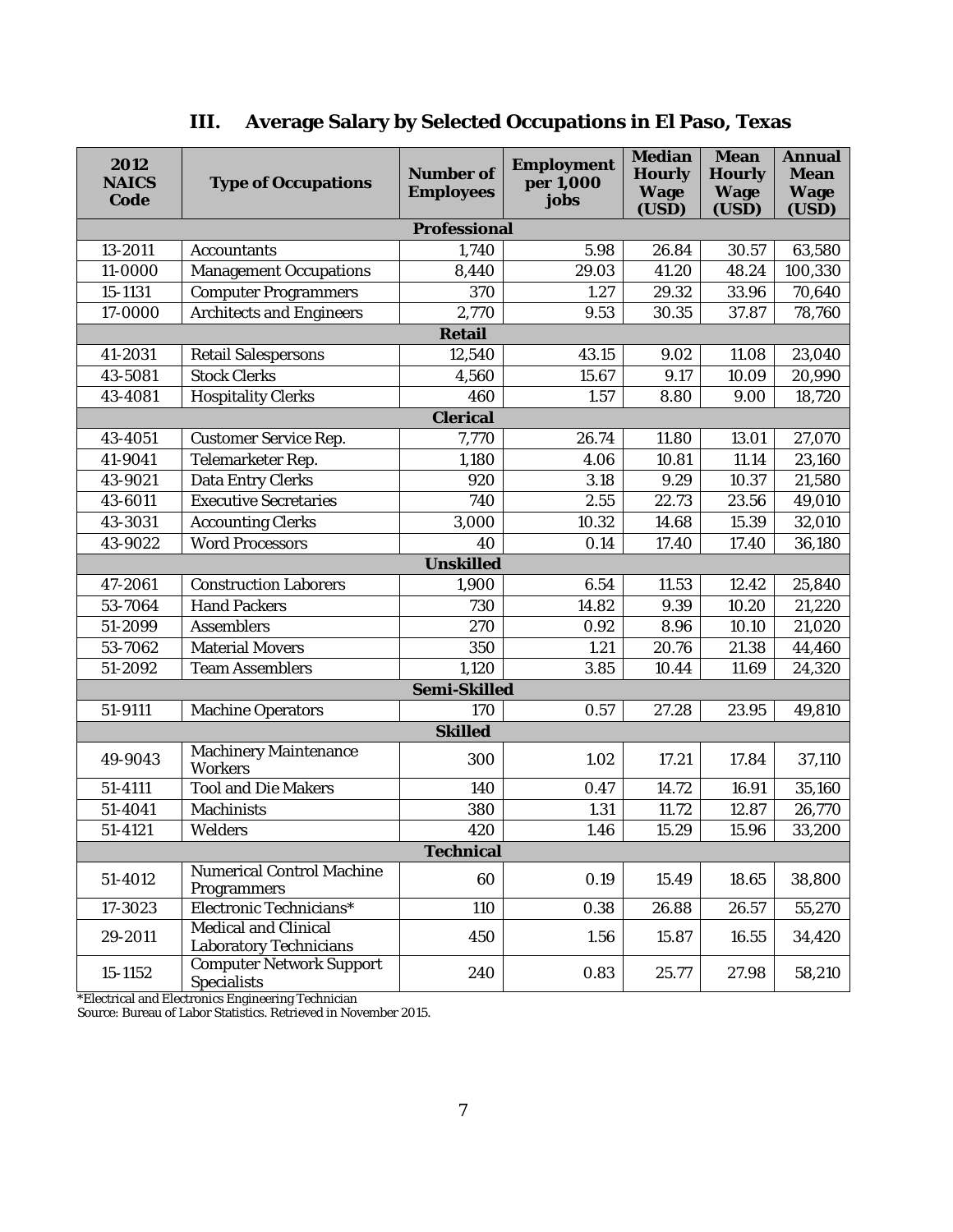## **IV. Manufacturing Industry**

## <span id="page-9-1"></span><span id="page-9-0"></span>**A. Annual Nominal Average Manufacturing Wages for El Paso, Texas in 2014**

### Management Salaries

| <b>Type of Occupations</b>                                                              | Number of<br>Employees | Median<br><b>Hourly</b><br>Wage<br>(USD) | Mean<br>Hourly<br>Wage<br>(USD) | Annual<br>Mean<br>Wage<br>(USD) |
|-----------------------------------------------------------------------------------------|------------------------|------------------------------------------|---------------------------------|---------------------------------|
| Management Occupations                                                                  | 8,440                  | 41.20                                    | 48.24                           | 100,330                         |
| <b>Chief Executives</b>                                                                 | 120                    | N/A                                      | 108.64                          | 225,980                         |
| General and Operations Managers                                                         | 3,500                  | 39.08                                    | 51.49                           | 107,090                         |
| <b>Marketing Managers</b>                                                               | 60                     | 60.86                                    | 63.78                           | 132,670                         |
| Sales Managers                                                                          | 220                    | 49.96                                    | 58.72                           | 122,130                         |
| Administrative Services Managers                                                        | 350                    | 41.03                                    | 40.75                           | 84,750                          |
| <b>Computer and Information Systems Managers</b>                                        | 130                    | 55.39                                    | 55.68                           | 115,810                         |
| <b>Financial Managers</b>                                                               | 310                    | 44.96                                    | 51.16                           | 106,420                         |
| <b>Purchasing Managers</b>                                                              | 70                     | 56.82                                    | 66.78                           | 138,900                         |
| Transportation, Storage, and Distribution Managers                                      | 220                    | 35.18                                    | 36.80                           | 76,550                          |
| Human Resources Managers                                                                | 90                     | 43.02                                    | 46.34                           | 96,390                          |
| Construction Managers                                                                   | 360                    | 29.30                                    | 37.34                           | 77,670                          |
| Architectural and Engineering Managers                                                  | 60                     | 56.91                                    | 57.61                           | 119,830                         |
| odging Managers                                                                         | 40                     | 25.57                                    | 27.59                           | 57,400                          |
| Managers, All Other<br>Course, Dussey of Labor Ctatlettes, Detricual in Nousanben 2015. | 600                    | 44.15                                    | 47.44                           | 98,680                          |

Source: Bureau of Labor Statistics. Retrieved in November 2015.

### Business Operations Salaries

| <b>Type of Occupations</b>                                        | Number of<br><b>Employees</b> | Median<br>Hourly<br>Wage<br>(USD) | Mean<br>Hourly<br>Wage<br>(USD) | Annual<br>Mean<br>Wage<br>(USD) |
|-------------------------------------------------------------------|-------------------------------|-----------------------------------|---------------------------------|---------------------------------|
| Business and Financial Operations Occupations                     | 10,420                        | 28.15                             | 29.35                           | 61,040                          |
| Wholesale and Retail Buyers, Except Farm Products                 | 160                           | 14.99                             | 20.56                           | 42,760                          |
| Purchasing Agents; Except Wholesale, Retail, and Farm<br>Products | 470                           | 24.57                             | 25.75                           | 53,560                          |
| Claims Adjusters, Examiners, and Investigators                    | 300                           | 29.10                             | 30.12                           | 62,650                          |
| <b>Compliance Officers</b>                                        | 1,590                         | 36.00                             | 33.23                           | 69,110                          |
| Cost Estimators                                                   | 390                           | 14.53                             | 18.63                           | 38,750                          |
| Human Resources Specialists                                       | 940                           | 24.47                             | 26.44                           | 54,980                          |
| abor Relations Specialists                                        | 50                            | 24.10                             | 22.01                           | 45,790                          |
| Logisticians                                                      | 240                           | 31.91                             | 32.42                           | 67,440                          |
| Management Analysts                                               | 420                           | 31.90                             | 34.77                           | 72,320                          |
| Meeting, Convention, and Event Planners                           | 70                            | 17.84                             | 19.70                           | 40,980                          |
| Fundraisers                                                       | 70                            | 23.43                             | 27.58                           | 57,370                          |
| Compensation, Benefits, and Job Analysis Specialists              | 100                           | 22.71                             | 24.85                           | 51,690                          |
| Training and Development Specialists                              | 600                           | 24.98                             | 27.94                           | 58,120                          |
| Market Research Analysts and Marketing Specialists                | 260                           | 21.47                             | 26.17                           | 54,430                          |
| Business Operations Specialists, All Other                        | 1,550                         | 33.07                             | 32.60                           | 67,810                          |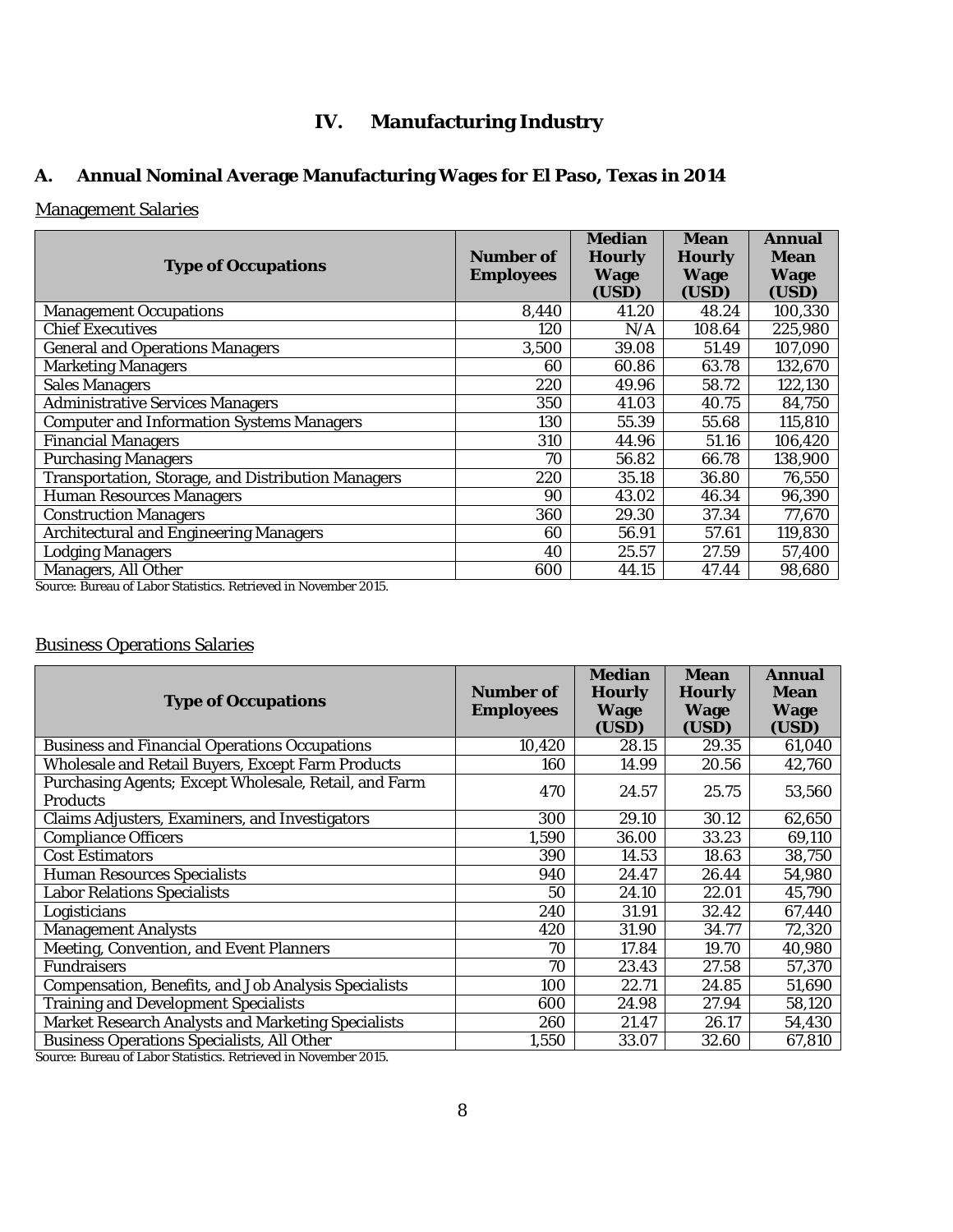# Accounting and Finance Salaries

| Type of Occupations                                                         | Number of<br><b>Employees</b> | Median<br>Hourly<br>Wage<br>(USD) | <b>Mean</b><br><b>Hourly</b><br>Wage<br>(USD) | Annual<br>Mean<br>Wage<br>(USD) |
|-----------------------------------------------------------------------------|-------------------------------|-----------------------------------|-----------------------------------------------|---------------------------------|
| <b>Accountants and Auditors</b>                                             | 1,740                         | 26.84                             | 30.57                                         | 63,580                          |
| Appraisers and Assessors of Real Estate                                     | 50                            | 23.28                             | 25.48                                         | 53,010                          |
| <b>Budget Analysts</b>                                                      | 120                           | 29.67                             | 31.40                                         | 65,310                          |
| <b>Financial Analysts</b>                                                   | 260                           | 23.47                             | 28.15                                         | 58,540                          |
| Personal Financial Advisors                                                 | 110                           | 25.69                             | 34.45                                         | 71,660                          |
| Insurance Underwriters                                                      | 50                            | 28.24                             | 34.61                                         | 71,990                          |
| <b>Credit Counselors</b>                                                    | 70                            | 19.95                             | 21.51                                         | 44,740                          |
| _oan Officers                                                               | 370                           | 24.08                             | 30.58                                         | 63,610                          |
| Tax Examiners, Collectors, and Revenue Agents                               | 70                            | 25.60                             | 26.73                                         | 55,600                          |
| <b>Tax Preparers</b>                                                        | 150                           | 11.51                             | 13.42                                         | 27,920                          |
| Financial Specialists, All Other<br>$\cdots$<br>$\sim$ $\sim$ $\sim$ $\sim$ | 150                           | 20.55                             | 24.32                                         | 50,590                          |

Source: Bureau of Labor Statistics. Retrieved in November 2015.

### Computer Specialists Salaries

| <b>Type of Occupations</b>                   | Number of<br><b>Employees</b> | Median<br>Hourly<br>Wage<br>(USD) | Mean<br><b>Hourly</b><br>Wage<br>(USD) | Annual<br>Mean<br>Wage<br>(USD) |
|----------------------------------------------|-------------------------------|-----------------------------------|----------------------------------------|---------------------------------|
| <b>Computer and Mathematical Occupations</b> | 4,440                         | 26.16                             | 29.39                                  | 61,140                          |
| <b>Computer Systems Analysts</b>             | 380                           | 30.40                             | 33.68                                  | 70,060                          |
| <b>Computer Programmers</b>                  | 370                           | 29.32                             | 33.96                                  | 70,640                          |
| Software Developers, Applications            | 400                           | 32.85                             | 36.08                                  | 75,050                          |
| Software Developers, Systems Software        | 520                           | 23.35                             | 27.96                                  | 58,150                          |
| Web Developers                               | 140                           | 18.14                             | 20.05                                  | 41,700                          |
| Database Administrators                      | 190                           | 30.38                             | 32.09                                  | 66,760                          |
| Network and Computer Systems Administrators  | 440                           | 30.09                             | 31.73                                  | 66,010                          |
| <b>Computer Network Architects</b>           | 150                           | 50.14                             | 49.61                                  | 103,180                         |
| <b>Computer User Support Specialists</b>     | 1,050                         | 19.96                             | 19.77                                  | 41,130                          |
| Computer Network Support Specialists         | 240                           | 25.77                             | 27.98                                  | 58,210                          |
| Computer Occupations, All Other              | 400                           | 32.98                             | 32.58                                  | 67,770                          |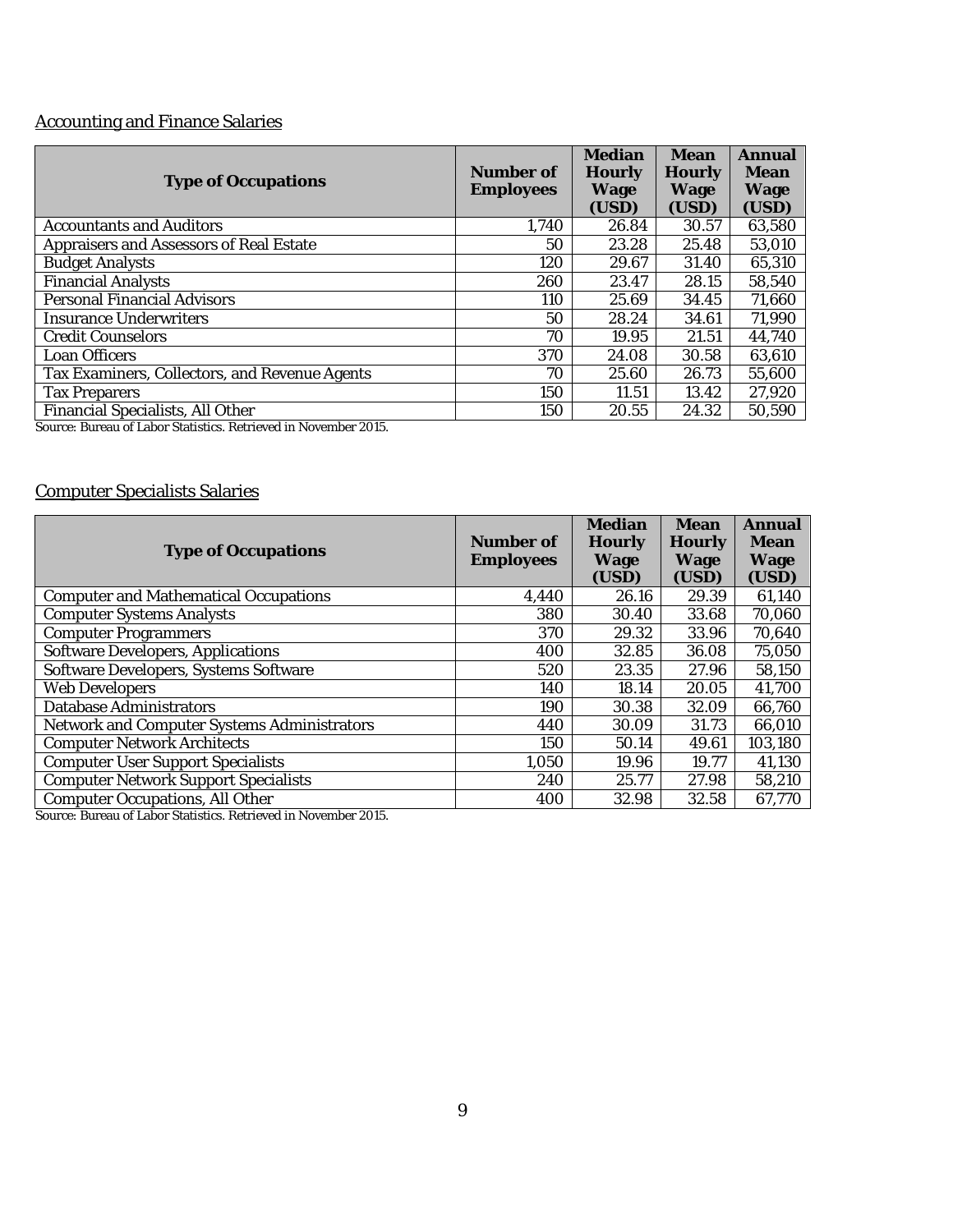# Engineer and Architecture Salaries

|                                                     |           | Median | Mean   | Annual |
|-----------------------------------------------------|-----------|--------|--------|--------|
| Type of Occupations                                 | Number of | Hourly | Hourly | Mean   |
|                                                     | Employees | Wage   | Wage   | Wage   |
|                                                     |           | (USD)  | (USD)  | (USD)  |
| Architecture and Engineering Occupations            | 2,770     | 30.35  | 37.87  | 78,760 |
| Architects, Except Landscape and Naval              | 100       | 34.28  | 35.44  | 73,710 |
| Surveyors                                           | 50        | 30.93  | 40.86  | 84,980 |
| Civil Engineers                                     | 300       | 31.35  | 35.54  | 73,930 |
| <b>Electrical Engineers</b>                         | 80        | 35.97  | 40.86  | 84,990 |
| Electronics Engineers, Except Computer              | 90        | 44.77  | 44.93  | 93,450 |
| <b>Environmental Engineers</b>                      | 30        | 36.39  | 38.04  | 79,120 |
| <b>Industrial Engineers</b>                         | 280       | 29.72  | 33.31  | 69,290 |
| Engineers, All Other                                | 100       | 43.88  | 46.16  | 96,010 |
| Architectural and Civil Drafters                    | 180       | 19.82  | 21.00  | 43,680 |
| <b>Electrical and Electronics Drafters</b>          | n/a       | 28.19  | 30.42  | 63,280 |
| <b>Mechanical Drafters</b>                          | 30        | 24.88  | 27.07  | 56,300 |
| Drafters, All Other                                 | 40        | 22.69  | 22.76  | 47,330 |
| Civil Engineering Technicians                       | 340       | 20.10  | 20.52  | 42,680 |
| Electrical and Electronics Engineering Technicians  | 110       | 26.88  | 26.57  | 55,270 |
| <b>Industrial Engineering Technicians</b>           | 80        | 22.04  | 22.34  | 46,470 |
| Mechanical Engineering Technicians                  | n/a       | 25.21  | 24.28  | 50,510 |
| Engineering Technicians, Except Drafters, All Other | 50        | 21.14  | 22.55  | 46,900 |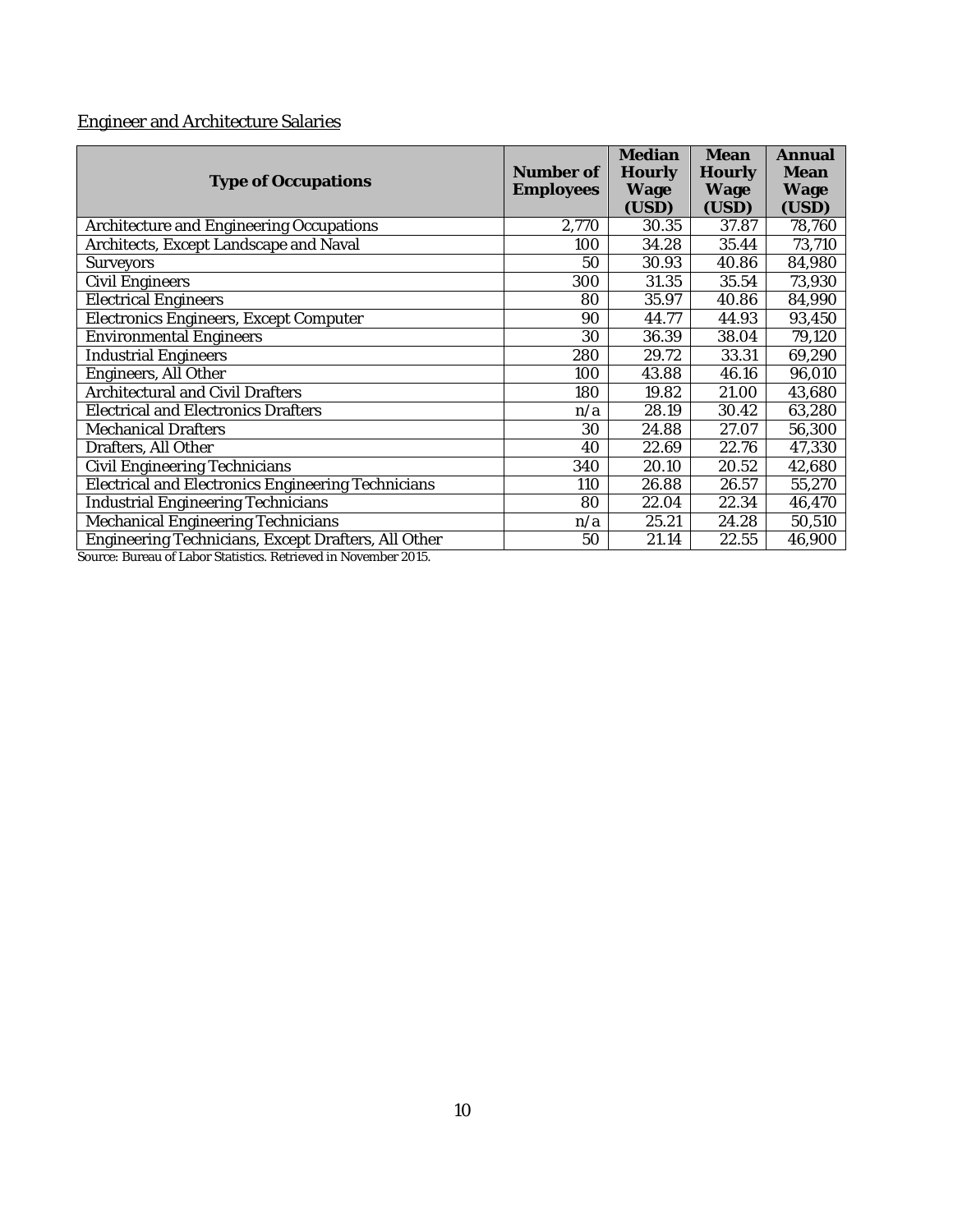### Business Administration Salaries

| <b>Type of Occupations</b>                                                                               | Number of<br>Employees | Median<br>Hourly<br>Wage<br>(USD) | Mean<br>Hourly<br>Wage<br>(USD) | Annual<br>Mean<br>Wage<br>(USD) |
|----------------------------------------------------------------------------------------------------------|------------------------|-----------------------------------|---------------------------------|---------------------------------|
| Sales and Related Occupations                                                                            | 35,240                 | 9.58                              | 14.47                           | 30,100                          |
| First-Line Supervisors of Non-Retail Sales Workers                                                       | 610                    | 24.51                             | 27.71                           | 57,630                          |
| <b>Counter and Rental Clerks</b>                                                                         | 1,240                  | 9.32                              | 11.70                           | 24,340                          |
| Parts Salespersons                                                                                       | 470                    | 13.66                             | 14.91                           | 31,020                          |
| Sales Representatives, Services, All Other                                                               | 2,430                  | 16.83                             | 20.87                           | 43,410                          |
| Sales Representatives, Wholesale and Manufacturing of<br>Technical and Scientific Products               | 460                    | 35.64                             | 37.14                           | 77,250                          |
| Sales Representatives, Wholesale and Manufacturing of<br><b>Except Technical and Scientific Products</b> | 2,430                  | 20.25                             | 24.35                           | 50,640                          |
| Demonstrators and Product Promoters                                                                      | 170                    | 11.97                             | 13.24                           | 27,540                          |
| Sales Engineers                                                                                          | 40                     | 42.73                             | $\overline{41.65}$              | 86,630                          |
| Sales and Related Workers, All Other                                                                     | 80                     | 15.32                             | 16.06                           | 33,400                          |
| Office and Administrative Support Occupations                                                            | 53,940                 | 12.41                             | 14.10                           | 29,320                          |
| First-Line Supervisors of Office and Administrative<br>Support Workers                                   | 2,760                  | 22.66                             | 24.81                           | 51,600                          |
| Switchboard Operators, Including Answering Services                                                      | 170                    | 10.59                             | 11.01                           | 22,900                          |
| <b>Bill and Account Collectors</b>                                                                       | 1,050                  | 13.33                             | 14.02                           | 29,160                          |
| <b>Billing and Posting Clerks</b>                                                                        | 1,240                  | 12.62                             | 12.98                           | 26,990                          |
| Bookkeeping, Accounting, and Auditing Clerks                                                             | 3,000                  | 14.68                             | 15.39                           | 32,010                          |
| Payroll and Timekeeping Clerks                                                                           | 640                    | 17.71                             | 17.58                           | 36,570                          |
| Procurement Clerks                                                                                       | 200                    | 19.47                             | 18.86                           | 39,240                          |
| Tellers                                                                                                  | 1,280                  | 10.90                             | 11.31                           | 23,530                          |
| Financial Clerks, All Other                                                                              | n/a                    | 11.23                             | 15.02                           | 31,230                          |
| <b>Customer Service Representatives</b>                                                                  | $\overline{7,770}$     | 11.80                             | 13.01                           | 27,070                          |
| <b>File Clerks</b>                                                                                       | 370                    | 10.35                             | 11.00                           | 22,890                          |
| Human Resources Assistants, Except Payroll and<br>Timekeeping                                            | 380                    | 16.43                             | 16.05                           | 33,370                          |
| Receptionists and Information Clerks                                                                     | 1,280                  | 10.37                             | 10.58                           | 22,020                          |
| Information and Record Clerks, All Other                                                                 | 640                    | 17.70                             | 17.61                           | 36,630                          |
| Cargo and Freight Agents                                                                                 | 150                    | 20.98                             | 24.18                           | 50,300                          |
| Production, Planning, and Expediting Clerks                                                              | 600                    | 17.14                             | 18.18                           | 37,810                          |
| Measurers, Checkers, and Samplers, Recordkeeping                                                         | 330                    | 12.49                             | 12.30                           | 25590                           |
| Executive Secretaries and Executive Administrative<br>Assistants                                         | 740                    | 22.73                             | 23.56                           | 49,010                          |
| <b>Computer Operators</b>                                                                                | 200                    | 14.76                             | 14.72                           | 30,620                          |
| Data Entry Clerks                                                                                        | 920                    | 9.29                              | 10.37                           | 21,580                          |
| Word Processors and Typists                                                                              | 40                     | 17.40                             | 17.40                           | 36,180                          |
| Office Clerks, General                                                                                   | 11,080                 | 11.52                             | 13.14                           | 27,330                          |
|                                                                                                          |                        |                                   |                                 |                                 |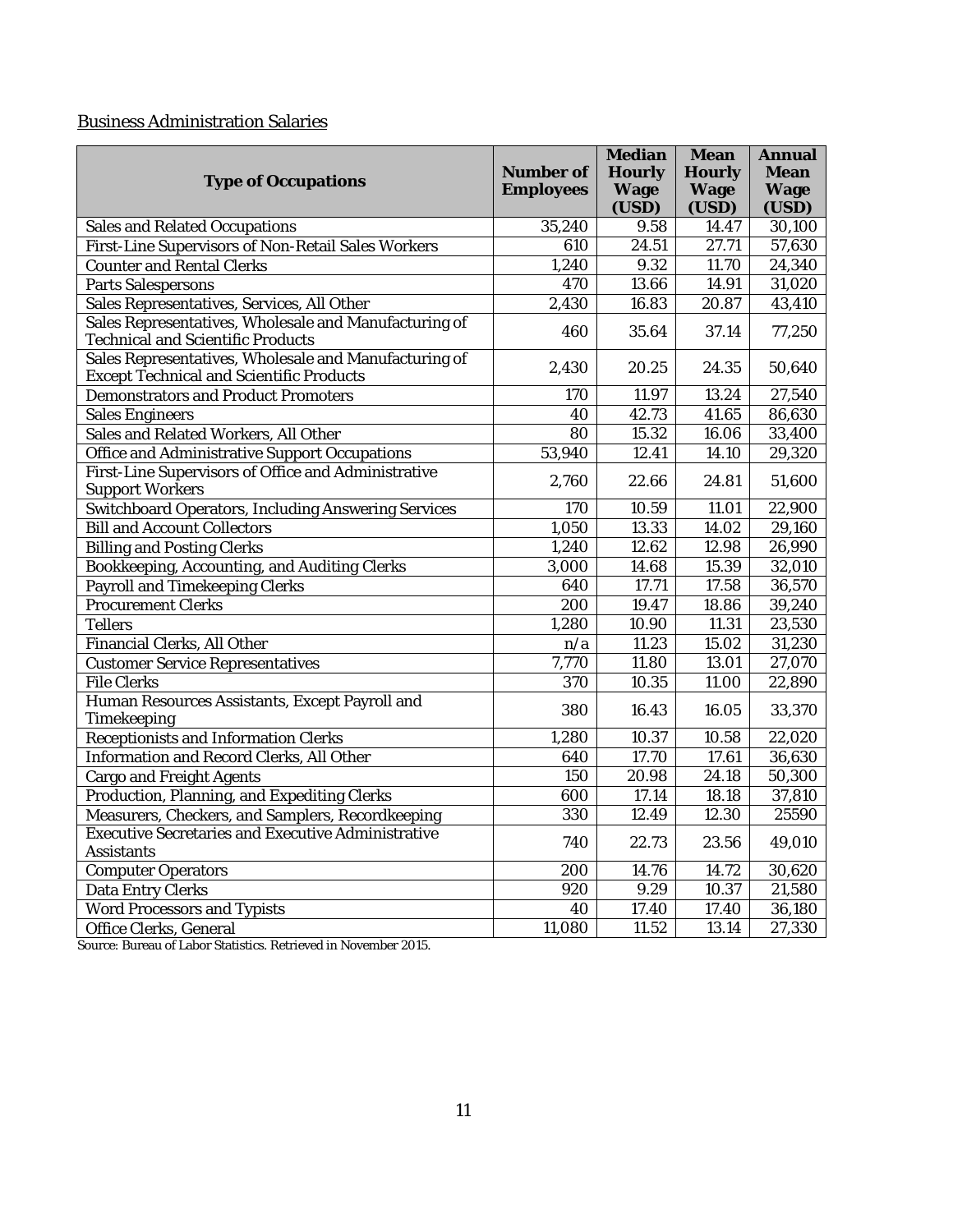### Semi-Skilled and Skilled Labor Salaries

| Type of Occupations                                                                                          | Number of<br>Employees | Median<br>Hourly<br>Wage<br>(USD) | Mean<br>Hourly<br>Wage<br>(USD) | Annual<br>Mean<br>Wage<br>(USD) |
|--------------------------------------------------------------------------------------------------------------|------------------------|-----------------------------------|---------------------------------|---------------------------------|
| First-Line Supervisors of Construction Trades and<br><b>Extraction Workers</b>                               | 1,010                  | 24.83                             | 24.56                           | 51,080                          |
| Operating Engineers and Other Construction Equipment<br>Operators                                            | 510                    | 16.36                             | 18.11                           | 37,670                          |
| Electricians                                                                                                 | 830                    | 18.18                             | 18.45                           | 38,380                          |
| Reinforcing Iron and Rebar Workers                                                                           | n/a                    | 24.16                             | 24.57                           | 5,1110                          |
| Sheet Metal Workers                                                                                          | 80                     | 13.71                             | 13.72                           | 28,530                          |
| Structural Iron and Steel Workers                                                                            | 220                    | 17.25                             | 17.94                           | 37,320                          |
| <b>Electrician Helpers</b>                                                                                   | 260                    | 11.89                             | 12.58                           | 26,170                          |
| Hazardous Materials Removal Workers                                                                          | 140                    | 15.68                             | 17.19                           | 35,760                          |
| Installation, Maintenance, and Repair Occupations                                                            | 11,020                 | 15.95                             | 17.37                           | 36130                           |
| First-Line Supervisors of Mechanics, Installers, and<br>Repairers                                            | 780                    | 24.68                             | 26.11                           | 54,300                          |
| Computer, Automated Teller, and Office Machine Repairers                                                     | 250                    | 14.77                             | 15.53                           | 32,300                          |
| Telecommunications Equipment Installers and Repairers,<br><b>Except Line Installers</b>                      | 500                    | 20.32                             | 21.25                           | 44,200                          |
| Electrical and Electronics Repairers, Commercial and<br>Industrial Equipment                                 | 100                    | 20.14                             | 20.72                           | 43,100                          |
| <b>Industrial Machinery Mechanics</b>                                                                        | 320                    | 20.77                             | 21.06                           | 43,800                          |
| Maintenance Workers, Machinery                                                                               | 300                    | 17.21                             | 17.84                           | 3,7110                          |
| Telecommunications Line Installers and Repairers                                                             | 230                    | 32.96                             | 29.15                           | 60,640                          |
| Medical Equipment Repairers                                                                                  | 40                     | 13.99                             | 14.79                           | 30,770                          |
| Maintenance and Repair Workers, General                                                                      | 2,700                  | 13.20                             | 14.04                           | 29,200                          |
| Coin, Vending, and Amusement Machine Servicers and<br>Repairers                                              | 30                     | 13.09                             | 14.51                           | 30,180                          |
| Installation, Maintenance, and Repair Worker Helpers                                                         | 450                    | 10.68                             | 10.80                           | 22,460                          |
| Installation, Maintenance, and Repair Workers, All Other                                                     | 90                     | 13.35                             | 15.15                           | 31,500                          |
| <b>Production Occupations</b>                                                                                | 15,570                 | 11.35                             | 13.54                           | 28,170                          |
| First-Line Supervisors of Production and Operating<br>Workers                                                | 970                    | 20.77                             | 22.40                           | 46,590                          |
| Electromechanical Equipment Assemblers                                                                       | 170                    | 15.79                             | 15.73                           | 32,710                          |
| <b>Team Assemblers</b>                                                                                       | 1,120                  | 10.44                             | 11.69                           | 24,320                          |
| Assemblers and Fabricators, All Other                                                                        | 270                    | 8.96                              | 10.10                           | 21,020                          |
| Computer Numerically Controlled Machine Tool<br>Programmers, Metal and Plastic                               | 60                     | 15.49                             | 18.65                           | 38,800                          |
| Extruding and Drawing Machine Setters; Operators; and<br>Tenders, Metal and Plastic                          | 360                    | 12.93                             | 13.12                           | 27,300                          |
| Rolling Machine Setters, Operators, and Tenders; Metal and<br>Plastic                                        | n/a                    | 14.22                             | 15.60                           | 32,450                          |
| Cutting, Punching, and Press Machine Setters, Operators,<br>and Tenders, Metal and Plastic                   | 260                    | 12.68                             | 13.47                           | 28,010                          |
| Grinding, Lapping, Polishing, and Buffing Machine Tool<br>Setters; Operators, and Tenders, Metal and Plastic | 60                     | 13.50                             | 14.12                           | 29,370                          |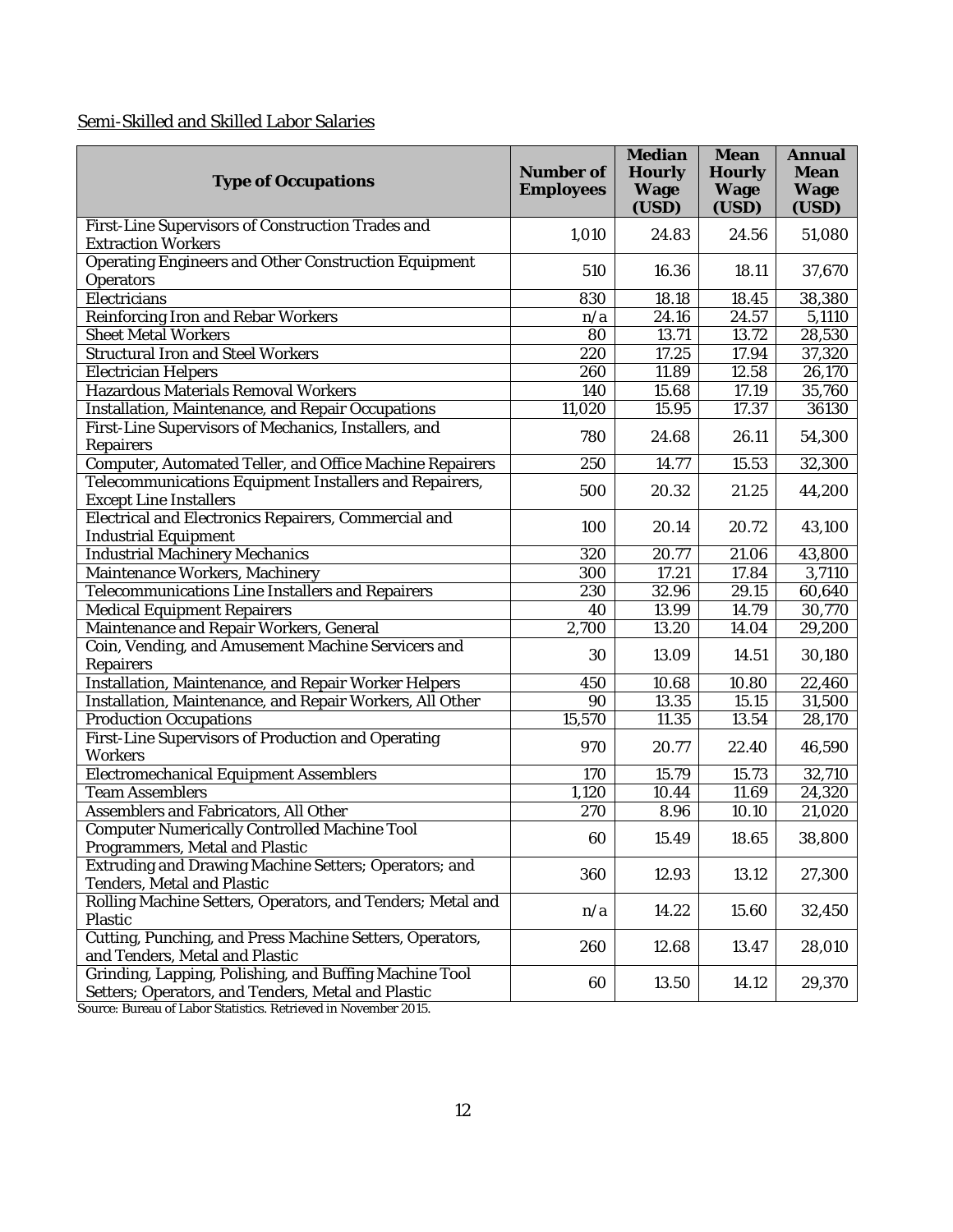### Technical Labor Salaries

| <b>Type of Occupations</b>                                                                       | Number of<br>Employees | Median<br>Hourly<br>Wage<br>(USD) | Mean<br>Hourly<br>Wage<br>(USD) | Annual<br>Mean<br>Wage<br>(USD) |
|--------------------------------------------------------------------------------------------------|------------------------|-----------------------------------|---------------------------------|---------------------------------|
| Machinists                                                                                       | 380                    | 11.72                             | 12.87                           | 26,770                          |
| Molding, Core Making, and Casting Machine Setters;<br>Operators; and Tenders, Metal, and Plastic | 450                    | 10.22                             | 11.75                           | 24,450                          |
| Multiple Machine Tool Setters, Operators, and Tenders;<br>Metal and Plastic                      | 440                    | 12.56                             | 13.02                           | 27,080                          |
| Tool and Die Makers                                                                              | 140                    | 14.72                             | 16.91                           | 35,160                          |
| Welders, Cutters, Solderers                                                                      | 420                    | 15.29                             | 15.96                           | 33,200                          |
| <b>Printing Press Operators</b>                                                                  | 220                    | 13.43                             | 13.54                           | 28,160                          |
| Print Binding and Finishing Workers                                                              | 70                     | $\overline{9.38}$                 | 9.51                            | 19,790                          |
| Laundry and Dry-Cleaning Workers                                                                 | n/a                    | 8.64                              | 8.94                            | 18,590                          |
| Pressers, Textile, Garment, and Related Materials                                                | 70                     | 8.69                              | 8.45                            | 17,570                          |
| Sewing Machine Operators                                                                         | 690                    | 8.78                              | 8.83                            | 18,360                          |
| Shoe and Leather Workers; Repairers                                                              | 210                    | 10.55                             | 11.03                           | 22,950                          |
| Tailors, Dressmakers, and Custom Sewers                                                          | 60                     | 9.20                              | 9.13                            | 19,000                          |
| Textile Cutting Machine Setters, Operators, and Tenders                                          | n/a                    | 9.27                              | 9.51                            | 19,780                          |
| Cabinetmakers and Bench Carpenters                                                               | 190                    | 11.92                             | 12.65                           | 26,320                          |
| Water and Wastewater Treatment Plant and System<br>Operators                                     | 220                    | 15.68                             | 16.31                           | 33,910                          |
| Mixing and Blending Machine Setters, Operators, and<br>Tenders                                   | 140                    | 15.63                             | 15.32                           | 31,870                          |
| Cutting and Slicing Machine Setters, Operators, and<br>Tenders                                   | 130                    | 13.81                             | 14.28                           | 29,690                          |
| Inspectors, Testers, Sorters, Samplers, and Weighers                                             | 2,030                  | 9.46                              | 10.65                           | 22,140                          |
| Dental Laboratory Technicians                                                                    | 50                     | 18.64                             | 17.56                           | 36,520                          |
| Packaging and Filling Machine Operators and Tenders                                              | 340                    | 9.38                              | 10.18                           | 21,180                          |
| Coating, Painting, and Spraying Machine Setters;<br>Operators and Tenders                        | n/a                    | 11.17                             | 12.36                           | 25,700                          |
| Painters, Transportation Equipment                                                               | 70                     | 15.37                             | 21.05                           | 43,780                          |
| Paper Goods Machine Setters, Operators, and Tenders                                              | 290                    | 11.88                             | 12.67                           | 26,360                          |
| Helpers--Production Workers                                                                      | 590                    | 9.34                              | 9.79                            | 20,360                          |
| Production Workers, All Other                                                                    | 90                     | 9.03                              | 10.88                           | 22,630                          |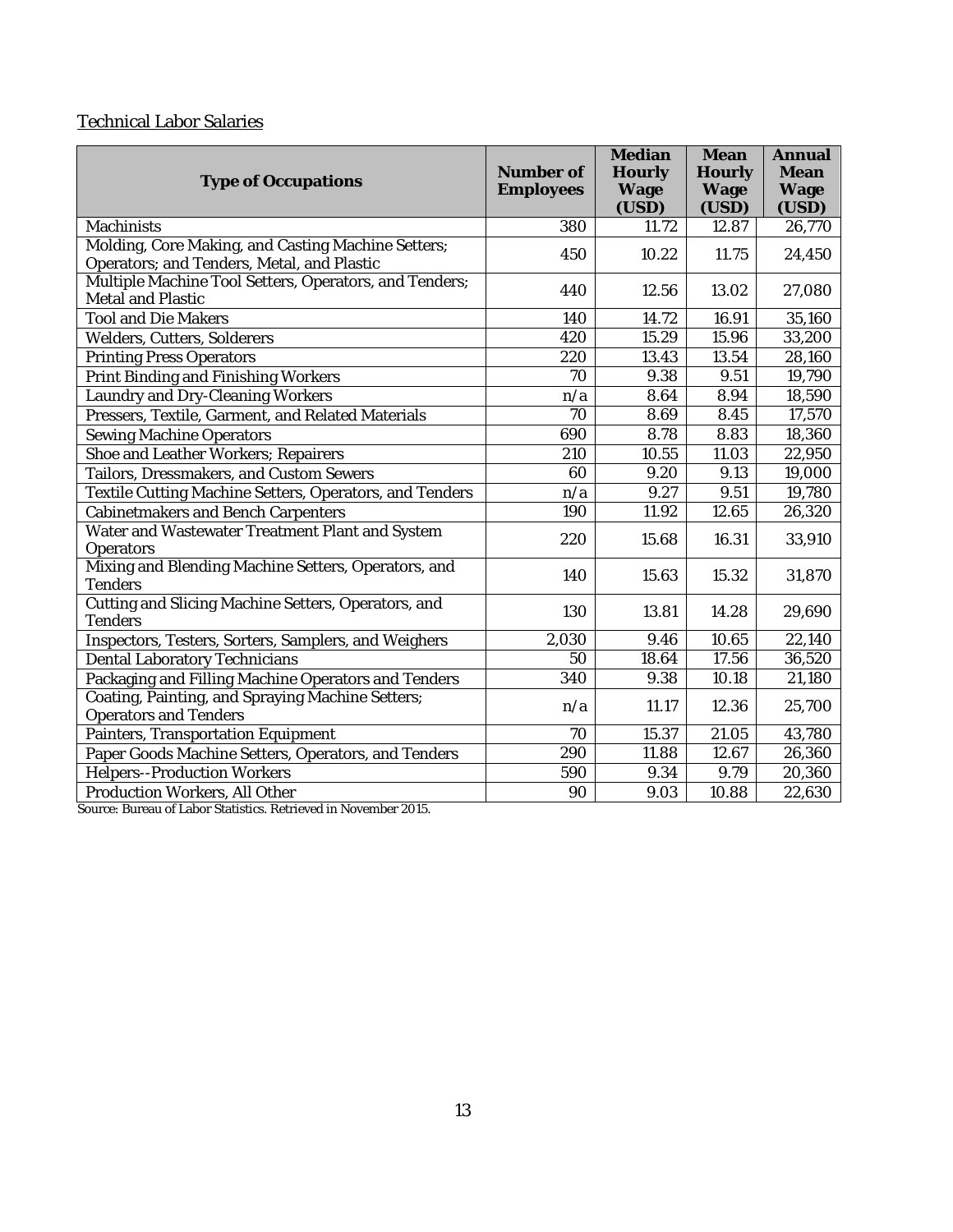### Transportation and Logistics Salaries

| <b>Type of Occupations</b>                                                                    | Number of<br><b>Employees</b> | Median<br>Hourly<br>Wage<br>(USD) | Mean<br>Hourly<br>Wage<br>(USD) | Annual<br>Mean<br>Wage<br>(USD) |
|-----------------------------------------------------------------------------------------------|-------------------------------|-----------------------------------|---------------------------------|---------------------------------|
| Transportation and Material Moving Occupations                                                | 19,620                        | 11.92                             | 14.47                           | 30,100                          |
| First-Line Supervisors of Helpers, Laborers, and Material<br>Movers, Hand                     | 350                           | 20.76                             | 21.38                           | 44,460                          |
| First-Line Supervisors of Transportation and Material-Moving<br>Machine and Vehicle Operators | 600                           | 23.97                             | 24.74                           | 51,460                          |
| Heavy and Tractor-Trailer Truck Drivers                                                       | 5.160                         | 17.15                             | 17.90                           | 37,240                          |
| Light Truck or Delivery Services Drivers                                                      | 1,690                         | 11.50                             | 12.16                           | 25,300                          |
| <b>Industrial Truck and Tractor Operators</b>                                                 | 1,080                         | 10.70                             | 11.18                           | 23,250                          |
| Laborers and Freight, Stock, and Material Movers, Hand                                        | 4,310                         | 9.39                              | 10.20                           | 21,220                          |
| Packers and Packagers, Hand                                                                   | 730                           | 8.69                              | 8.91                            | 18,530                          |
| Refuse and Recyclable Material Collectors                                                     | 180                           | 13.69                             | 13.92                           | 28,950                          |

Source: Bureau of Labor Statistics. Retrieved in November 2015.

### <span id="page-15-0"></span>**B. Tax Regime**

## Corporate Income Tax\*, Property Tax, and Sales Tax in El Paso County

| Corporate Income Tax*                                  |                                                                                      |  |  |  |
|--------------------------------------------------------|--------------------------------------------------------------------------------------|--|--|--|
| Total revenue minus cost of goods sold                 |                                                                                      |  |  |  |
| Total revenue minus employee compensation and benefits |                                                                                      |  |  |  |
| 70% of total revenue                                   |                                                                                      |  |  |  |
| Property Tax Rate                                      | County                                                                               |  |  |  |
| <b>Effective Tax Rate</b>                              | \$0.45                                                                               |  |  |  |
| Earned Income                                          | \$100                                                                                |  |  |  |
| Calculation                                            | property tax amount = $(\text{rate})$ x<br>(taxable value of your property) /<br>100 |  |  |  |
| Sales/Use Tax Rate                                     |                                                                                      |  |  |  |
| State Sales Tax                                        | 6.25                                                                                 |  |  |  |
| Municipal-City of El Paso                              | 1.00                                                                                 |  |  |  |
| County- El Paso County                                 | 0.50                                                                                 |  |  |  |
| Municipal Transit- Sun City Area Transit Tax           | 0.50                                                                                 |  |  |  |
| Total                                                  | 8.25                                                                                 |  |  |  |
| For more information, Click Here                       |                                                                                      |  |  |  |

\*The Texas franchise tax is a privilege tax imposed on each taxable entity formed or organized in Texas or doing business in Texas. Source: El Paso Economic and International Development Department. Retrieved in November 2015.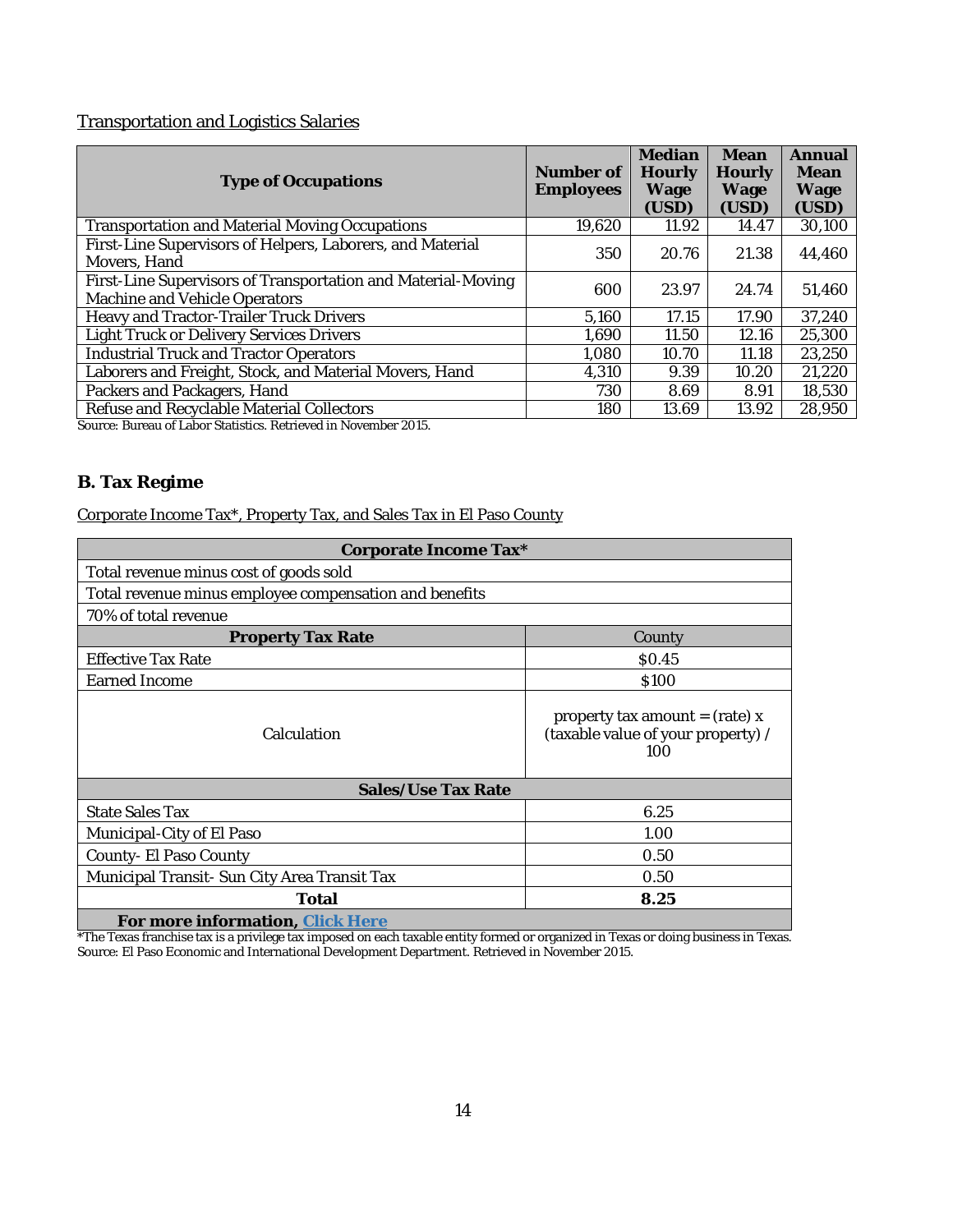### 2015 Taxing Entities and Rates

| Entity                               | Entity<br>Number | Maintenance<br>& Operations<br>Rate (\$) per<br>\$100 | Interest &<br>Sinking Rate<br>(\$) per \$100 | <b>Total Rate</b><br>\$) per \$100 |
|--------------------------------------|------------------|-------------------------------------------------------|----------------------------------------------|------------------------------------|
| City of El Paso                      | 1                | 0.48                                                  | 0.25                                         | 0.73                               |
| El Paso ISD                          | 3                | 1.07                                                  | 0.17                                         | 1.24                               |
| City of Socorro                      | $\overline{4}$   | 0.53                                                  | 0.20                                         | 0.73                               |
| Ysleta ISD                           | 5                | 1.17                                                  | 0.19                                         | 1.36                               |
| County of El Paso                    | 6                | 0.40                                                  | 0.05                                         | 0.45                               |
| El Paso Community College            | $\overline{7}$   | 0.13                                                  | 0.00                                         | O.13                               |
| University Medical Center of El Paso | 8                | 0.18                                                  | 0.04                                         | 0.22                               |
| Socorro ISD                          | 9                | 0.98                                                  | 0.30                                         | 1.27                               |
| Clint ISD                            | 10               | 1.04                                                  | 0.37                                         | 1.41                               |
| Fabens ISD                           | 11               | 1.04                                                  | 0.29                                         | 1.33                               |
| Town of Clint                        | 12               | 0.47                                                  | 0.00                                         | O.47                               |
| Horizon Regional MUD                 | 14               | 0.16                                                  | 0.34                                         | 0.50                               |
| Emerg. Services District #1          | 15               | 0.07                                                  | 0.03                                         | 0.10                               |
| Anthony ISD                          | 16               | 1.04                                                  | 0.20                                         | 1.24                               |
| Town of Anthony                      | 17               | 0.35                                                  | 0.11                                         | 0.46                               |
| Canutillo ISD                        | 18               | 1.17                                                  | 0.36                                         | 1.53                               |
| San Elizario ISD                     | 19               | 1.11                                                  | 0.13                                         | 1.23                               |
| Tornillo ISD                         | 20               | 1.09                                                  | 0.21                                         | 1.30                               |
| Haciendas Del Norte WTR District     | 22               | 0.04                                                  | 0.18                                         | 0.22                               |
| Valley WTR District LWR              | 25               | 0.12                                                  | 0.07                                         | 0.19                               |
| Emerg. Services Dist. #2             | 27               | 0.03                                                  | 0.06                                         | <b>0.10</b>                        |
| Tornillo Water District              | 30               | 0.10                                                  | 0.00                                         | 0.10                               |
| Town of Horizon City                 | 31               | 0.37                                                  | 0.09                                         | 0.45                               |
| Downtown Mgmt. District              | 33               | 0.12                                                  | 0.00                                         | 0.12                               |
| Paseo del Este MUD #10               | 34               | 0.18                                                  | 0.57                                         | O.75                               |
| Paseo del Este MUD #1                | 35               | 0.54                                                  | 0.21                                         | O.75                               |
| Paseo del Este MUD #3                | 36               | 0.12                                                  | 0.63                                         | 0.75                               |
| Paseo del Este MUD #11               | 37               | 0.07                                                  | 0.68                                         | 0.75                               |
| Village of Vinton                    | 38               | 0.30                                                  | 0.07                                         | O.37                               |
| Paseo del Este Mud #2                | 39               | 0.12                                                  | 0.63                                         | 0.75                               |
| El Paso County WTR CNT IMP #4        | 44               | 0.00                                                  | 0.13                                         | 0.13                               |
| Paseo del Este MUD #5                | 49               | 0.54                                                  | 0.21                                         | 0.75                               |
| Paseo del Este MUD #6                | 50               | 0.54                                                  | 0.21                                         | 0.75                               |
| Paseo del Este MUD #7                | 51               | 0.54                                                  | 0.21                                         | O.75                               |
| Paseo del Este #8                    | 52               | 0.54                                                  | 0.21                                         | 0.75                               |
| Paseo del Este MUD #9                | 53               | 0.54                                                  | 0.21                                         | 0.75                               |
| Paseo del Este MUD #4                | 55               | 0.54                                                  | 0.21                                         | 0.75                               |
| City of San Elizario                 | 56               | 0.35                                                  | $\bigcirc$                                   | 0.35                               |

Source[: El Paso Economic and International Development Department.](https://www.elpasotexas.gov/economic-development) Retrieved in November 2015.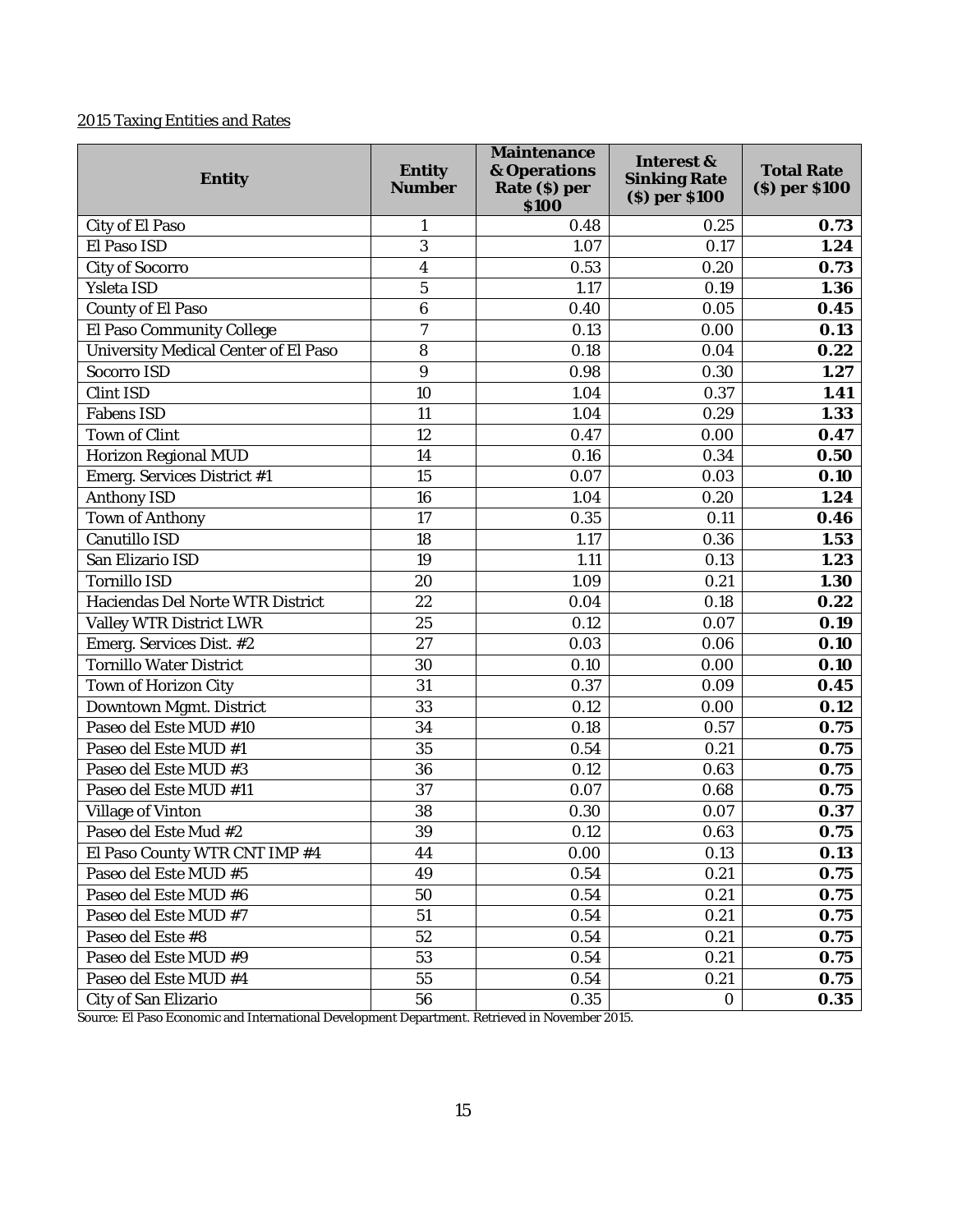<span id="page-17-0"></span>

| #               | Company                                                                                                                     | Sector                                                                 | Number of<br>Employees |
|-----------------|-----------------------------------------------------------------------------------------------------------------------------|------------------------------------------------------------------------|------------------------|
|                 | Fort Bliss (Military & Civilian Employees)                                                                                  | Government                                                             | 46,594                 |
| $\overline{2}$  | El Paso Independent School District (EPISD)                                                                                 | Education                                                              | 9,946                  |
| 3               | Ysleta Independent School District (YISD)                                                                                   | Education                                                              | 7,719                  |
| $\overline{4}$  | Socorro Independent School District (SISD)                                                                                  | Education                                                              | 6,493                  |
| 5               | City of El Paso                                                                                                             | Government                                                             | 6,487                  |
| 6               | Wal-Mart                                                                                                                    | Retail                                                                 | 5,973                  |
| 7               | <b>T&amp;T Staff Management LP</b>                                                                                          | <b>Employment Services</b>                                             | 5,560                  |
| $\overline{8}$  | Sierra/Providence Hospital                                                                                                  | Medical                                                                | 4,600                  |
| 10              | University of Texas at El Paso                                                                                              | <b>Higher Education</b>                                                | 5,500                  |
| 11              | County of El Paso                                                                                                           | Government                                                             | 2,957                  |
| $\overline{12}$ | <b>University Medical Center</b>                                                                                            | Health Care - Public                                                   | 2,761                  |
| 13              | Echo Star Co.                                                                                                               | <b>Technical Support Center</b>                                        | 2,500                  |
| 14              | El Paso Community College                                                                                                   | Education                                                              | 2,897                  |
| 15              | AT&T                                                                                                                        | Contact Center; Tech Support                                           | 2,444                  |
| 16              | Alorica                                                                                                                     | <b>Inbound Customer Service</b>                                        | 2,300                  |
| 17              | Clint Independent School District                                                                                           | Education                                                              | 2,150                  |
| 18              | <b>DISH Network</b>                                                                                                         | <b>Technical Support Center</b>                                        | 1,928                  |
| 19              | Texas Tech University Health Sciences Center,<br>Paul L. Foster School of Medicine & Gayle<br>Grieve Hunt School of Nursing | Higher Education and Health Care                                       | 1,792                  |
| 20              | Ready One Industries                                                                                                        | Manufacturing: Cut & Sew;<br>Packaging                                 | 1,500                  |
| 21              | Walgreens                                                                                                                   | Retail Pharmacy and Sundries                                           | 1,404                  |
| 22              | Del Sol Medical Center                                                                                                      | Health Care - Private                                                  | 1,400                  |
| 23              | RM Personnel                                                                                                                | <b>Employment Services</b>                                             | 1,368                  |
| $\overline{24}$ | <b>GC Services</b>                                                                                                          | <b>Inbound Customer Service</b>                                        | 1,353                  |
| $\overline{25}$ | Automatic Data Processing, Inc.                                                                                             | Contact Center - Private                                               | 1,260                  |
| 26              | <b>Bureau of Customs</b>                                                                                                    | Government                                                             | 1,200                  |
| 27              | Datamark                                                                                                                    | Digital Mailroom Management,<br>Contact Center, Document<br>Processing | 1,100                  |
| 28              | El Paso Electric Corporation                                                                                                | <b>Electricity Utilities</b>                                           | 1,092                  |
| 29              | Helen of Troy Corporation                                                                                                   | Corporate HQ; Distribution;<br><b>Branded Personal Care Products</b>   | 950                    |
| 30              | Western Refining                                                                                                            | Corporate Headquarters Petro<br>Chemical Refinery                      | 900                    |
| 31              | Las Palmas Medical Center                                                                                                   | Health Care - Private                                                  | 850                    |
| 32              | Always Caring Home Services                                                                                                 | <b>Health Care</b>                                                     | 800                    |
| $\overline{3}3$ | OSP Group, LLC.                                                                                                             | <b>Inbound Customer Service</b>                                        | 800                    |
| 34              | Outreach Health Community Care Services                                                                                     | <b>Health Care</b>                                                     | 800                    |
| 35              | West Customer Management Group                                                                                              | <b>Inbound Customer Service</b>                                        | 800                    |
| 36              | Sam's Club                                                                                                                  | <b>Box Retail</b>                                                      | 766                    |
| 37              | Union Pacific Railroad Co. Inc.                                                                                             | Transportation                                                         | 750                    |
| 38              | Fred Loya                                                                                                                   | Insurance                                                              | 723                    |
| 39              | Care Fusion                                                                                                                 | Medical Supply and Dispensing                                          | 700                    |
| 40              | Raytheon                                                                                                                    | Weapon Defense Contractor                                              | 697                    |
| 41              | <b>Target Stores</b>                                                                                                        | <b>Box Retail Store</b>                                                | 640                    |
| 42              | Schneider Electric                                                                                                          | <b>Energy Automation</b>                                               | 585                    |
| 43              | <b>Bienvivir Senior Health Services</b>                                                                                     | Comprehensive Health Care                                              | 550                    |
| 44              | ArcelorMittal                                                                                                               | Steel Mill                                                             | 532                    |

# **V. Top Employers**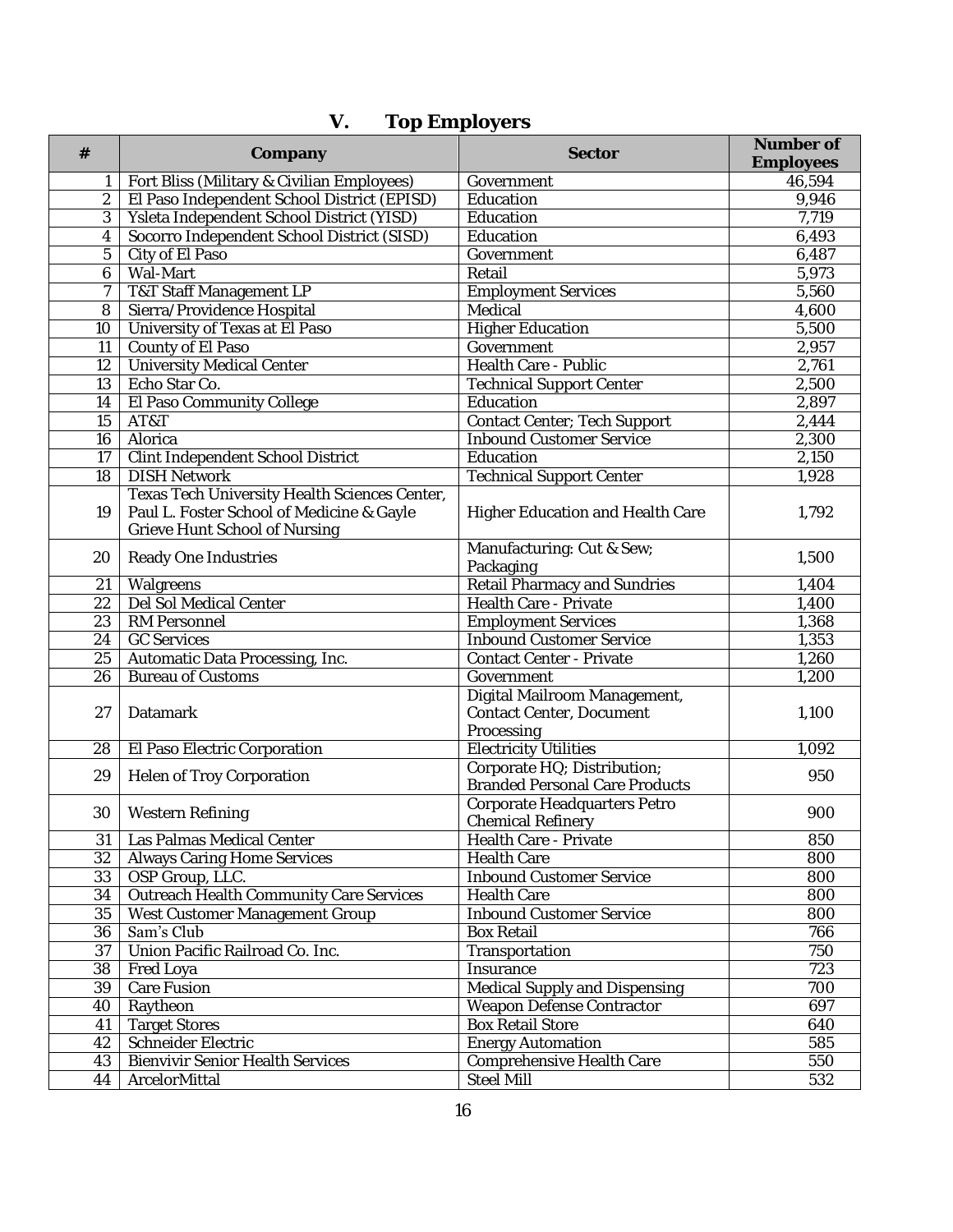| 45              | Lowe's Home Improvement                | Hardware & Home Improvement                                            | 532        |
|-----------------|----------------------------------------|------------------------------------------------------------------------|------------|
| 46              | Pride Industries                       | Training for People w/disabilities                                     | 518        |
| 47              | El Paso Community MHMR                 | <b>Emergence Health Network</b>                                        | 510        |
|                 |                                        | Corporate Headquarters;                                                |            |
| 48              | AutoTronic Controls Corp.              | Manufacturing of Automotive Parts                                      | 500        |
| 49              | Coca-Cola Enterprises                  | <b>Bottling and Distributing</b>                                       | 500        |
| 50              | <i>itsQuest</i>                        | <b>Employment Services</b>                                             | 500        |
| 51              | JC Penney                              | Department Store                                                       | 500        |
| 52              | Lowes Big 8                            | <b>Retail Grocery Store</b>                                            | 500        |
| 53              | Toro Company                           | Manufacturing- Irrigation Systems                                      | 450        |
| 54              | Home Depot                             | Hardware & Home Improvement                                            | 450        |
| 55              | TelerX                                 | Contact Center                                                         | 450        |
|                 |                                        | <b>Financial Business Services</b>                                     |            |
| 56              | Charles Schwab Corporation             | <b>Operations Center</b>                                               | 445        |
| 57              | Albertson's                            | <b>Box Retail Grocery</b>                                              | 440        |
| 58              | Jobe Materials                         | Concrete Products                                                      | 430        |
| 59              | Los Altos Ranch Markets                | <b>Grocery Store</b>                                                   | 430        |
| 60              | <b>UPS Small Package</b>               | Carrier                                                                | 415        |
| 61              | Dillard's                              | Upscale Retail Department Stores                                       | 434        |
| 62              | Cardinal Health                        | Manufacturing - Medical Devices                                        | 504        |
| 63              | HGS (formerly known as Affina)         | Contact Center                                                         | 400        |
| 64              | Stage Coach Cartage & Distribution, LP | Transportation/Distribution                                            | 350        |
| 65              | Freeport-McMoRan Copper and Gold inc.  | Precious Metals Refinery                                               | 375        |
| 66              | Lucchese                               | Leather Boot Manufacturer                                              | 371        |
|                 | Boeing                                 |                                                                        | 337        |
| 67              |                                        | Manufacturing - Electronics                                            |            |
| 68              | Toys r Us / Babies r Us                | Toys / Furniture / Gadgets / Equip                                     | 320        |
| 69              | Dal-Tile                               | Manufacturing - Glazed Ceramic Tile                                    | 319        |
| 70              | Sumi Tomo Electric Wiring              | Manufacturing - Copper Wire                                            | 357        |
| 71              | First Light Federal Credit Union       | Full Service Financial Institution                                     | 344        |
| $\overline{72}$ | CEMEX                                  | Manufacturing - Concrete                                               | 300        |
| 73              | Mesilla Valley Transportation          | Truck Co/ Logistics                                                    | 300        |
| 74              | Federal-Mogul Corp                     | Manufacturing - Automotive parts                                       | 300        |
| 75              | Prudential                             | <b>Business &amp; Technology Services</b>                              | 300        |
|                 |                                        | Center                                                                 |            |
| 76              | Time Warner Cable                      | <b>Television Subscription Services</b>                                | 300        |
| 77              | Yazaki<br>Jordan Foster Construction   | Automotive                                                             | 300        |
| 78<br>79        |                                        | Non-Residential Construction                                           | 292        |
|                 | <b>Excel Manufacturing</b>             | Garment Manufacturing                                                  | 270        |
| 80              | Centro de Salud Familiar La Fe         | Healthcare                                                             | 267        |
| 81              | Academy Sports & Outdoors              | Sports Gear                                                            | 250        |
| 82              | Dial America                           | Contact Center                                                         | 250        |
| 83              | Penske                                 | Provides Service for Delphi                                            | 250        |
|                 |                                        | Automotive                                                             | 278        |
| 84              | One Gas                                | Natural Gas Utility                                                    |            |
| 85<br>86        | <b>United Blood Services</b>           | Contact Center<br><b>Boot Manufacturing</b>                            | 248<br>225 |
|                 | Tony Lama                              |                                                                        |            |
| 87              | Hunt Companies, Inc.                   | Developers Specializing in Public-                                     | 200        |
|                 | <b>FedEx Express</b>                   | Private Partnerships                                                   | 200        |
| 88              |                                        | Freight Carrier                                                        |            |
| 89              | Handgards, Inc.                        | Corporate HQ; Manufacturing Food<br>Service Apparel & Related Products | 210        |
| 90              | Price's Creameries                     | Manufacturing - Milk & Dairy                                           | 200        |
|                 |                                        | Products                                                               |            |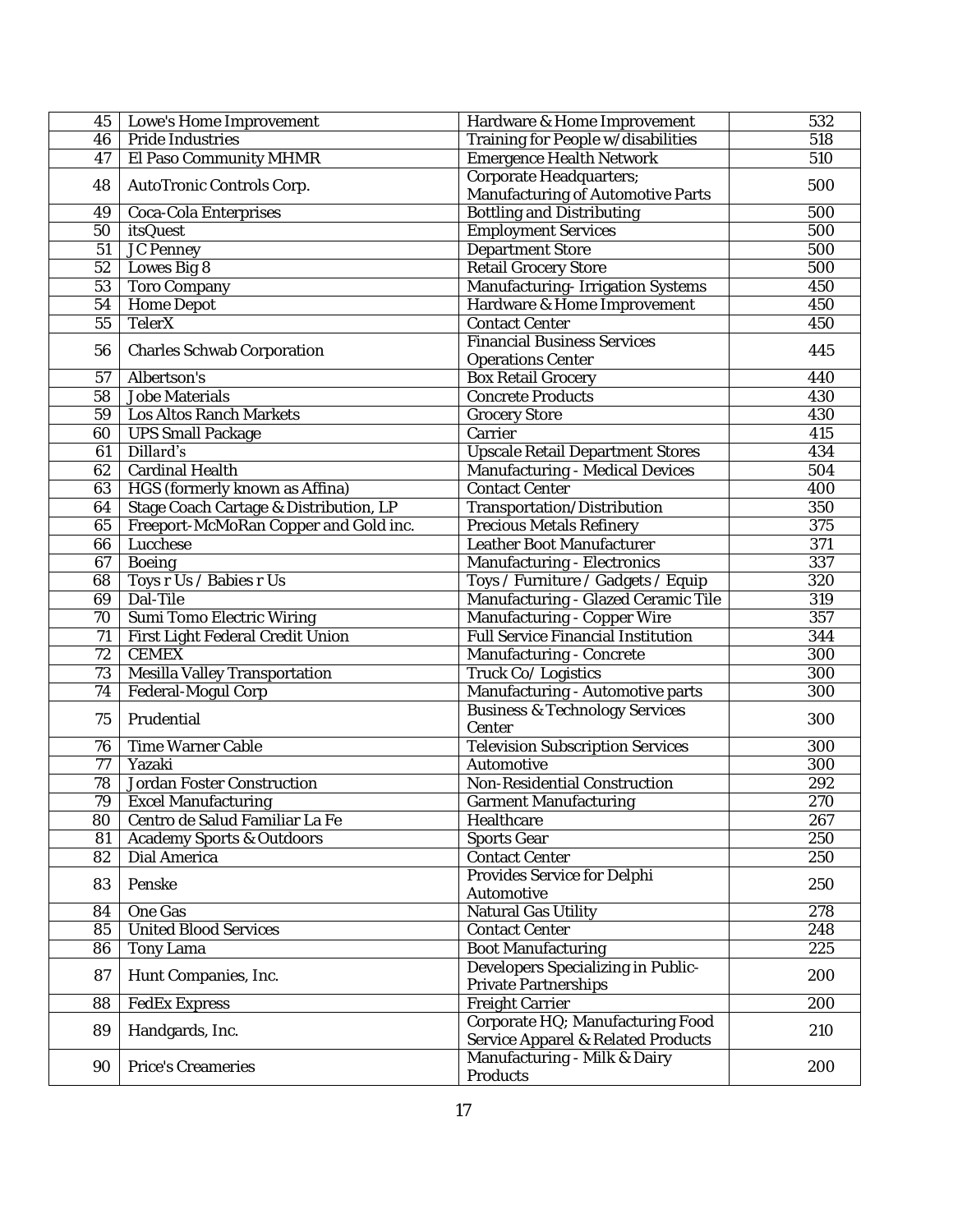| 91  | PCI Pallets & Crates International                        | In-house Transportation             | 200     |
|-----|-----------------------------------------------------------|-------------------------------------|---------|
| 92  | East El Paso Physician's Medical Center                   | Hospital                            | 192     |
| 93  | <b>Barnet Harley Davidson</b>                             | Motorcycle Dealer                   | 192     |
| 94  | <b>Fallas Paredes</b>                                     | Clothing Store                      | 190     |
| 95  | Azar Nut                                                  | Nut Processing Plant                | 180     |
| 96  | Xerox                                                     | <b>Printing Solutions</b>           | 180     |
| 97  | Delfingen Industry                                        | Global Automotive Supplier          | 180     |
| 98  | Airway Properties Operator (Hoy Fox, Accura,<br>Infiniti) | Dealership                          | 178     |
| 99  | Bravo Cadillac                                            | Dealership                          | 176     |
| 100 | Sears                                                     | Department Store                    | 164     |
| 101 | Southwire                                                 | Manufacturing - Copper wire         | 162     |
| 102 | Macy's                                                    | Department store                    | 160     |
| 103 | Sierra Plastics                                           | Engineered Plastic & Metal Products | 150     |
| 104 | Solrac Corporation                                        | <b>Contract Manufacturing</b>       | 150     |
| 105 | Kohl's                                                    | Department Store                    | 150     |
| 106 | Petro                                                     | Service - Truck Stop                | 150     |
| 107 | Regency / Sierra Plastics                                 | Plastic Injection Molding           | 145     |
| 108 | <b>Russell Transport</b>                                  | Freight Transportation              | 140     |
|     | <b>Total Employees</b>                                    |                                     | 163,624 |

Source[: El Paso Economic and International Development Department.](https://www.elpasotexas.gov/economic-development) Retrieved in November 2015.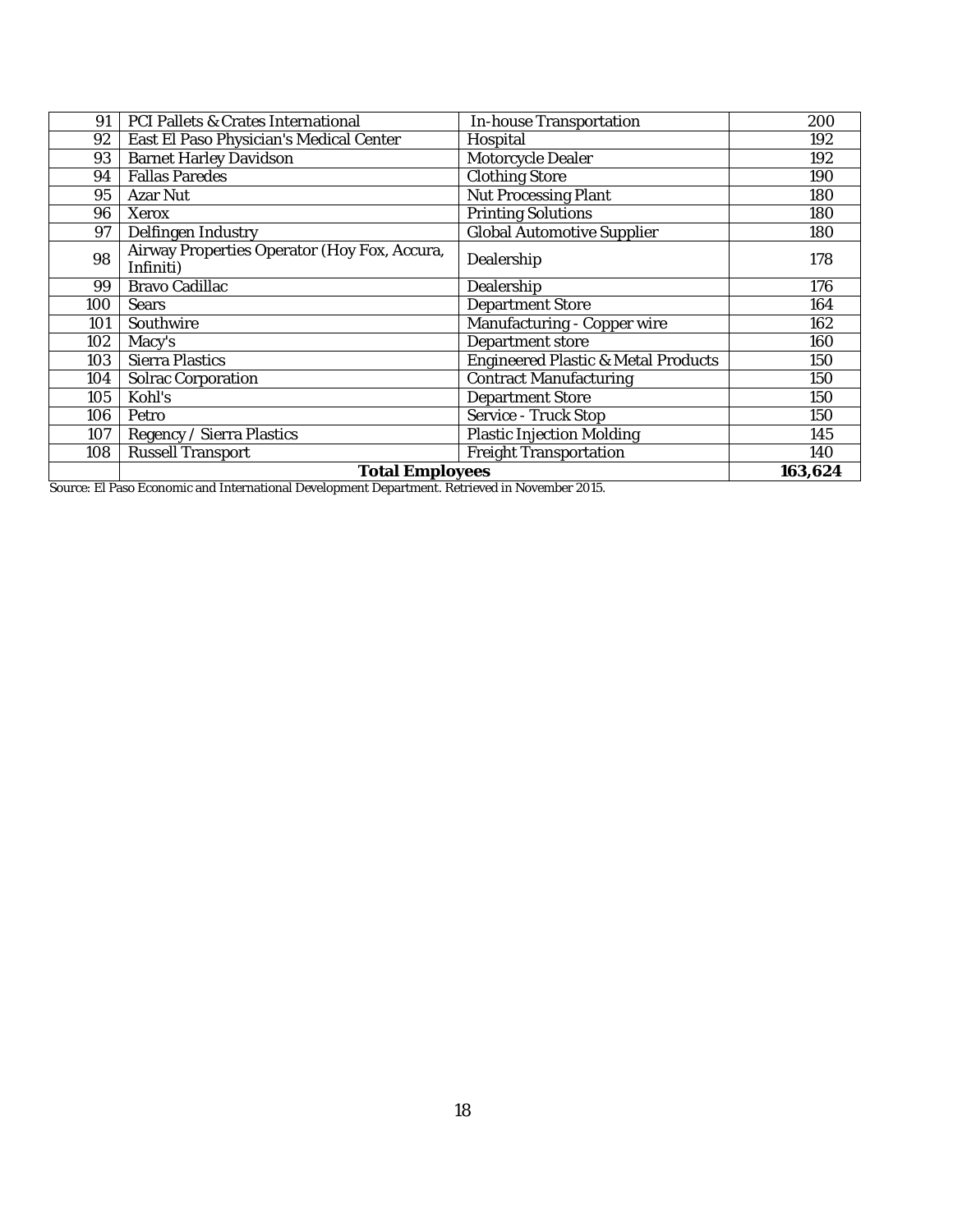<span id="page-20-0"></span>

| Installation        | Branch of<br>Service           | Description of Operations                                                                                                                                                                                                                 | City    | County                          |
|---------------------|--------------------------------|-------------------------------------------------------------------------------------------------------------------------------------------------------------------------------------------------------------------------------------------|---------|---------------------------------|
| <b>Fort Bliss</b>   | Army                           | Realign Fort Bliss, TX, by relocating air<br>defense artillery units to Fort Sill and<br>relocating 1st Armored Division and<br>various echelons above division units from<br>Germany and Korea to Fort Bliss, TX. Net<br>gain of 11,501. | El Paso | El Paso<br>County               |
| Total<br>Population | Total<br>Military<br>Personnel | Civilians                                                                                                                                                                                                                                 |         | Status: Closing or<br>Expanding |
| 164,926             | 46,594                         | 13,073                                                                                                                                                                                                                                    |         | Expanding                       |

# **VI. Military Base Description**

Source[: Military Installations,](http://www.militaryinstallations.dod.mil/pls/psgprod/f?p=132:CONTENT:0::NO::P4_INST_ID,P4_INST_TYPE:4375%2CINSTALLATION) [Texas A&M University Real Estate Center,](https://www.recenter.tamu.edu/) and ArmyBases.org. Retrieved in November 2015.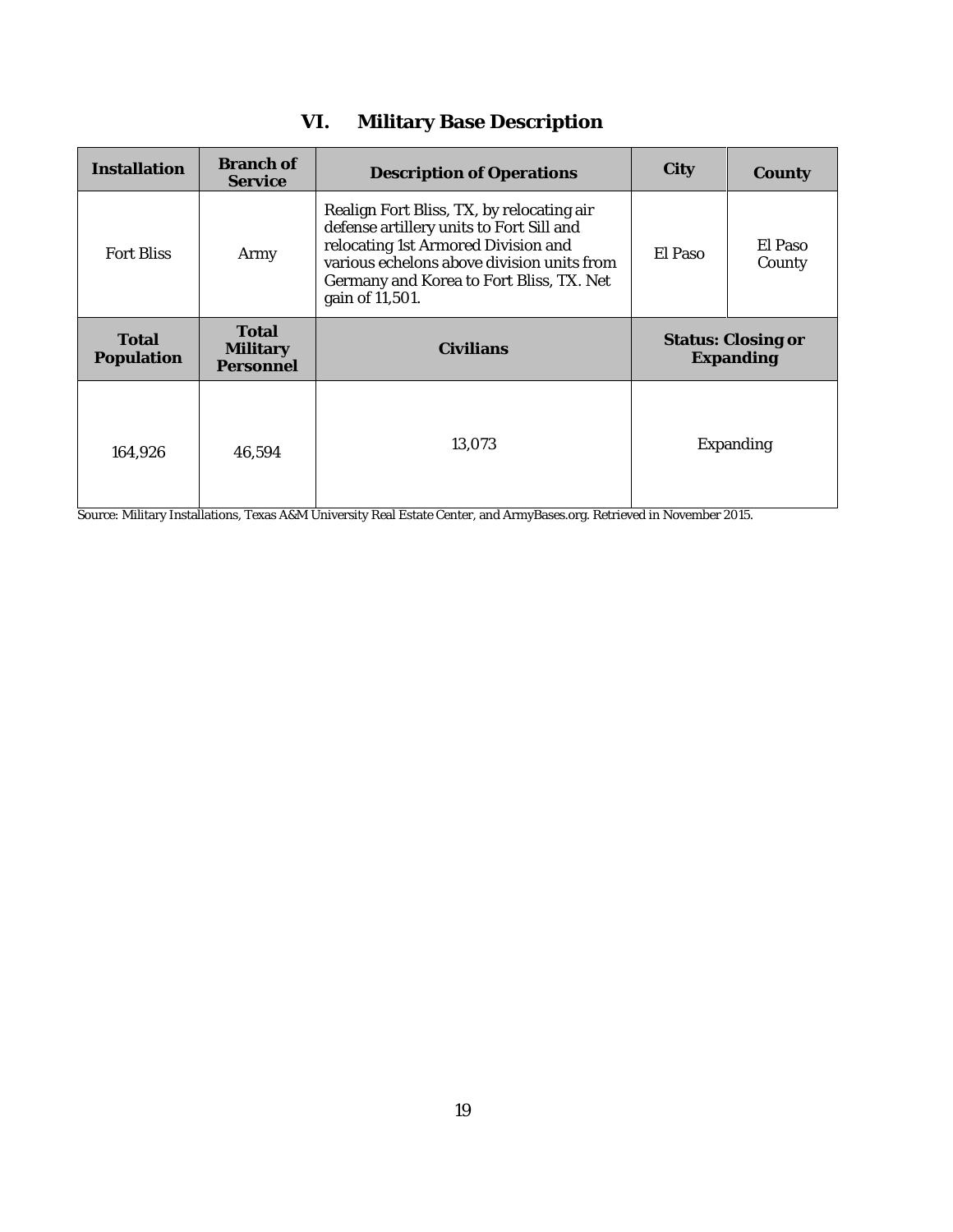# **VII. Research and Development Facilities**

## <span id="page-21-1"></span><span id="page-21-0"></span>**A. Public Health**

| Research Facility Name                                                                   | Economic Purpose              | <b>Research Activity</b>                                                                                               |
|------------------------------------------------------------------------------------------|-------------------------------|------------------------------------------------------------------------------------------------------------------------|
| Border Biomedical Research<br>Center (BBRC)                                              | Border Biomedical Research    | Research in Toxicology and Cancer<br>Biology, Infectious Diseases and<br>Immunology, and Neuromodulation<br>Disorders. |
| <b>Address</b>                                                                           | Website                       | Contact Information                                                                                                    |
| The University of Texas at El<br>Paso, 500 West University<br>Ave., El Paso, Texas 79968 | http://science.utep.edu/bbrc/ | Tel: 915-747-6850<br>E-mail: macuna@utep.edu                                                                           |

| <b>Research Facility Name</b>                                                                                                                         | Economic Purpose                          | <b>Research Activity</b>                                                                                                                   |
|-------------------------------------------------------------------------------------------------------------------------------------------------------|-------------------------------------------|--------------------------------------------------------------------------------------------------------------------------------------------|
| <b>Hispanic Health Disparities</b><br>Research Center (HHDRC)                                                                                         | Health Disparities Border Research        | Health disparities in the border region<br>and the results of those disparities are the<br>primary focus of the ongoing research.          |
| Address                                                                                                                                               | Website                                   | Contact Information                                                                                                                        |
| The University of Texas,<br>School of Public Health, El<br>Paso Regional Campus, 1101<br>N. Campbell, CH 400 EI<br>Paso, Texas 79902 915-747-<br>8500 | https://sph.uth.edu/campuses/el-<br>paso/ | Hector Balcazar, PhD Professor and<br>Regional Dean, El Paso Regional Campus<br>Tel: 915-747-8507<br>E-Mail: hector.g.balcazar@uth.tmc.edu |

| Research Facility Name                     | <b>Economic Purpose</b>                                  | <b>Research Activity</b>                                                                                                                                                                                                |
|--------------------------------------------|----------------------------------------------------------|-------------------------------------------------------------------------------------------------------------------------------------------------------------------------------------------------------------------------|
| Center of Excellence in<br>Cancer          | Cancer Research                                          | Perform basic, clinical and translational<br>research, to study endocrine related<br>cancers, cancers prevalent in the local<br>population, and to identify molecular<br>mechanisms using cutting edge<br>technologies. |
| Address                                    | Website                                                  | Contact Information                                                                                                                                                                                                     |
| 5001 El Paso Drive, El Paso,<br>Texas 7990 | https://elpaso.ttuhsc.edu/fosterso<br>m/research/cancer/ | E-mail: webmaster.elp@ttuhsc.edu                                                                                                                                                                                        |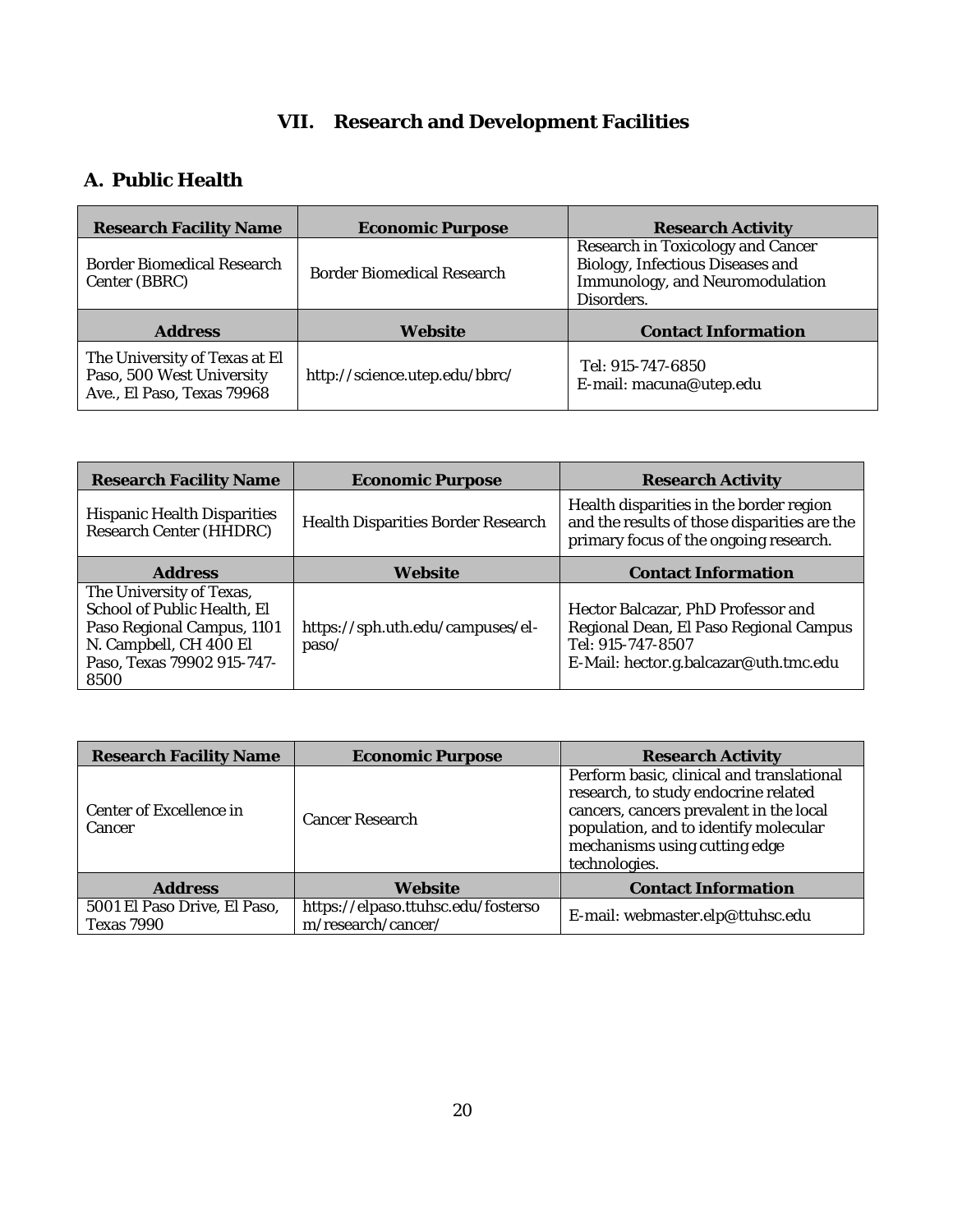| Research Facility Name                     | <b>Economic Purpose</b>                                  | Research Activity                 |
|--------------------------------------------|----------------------------------------------------------|-----------------------------------|
| Center of Excellence in<br><b>Diabetes</b> | <b>Health Research</b>                                   | Research on diabetes and obesity. |
| Address                                    | Website                                                  | Contact Information               |
| 5001 El Paso Drive, El Paso,<br>Texas 7990 | https://elpaso.ttuhsc.edu/fosterso<br>m/research/cancer/ | E-mail: webmaster.elp@ttuhsc.edu  |

| Research Facility<br><b>Name</b>                      | Economic Purpose                                                     | <b>Research Activity</b>                                                                                                                                                                                       |
|-------------------------------------------------------|----------------------------------------------------------------------|----------------------------------------------------------------------------------------------------------------------------------------------------------------------------------------------------------------|
| Center of Excellence in<br><b>Infectious Diseases</b> | Infectious Disease Research                                          | Expand the capacity of infectious disease<br>research in key areas of border-<br>population health, particularly, research<br>in influenza, vector-borne viral illnesses,<br>and human immunodeficiency virus. |
| <b>Address</b>                                        | Website                                                              | Contact Information                                                                                                                                                                                            |
| 5001 El Paso Drive, El<br>Paso, Texas 7990            | https://elpaso.ttuhsc.edu/fostersom/rese<br>arch/infectiousDiseases/ | E-mail: webmaster.elp@ttuhsc.edu                                                                                                                                                                               |

| Research Facility<br>Name                  | Economic Purpose                                                     | Research Activity                                                                                                                                                                                                                                                       |
|--------------------------------------------|----------------------------------------------------------------------|-------------------------------------------------------------------------------------------------------------------------------------------------------------------------------------------------------------------------------------------------------------------------|
| Center of Excellence in<br>Neurosciences   | Neurosciences Research                                               | Research in neurologic and psychiatric<br>illnesses, cancer, diabetes, and other<br>illnesses, can also, through NIH-funded<br>data sharing agreements, be used to<br>increase the statistical power for minority<br>populations in genome-wide association<br>studies. |
| Address                                    | Website                                                              | Contact Information                                                                                                                                                                                                                                                     |
| 5001 El Paso Drive, El<br>Paso, Texas 7990 | https://elpaso.ttuhsc.edu/fostersom/rese<br>arch/infectiousDiseases/ | E-mail: webmaster.elp@ttuhsc.edu                                                                                                                                                                                                                                        |

| Research Facility<br><b>Name</b>              | Economic Purpose                                                     | Research Activity                                                                                                                                                                 |
|-----------------------------------------------|----------------------------------------------------------------------|-----------------------------------------------------------------------------------------------------------------------------------------------------------------------------------|
| El Paso del Norte<br><b>Health Foundation</b> | Public Health Research                                               | Research in healthy eating and active<br>living, tobacco control and alcohol<br>prevention, mental and emotional well-<br>being, healthy relationships, and health<br>leadership. |
| Address                                       | Website                                                              | Contact Information                                                                                                                                                               |
| 5001 El Paso Drive, El<br>Paso, Texas 7990    | https://elpaso.ttuhsc.edu/fostersom/rese<br>arch/infectiousDiseases/ | E-mail: webmaster.elp@ttuhsc.edu                                                                                                                                                  |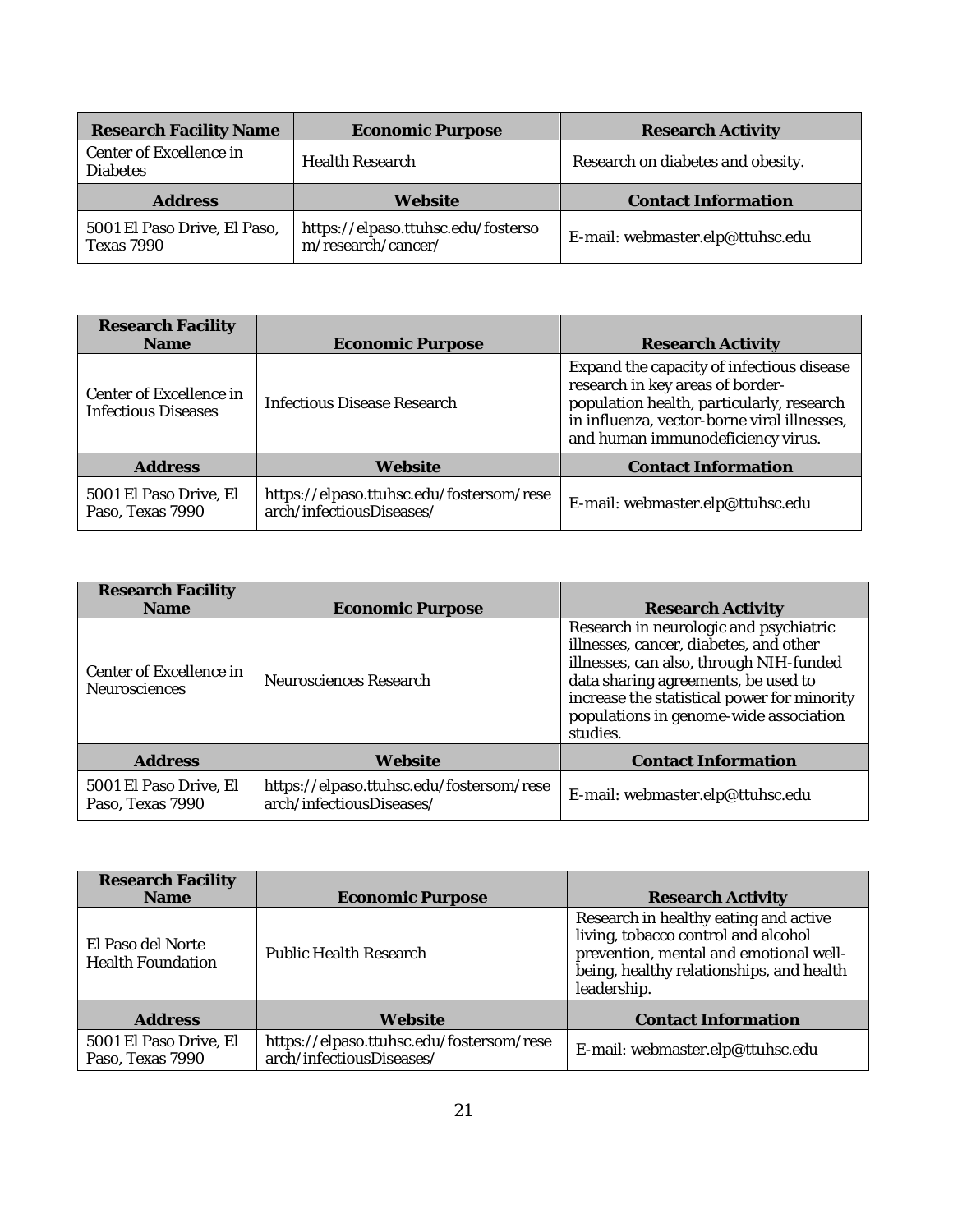## <span id="page-23-0"></span>**B. Education**

| Research Facility Name                                                                                                                         | <b>Economic Purpose</b>                  | <b>Research Activity</b>                                                                                                                                        |
|------------------------------------------------------------------------------------------------------------------------------------------------|------------------------------------------|-----------------------------------------------------------------------------------------------------------------------------------------------------------------|
| Center of Excellence for Sharing<br>Resources for the Advancement<br>of Research and Education<br>through Cyberinfrastructure<br>(Cyber-Share) | Cyber-enhanced Research and<br>Education | Research on the integration of<br>knowledge, models, and data in<br>collaborative contexts, especially<br>across disciplinary and organizational<br>boundaries. |
| <b>Address</b>                                                                                                                                 | Website                                  | <b>Contact Information</b>                                                                                                                                      |
| Classroom Building, Room 401,<br>University of Texas at El Paso,<br>500 West University Avenue El<br>Paso, Texas 79968-0555                    | http://cybershare.utep.edu/              | Tel: (915) 747-5992, 5916<br>Fax: (915) 747-7876<br>E-mail: cybershare@utep.edu                                                                                 |

| Research Facility Name                                                     | Economic Purpose                                                      | Research Activity                                                                                                  |
|----------------------------------------------------------------------------|-----------------------------------------------------------------------|--------------------------------------------------------------------------------------------------------------------|
| Student Opportunities in<br>Learning Advancement Research<br>in Geoscience | <b>Geoscience Education</b>                                           | Increase participation, particularly for<br>minority students, in the Geosciences<br>at El Paso Community college. |
| Address                                                                    | Website                                                               | Contact Information                                                                                                |
| 9050 Viscount Blvd., El Paso,<br>Texas 79925                               | http://www.epcc.edu/faculty/jvillalo<br>bos/Pages/SOLARISProgram.aspx | Tel: (915) 831-7144<br>E-mail: jvillal6@epcc.edu                                                                   |

| <b>Research Facility Name</b>                                | Economic Purpose                                                      | Research Activity                                                                                                                                                                                                                                                                                               |
|--------------------------------------------------------------|-----------------------------------------------------------------------|-----------------------------------------------------------------------------------------------------------------------------------------------------------------------------------------------------------------------------------------------------------------------------------------------------------------|
| Center for Effective Teaching<br>and Learning Center (CETaL) | Innovative Continuous Education                                       | Advance the scholarship of teaching<br>and learning across the UTEP<br>campus, incorporate assessment and<br>reflection as part of our commitment<br>to continuous improvement,<br>integrate, technology and other<br>effective instructional tools. Support<br>the pedagogical practice of all<br>instructors. |
| Address                                                      | Website                                                               | Contact Information                                                                                                                                                                                                                                                                                             |
| 9050 Viscount Blvd., El Paso,<br><b>Texas 79925</b>          | http://www.epcc.edu/faculty/jvillalo<br>bos/Pages/SOLARISProgram.aspx | Tel: (915) 831-7144<br>E-mail: jvillal6@epcc.edu                                                                                                                                                                                                                                                                |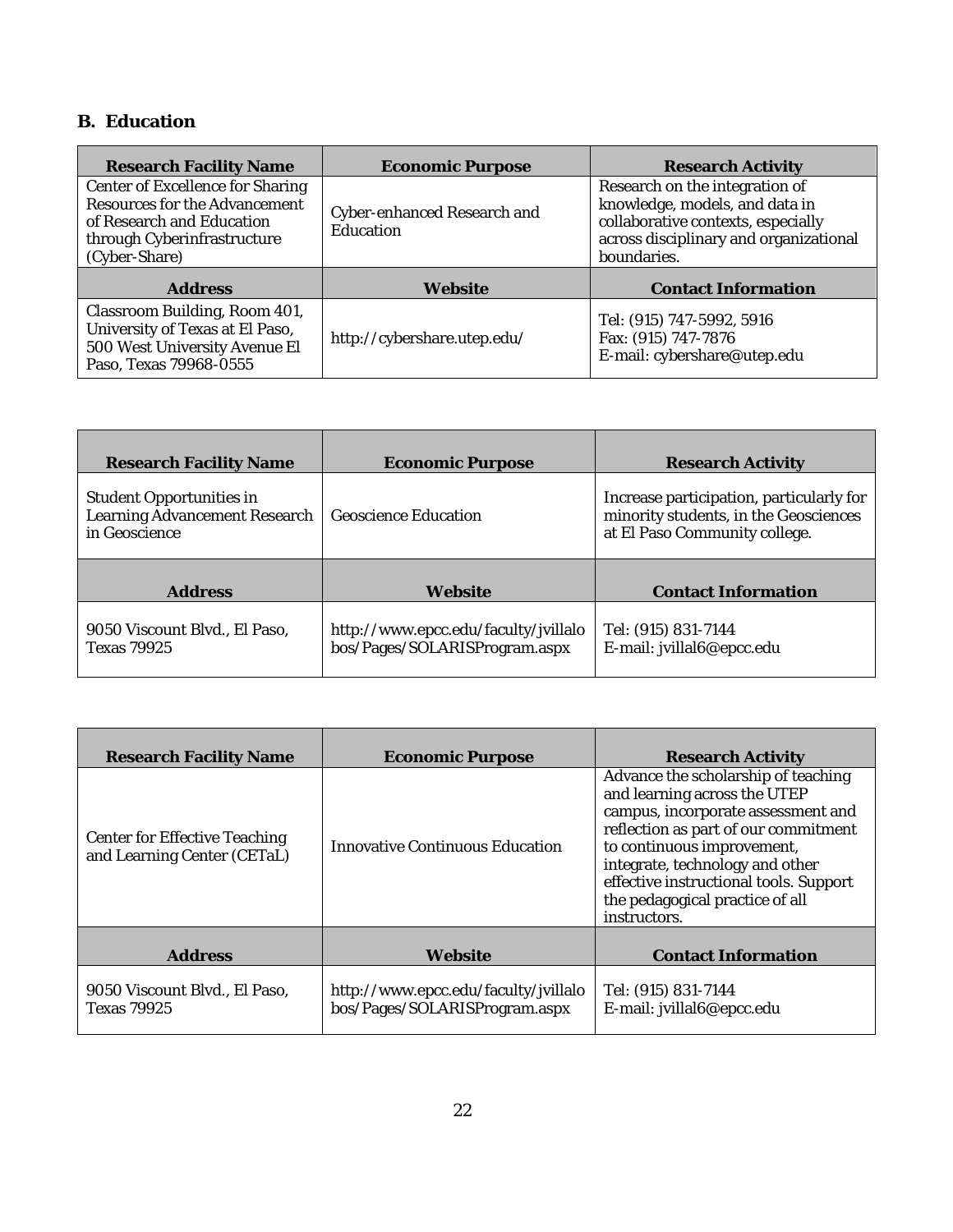| <b>Research Facility Name</b>                                                                          | Economic Purpose                                         | Research Activity                                                                                                                                                                                                          |
|--------------------------------------------------------------------------------------------------------|----------------------------------------------------------|----------------------------------------------------------------------------------------------------------------------------------------------------------------------------------------------------------------------------|
| Center for Inter-American<br>and Border Studies (CIBS)                                                 | Border Research                                          | Bi-national location in matters related to the<br>U.S.-Mexico Border, Border issues in<br>general, Mexico, and Inter-American<br>phenomena. It will achieve that through its<br>research, academic programs, and outreach. |
| Address                                                                                                | Website                                                  | Contact Information                                                                                                                                                                                                        |
| 1514 Hawthorne Street, El<br>Paso, Texas 79902, 500<br>West University Avenue, El<br>Paso, Texas 79968 | http://academics.utep.edu/Default.aspx<br>$?tabid=12619$ | Tel: (915) 747-5196<br>Fax (915) 747-5574                                                                                                                                                                                  |

| Research Facility Name                                                                                                         | <b>Economic Purpose</b>                                    | <b>Research Activity</b>                                                                                                                  |
|--------------------------------------------------------------------------------------------------------------------------------|------------------------------------------------------------|-------------------------------------------------------------------------------------------------------------------------------------------|
| Center for Research on<br><b>Educational Reform</b>                                                                            | Research on Educational Reform                             | Conduct broad-based and multidisciplinary<br>research on educational reform in<br>elementary, secondary, and post-secondary<br>education. |
| <b>Address</b>                                                                                                                 | Website                                                    | Contact Information                                                                                                                       |
| Education Building, Room<br>910, University of Texas at<br>El Paso, 500 West<br>University Avenue El Paso,<br>Texas 79968-0555 | https://research.utep.edu/Default.aspx<br>$?tabid = 21119$ | Tel: (915) 747-7712<br>E-mail: apacheco@utep.edu                                                                                          |

# <span id="page-24-0"></span>**C. Technology**

| <b>Research Facility Name</b>                                                              | Economic Purpose                                                      | Research Activity                                                                                                                                                                                                                                                                                                                                                         |
|--------------------------------------------------------------------------------------------|-----------------------------------------------------------------------|---------------------------------------------------------------------------------------------------------------------------------------------------------------------------------------------------------------------------------------------------------------------------------------------------------------------------------------------------------------------------|
| Regional Cyber and Energy<br>Security Center                                               | Promote Economic Growth and Job<br>Creation in Highly Technical Areas | Develops cyber and energy security<br>capabilities addressing the technical,<br>regulatory, and commercialization<br>challenges. Stimulates opportunities<br>associated with the intersection of cyber,<br>cyber-physical, and energy security<br>technologies, particularly the increasing<br>overlap of Information Technology (IT) and<br>Operational Technology (OT). |
| Address                                                                                    | Website                                                               | Contact Information                                                                                                                                                                                                                                                                                                                                                       |
| The University of Texas at<br>El Paso, 500 W University<br>Avenue, El Paso, Texas<br>79968 | http://rces.utep.edu/                                                 | http://rces.utep.edu/Contacts.aspx                                                                                                                                                                                                                                                                                                                                        |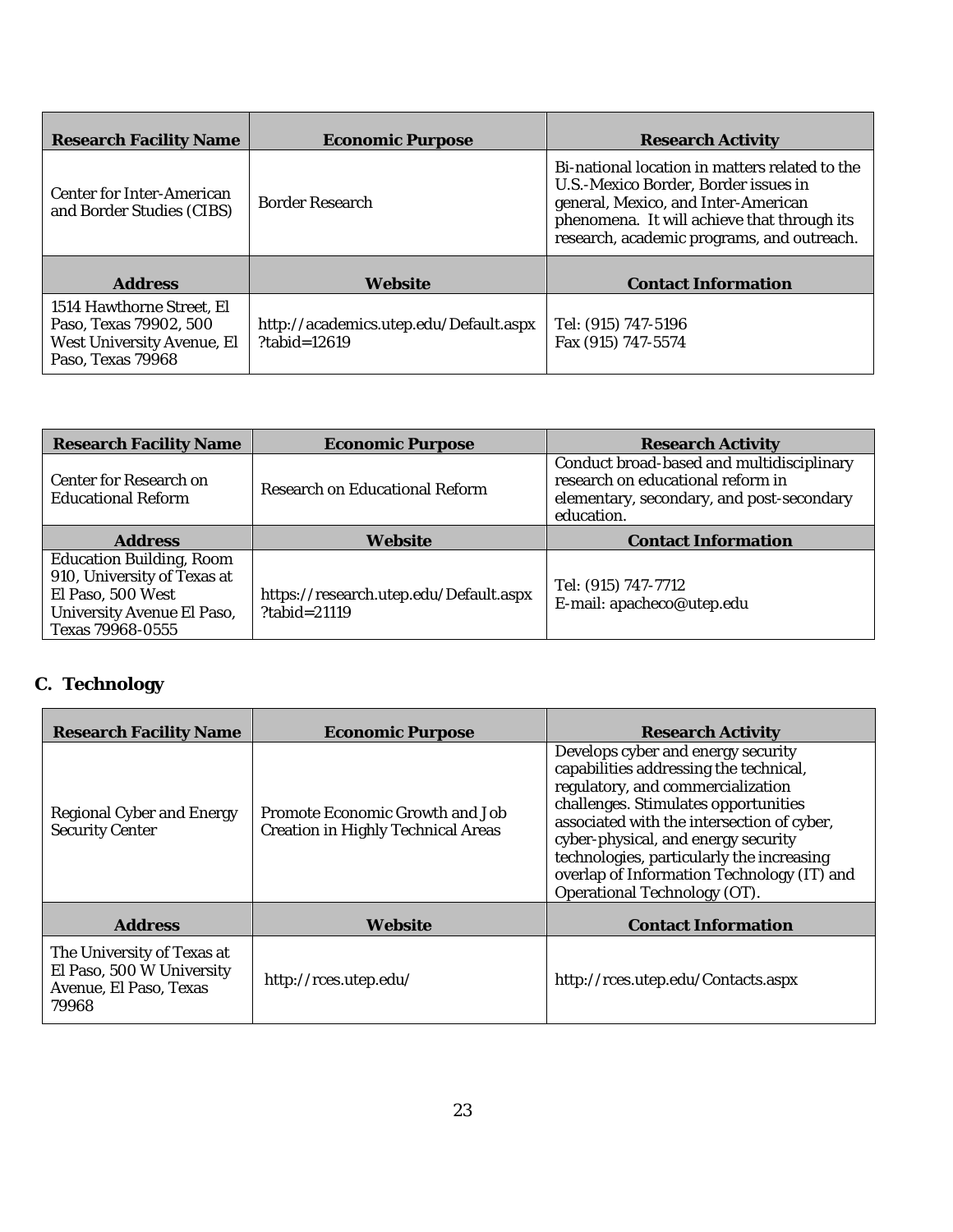| <b>Research Facility Name</b>                                                                     | Economic Purpose                | Research Activity                                                                                   |
|---------------------------------------------------------------------------------------------------|---------------------------------|-----------------------------------------------------------------------------------------------------|
| W.M. Keck Center for 3D<br>Innovation                                                             | Additive Manufacturing Research | Focuses on research to enhance<br>technologies to include the ability to<br>print multi-functional. |
| Address                                                                                           | Website                         | Contact Information                                                                                 |
| The University of Texas at El<br>Paso, Engineering Building,<br>Room 108, El Paso, Texas<br>79968 | http://keck.utep.edu/           | Tel: 915.747.7443<br>Fax: 915.747.5019<br>E-mail wmkeckcenter@utep.edu                              |

| <b>Research Facility Name</b>                                                           | Economic Purpose                                                                                                                                                                        | Research Activity                                                                                                       |
|-----------------------------------------------------------------------------------------|-----------------------------------------------------------------------------------------------------------------------------------------------------------------------------------------|-------------------------------------------------------------------------------------------------------------------------|
| Future Aerospace Science and<br><b>Technology Center</b>                                | Act as a magnet for research, academic,<br>and entrepreneurial opportunities for<br>the College of Engineering, the<br>University faculty and students, and<br>the greater El Paso area | NASA, DOD and DOE Research and<br>Development                                                                           |
| Address                                                                                 | Website                                                                                                                                                                                 | <b>Contact Information</b>                                                                                              |
| The University of Texas at El<br>Paso, Metallurgy Bldg., Rm<br>305 El Paso, Texas 79968 | http://fast.utep.edu/                                                                                                                                                                   | Tel: (915) 747-6919<br>email: ccarras@utep.edu<br>Tel: (915) 747-7634<br>Fax: (915) 747-5549<br>E-mail: ruthie@utep.edu |

# <span id="page-25-0"></span>**D. Business and Economic Development**

| Research Facility                                       |                             |                                                                                                                                                                                                                                                                |
|---------------------------------------------------------|-----------------------------|----------------------------------------------------------------------------------------------------------------------------------------------------------------------------------------------------------------------------------------------------------------|
| Name                                                    | Economic Purpose            | Research Activity                                                                                                                                                                                                                                              |
| AIM Research                                            | Marketing Research          | AIM Research has provided quality data<br>and collection services since 1969. We<br>utilize trained, experienced and fully<br>supervised interviewers, and we maintain<br>the highest standards and take pride in<br>the expert, reliable services we provide. |
| Address                                                 | Website                     | Contact Information                                                                                                                                                                                                                                            |
| 2200 N. Yarbrough,<br>Suite B., El Paso, Texas<br>79925 | http://www.aimresearch.com/ | Tel: (915) 591-4777<br>E-mail: aimres@aol.com                                                                                                                                                                                                                  |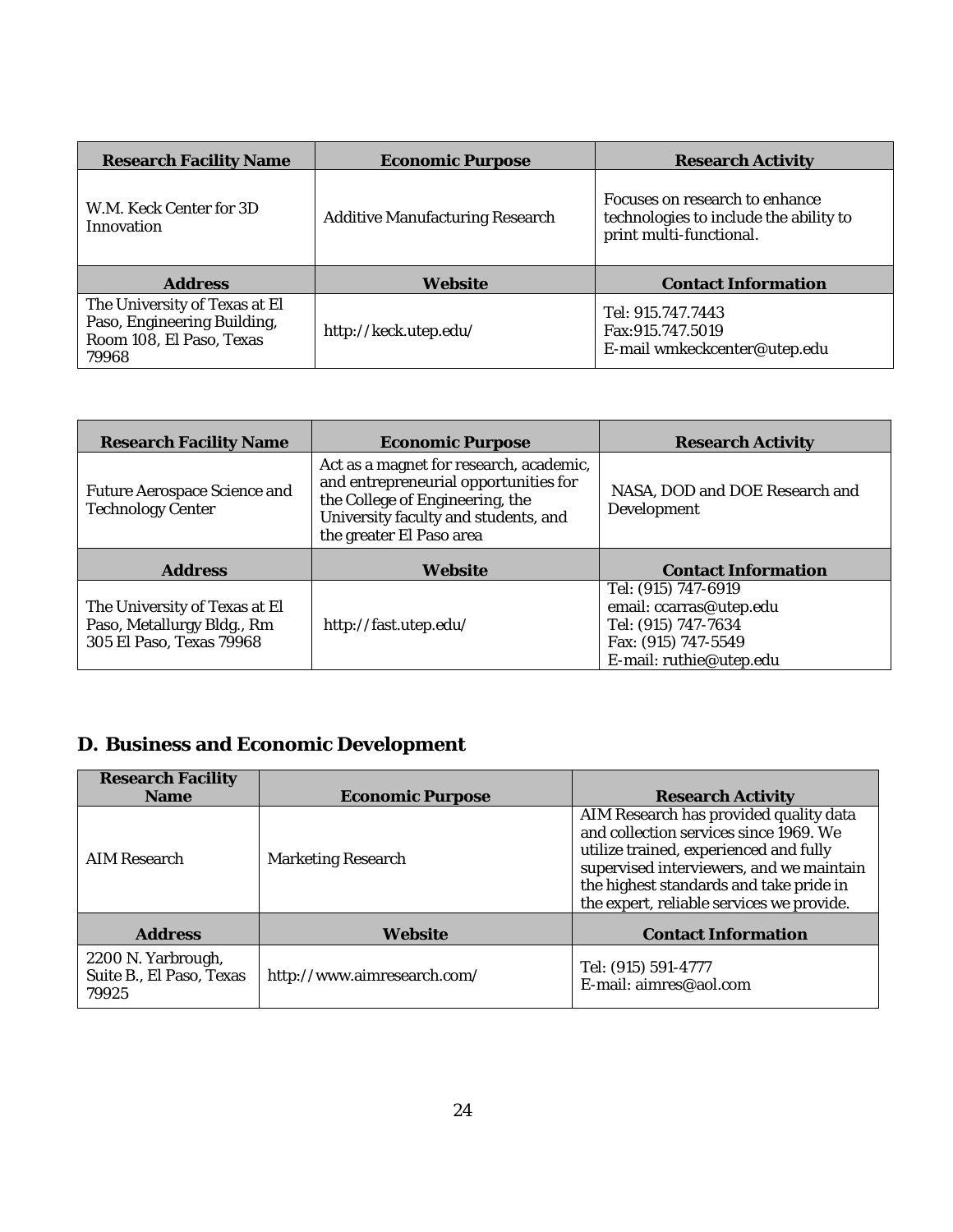| Research Facility<br><b>Name</b>                                                              | <b>Economic Purpose</b>                                                    | Research Activity                                                                                                                                               |
|-----------------------------------------------------------------------------------------------|----------------------------------------------------------------------------|-----------------------------------------------------------------------------------------------------------------------------------------------------------------|
| Border Region<br>Modeling Project                                                             | Regional Economic Development<br>Research                                  | The Border Region Modeling Project is an<br>independent research unit within the<br>Department of Economics & Finance at<br>the University of Texas at El Paso. |
| Address                                                                                       | Website                                                                    | Contact Information                                                                                                                                             |
| The University of Texas<br>at El Paso, 500 West<br>University Avenue, El<br>Paso, Texas 79968 | http://academics.utep.edu/Default.aspx?<br>alias=academics.utep.edu/border | Tel: (915) 747-5000                                                                                                                                             |

| Research Facility<br>Name                                                                     | Economic Purpose                                 | Research Activity                                                                             |
|-----------------------------------------------------------------------------------------------|--------------------------------------------------|-----------------------------------------------------------------------------------------------|
| Centers for<br>Entrepreneurial<br>Development,<br>Advancement,<br>Research and Support        | <b>Business Research</b>                         | Foster business development in the region<br>served by the University of Texas at EI<br>Paso. |
| Address                                                                                       | Website                                          | Contact Information                                                                           |
| The University of Texas<br>at El Paso, 500 West<br>University Avenue, El<br>Paso, Texas 79968 | http://business.utep.edu/Faculty/cedars.<br>aspx | N/A                                                                                           |

| Research Facility<br>Name                                  | <b>Economic Purpose</b>                                   | Research Activity                                                                                                                 |
|------------------------------------------------------------|-----------------------------------------------------------|-----------------------------------------------------------------------------------------------------------------------------------|
| Center for Inter-<br>American and Border<br><b>Studies</b> | Economic Development Research                             | The Center provides UTEP's focal point for<br>activities concerning the Americas,<br>Borders, the Caribbean and North<br>America. |
| <b>Address</b>                                             | Website                                                   | Contact Information                                                                                                               |
| 1514 Hawthorne Street,<br>El Paso, Texas 79902             | http://academics.utep.edu/Default.aspx?t<br>abid= $12619$ | Tel: (915) 747-5196                                                                                                               |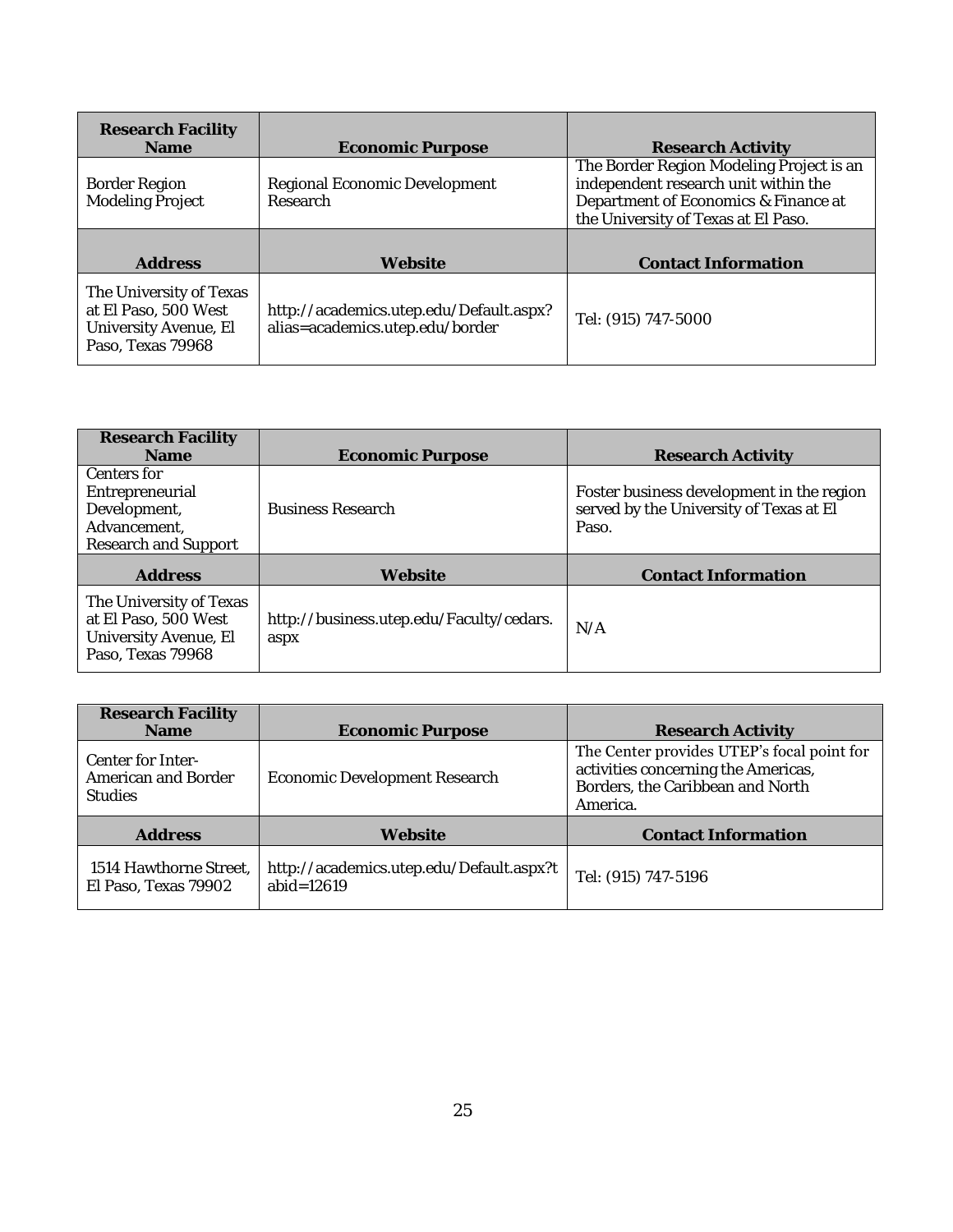| Research Facility<br><b>Name</b>                                                              | Economic Purpose                                                         | Research Activity                                                                                         |
|-----------------------------------------------------------------------------------------------|--------------------------------------------------------------------------|-----------------------------------------------------------------------------------------------------------|
| Center for Multicultural<br>Management and<br><b>Ethics</b>                                   | <b>Business Development Research</b>                                     | Facilitate a renaissance of multicultural<br>understanding that is based on sound<br>ethical foundations. |
| Address                                                                                       | Website                                                                  | Contact Information                                                                                       |
| The University of Texas<br>at El Paso, 500 West<br>University Avenue, El<br>Paso, Texas 79968 | http://academics.utep.edu/Default.aspx?<br>alias=academics.utep.edu/cmme | Tel: (915) 747-7748<br>E-Mail: ethicsessay@utep.edu                                                       |

| Research Facility<br><b>Name</b>                                                              | <b>Economic Purpose</b>                               | <b>Research Activity</b>                                                                                                                                       |
|-----------------------------------------------------------------------------------------------|-------------------------------------------------------|----------------------------------------------------------------------------------------------------------------------------------------------------------------|
| Center for Hispanic<br>Entrepreneurship                                                       | <b>Business Research</b>                              | Generate and disseminate innovative<br>information on Hispanic Entrepreneurship<br>to further enhance economic development<br>in the El Paso del Norte Region. |
| Address                                                                                       | Website                                               | Contact Information                                                                                                                                            |
| The University of Texas<br>at El Paso, 500 West<br>University Avenue, El<br>Paso, Texas 79968 | http://business.utep.edu/CFHE/default.a<br><b>SDX</b> | Tel: (915) 747-7748                                                                                                                                            |

| <b>Research Facility</b><br><b>Name</b>                                                       | Economic Purpose                          | Research Activity                                                                                                                                                                                                                                                                                                                                                                                                                                    |
|-----------------------------------------------------------------------------------------------|-------------------------------------------|------------------------------------------------------------------------------------------------------------------------------------------------------------------------------------------------------------------------------------------------------------------------------------------------------------------------------------------------------------------------------------------------------------------------------------------------------|
| The Hunt Institute for<br><b>Global Competitiveness</b>                                       | Regional Economic Development<br>Research | The Hunt Institute for Global<br>Competitiveness works to foster the<br>economic and social well-being of the<br>communities in the Paso del Norte Region<br>(West Texas, Southern New Mexico and<br>Northern Chihuahua) by serving as a<br>multi-disciplinary research platform for<br>the creation and application of theoretical<br>and practical mechanisms in order to<br>foster the global competitive capacity of<br>the cross-border region. |
| Address                                                                                       | Website                                   | Contact Information                                                                                                                                                                                                                                                                                                                                                                                                                                  |
| The University of Texas<br>at El Paso, 500 West<br>University Avenue, El<br>Paso, Texas 79968 | http://huntinstitute.utep.edu/            | Tel: (915) 747-6727<br>E-mail: huntinstitute@utep.edu                                                                                                                                                                                                                                                                                                                                                                                                |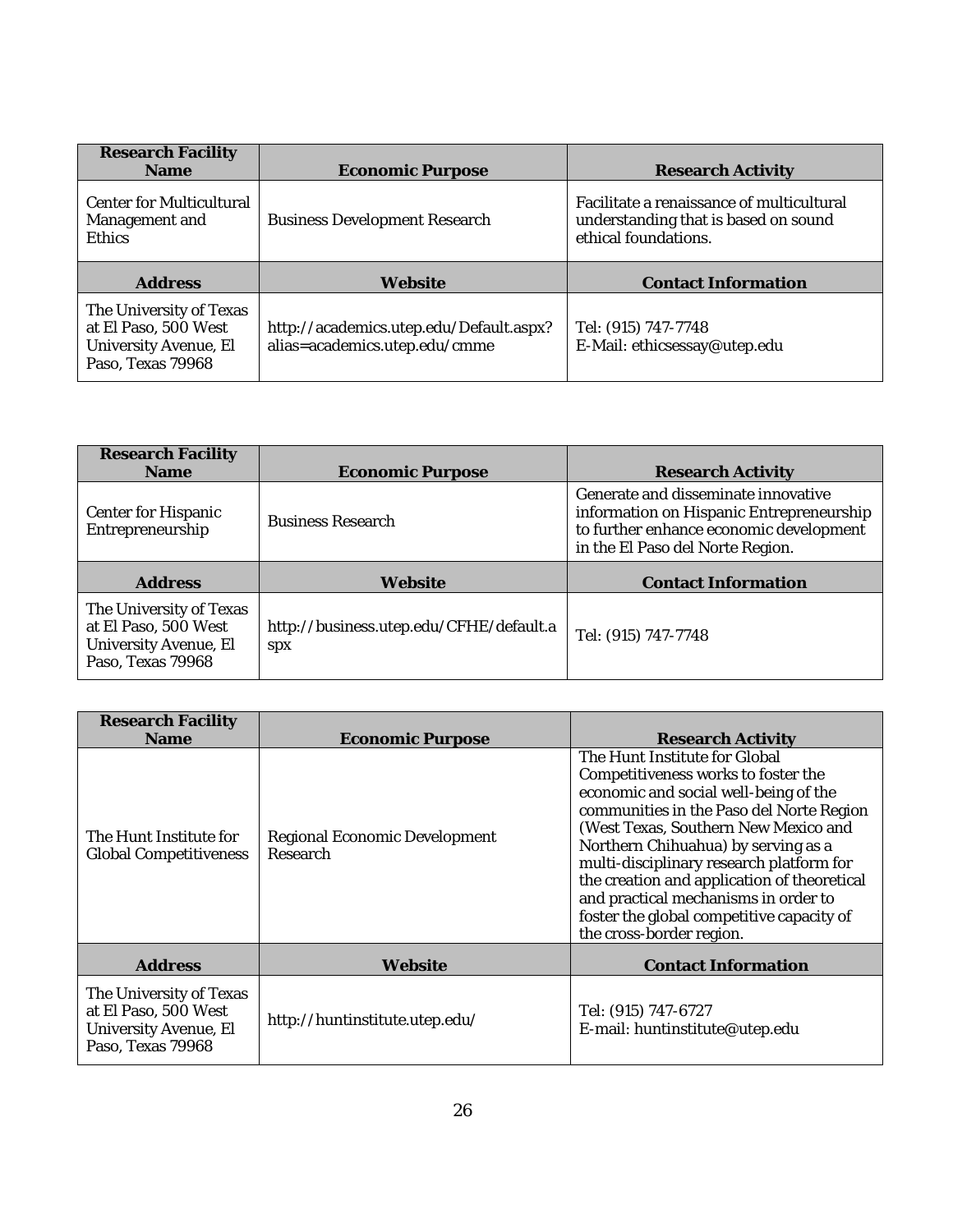| Research Facility<br>Name                                                     | <b>Economic Purpose</b>       | Research Activity                                                                                                           |
|-------------------------------------------------------------------------------|-------------------------------|-----------------------------------------------------------------------------------------------------------------------------|
| Institute for Policy and<br>Economic Development                              | Economic Development Research | Provides technical assistance and<br>undertaking applied economic<br>development research for the Paso del<br>Norte region. |
| Address                                                                       | Website                       | Contact Information                                                                                                         |
| 500 W. University<br>Avenue, Kelly Hall 414,<br>El Paso, Texas 79968-<br>0703 | http://iped.utep.edu/         | Tel: (915) 747-5096<br>Fax: (915) 747-7948<br>E-mail: iped@utep.edu                                                         |

| Research Facility<br>Name                      | <b>Economic Purpose</b>     | <b>Research Activity</b>                                                                                                                                                                 |
|------------------------------------------------|-----------------------------|------------------------------------------------------------------------------------------------------------------------------------------------------------------------------------------|
| Merkadoteknia                                  | Marketing Research          | Participates in the crafting of marketing<br>strategy for national brands, advising on<br>aspects of social media, branding,<br>advertising, and audience segmentation,<br>among others. |
| Address                                        | Website                     | Contact Information                                                                                                                                                                      |
| 4141 Pinnacle St #220,<br>El Paso, Texas 79902 | http://merkaconsulting.com/ | Tel: (915) 317-9264<br>E-mail: info@merkaconsulting.com                                                                                                                                  |

| Research Facility<br>Name                                                | Economic Purpose                               | Research Activity                                                                                                                                                                           |
|--------------------------------------------------------------------------|------------------------------------------------|---------------------------------------------------------------------------------------------------------------------------------------------------------------------------------------------|
| <b>Minority Business</b><br>Development Agency<br><b>Business Center</b> | <b>Business Development Research</b>           | Conducts studies on the state of minority<br>business enterprises (MBEs), trends<br>impacting MBEs, their performance, and<br>challenges and opportunities for minority<br>business growth. |
| <b>Address</b>                                                           | Website                                        | Contact Information                                                                                                                                                                         |
| 2401 East Missouri<br>Avenue, El Paso, Texas<br>79903                    | http://www.mbda.gov/businesscenters/elp<br>aso | Tel: (915) 351-6232                                                                                                                                                                         |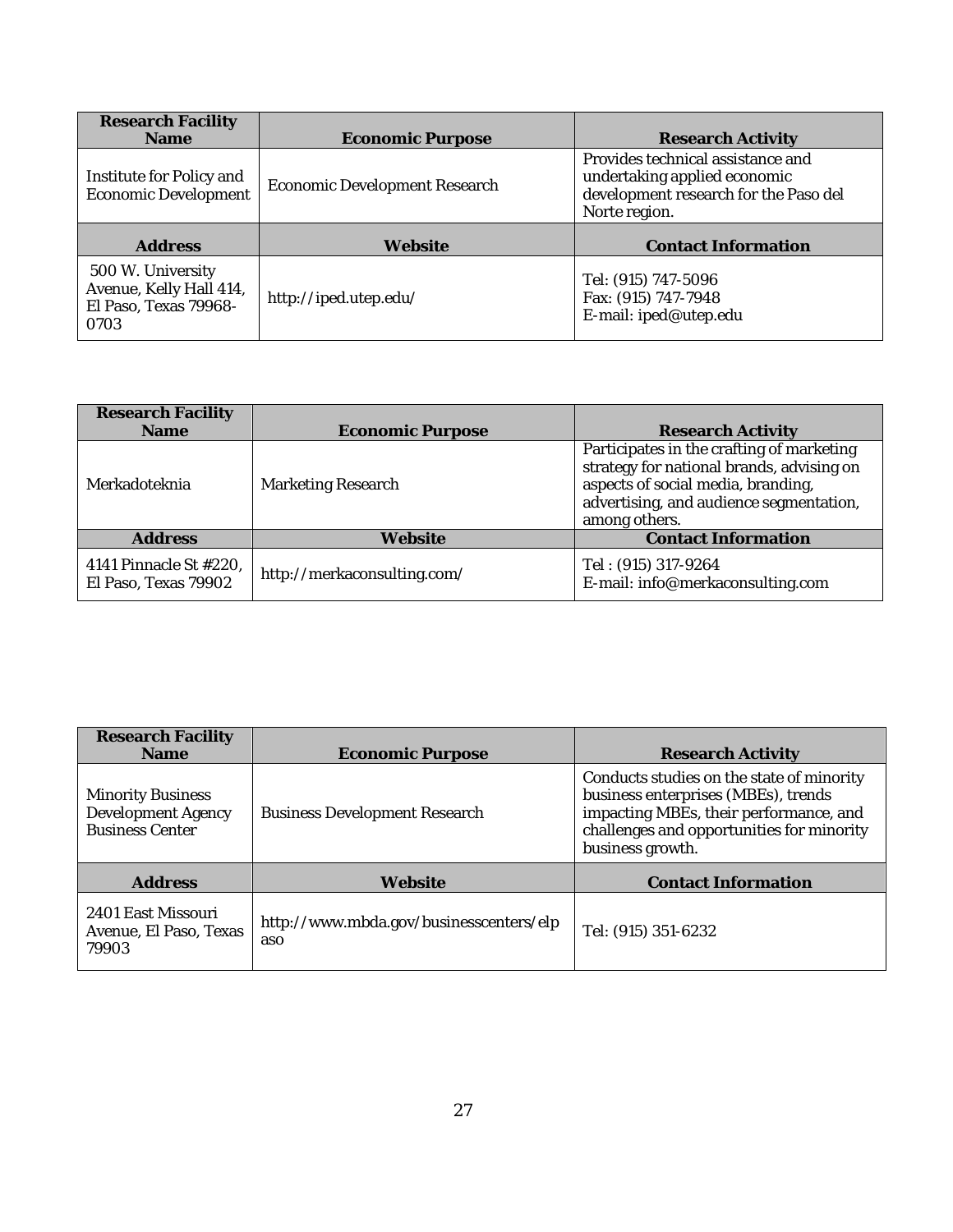| Research Facility<br>Name                              | <b>Economic Purpose</b>               | <b>Research Activity</b>                                                                                                                |
|--------------------------------------------------------|---------------------------------------|-----------------------------------------------------------------------------------------------------------------------------------------|
| The Mike Loya Center<br>for Innovation and<br>Commerce | <b>Business Research</b>              | Research in innovation and commerce,<br>research for commercialization of<br>innovation, and research in<br>entrepreneurship education. |
| <b>Address</b>                                         | Website                               | <b>Contact Information</b>                                                                                                              |
| 500 West University<br>Avenue, El Paso, Texas<br>79968 | http://loyacenter.utep.edu/index.html | Tel: (915) 747 - 8731                                                                                                                   |

| Research Facility<br>Name                                     | Economic Purpose              | Research Activity                                                                                                                                                                           |
|---------------------------------------------------------------|-------------------------------|---------------------------------------------------------------------------------------------------------------------------------------------------------------------------------------------|
| Sands Research                                                | Marketing Research            | Sands Research Inc. patent pending<br>software (Neuromedia™) analyzes and<br>scores media by a target subject group's<br>engagement (The Sands Research Neuro<br>Engagement Score™ or NES). |
| <b>Address</b>                                                | Website                       | Contact Information                                                                                                                                                                         |
| 955 N Resler Drive<br>Suite 104 #113, El<br>Paso, Texas 79912 | http://www.sandsresearch.com/ | Tel: (915) 231-9700<br>E-mail: info@sandsresearch.com                                                                                                                                       |

| Research Facility<br><b>Name</b>                    | Economic Purpose                   | Research Activity                                          |
|-----------------------------------------------------|------------------------------------|------------------------------------------------------------|
| Borderplex Alliance                                 | Business and Marketing Research    | Analysis of regional business and business<br>environment. |
| Address                                             | Website                            | Contact Information                                        |
| 123 Mills St., Suite<br>111 El Paso, Texas<br>79901 | http://www.borderplexalliance.org/ | Tel: (915)-298-1000                                        |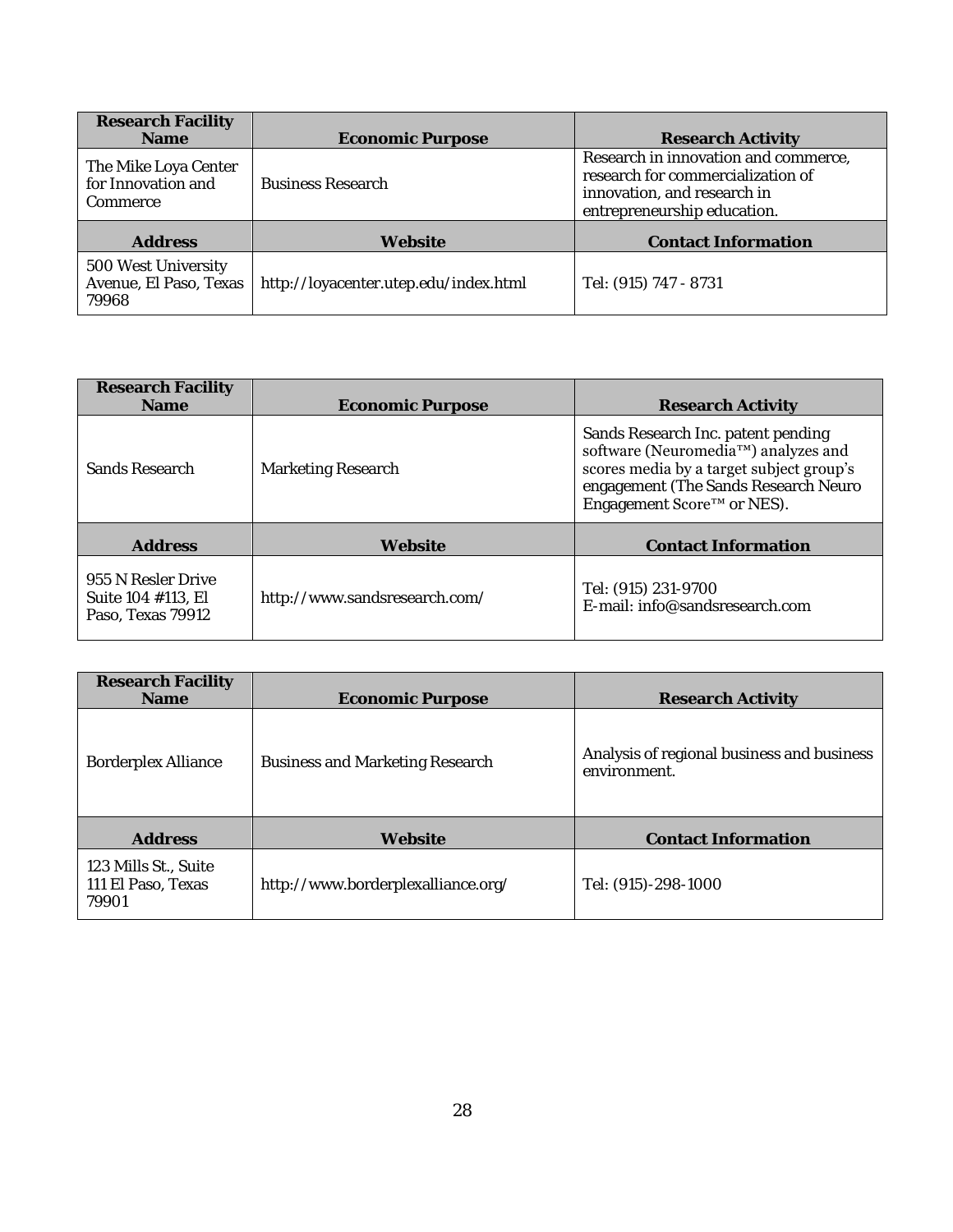| Research Facility<br>Name                                  | <b>Economic Purpose</b>                                    | <b>Research Activity</b>                                                                                                                |
|------------------------------------------------------------|------------------------------------------------------------|-----------------------------------------------------------------------------------------------------------------------------------------|
| Center for Inter-<br>American and Border<br>Studies (CIBS) | Economic Development Research                              | Conducts and promotes research,<br>academic programs, and public outreach<br>on themes related to Inter-American and<br>Border Studies. |
| <b>Address</b>                                             | Website                                                    | Contact Information                                                                                                                     |
| 1514 Hawthorne<br>Street, El Paso, Texas<br>79902          | http://academics.utep.edu/Default.aspx?ta<br>$bid = 12619$ | Tel: (915) 747-5196                                                                                                                     |

# <span id="page-30-0"></span>**E. Energy and Natural Resource Management**

| Research Facility<br><b>Name</b>                                                     | Economic Purpose                                    | Research Activity                                                                                                                                                                                                                                                                            |
|--------------------------------------------------------------------------------------|-----------------------------------------------------|----------------------------------------------------------------------------------------------------------------------------------------------------------------------------------------------------------------------------------------------------------------------------------------------|
| Center for Structural<br>and Functional<br>Materials Research<br>and Innovation      | <b>Functional Materials Research</b>                | Research areas encompassing structural<br>and functional materials. The structural<br>materials include the four basic classes of<br>materials – metals, ceramics, polymers,<br>and composites, and the functional<br>materials include electronic, magnetic,<br>photonic, and biomaterials. |
| Address                                                                              | Website                                             | Contact Information                                                                                                                                                                                                                                                                          |
| College of<br>Engineering, 500<br>West University<br>Avenue, El Paso, Texas<br>79968 | http://engineering.utep.edu/materials/inde<br>x.htm | Tel: (915) 747-8679<br>Fax: (915) 747-8036<br>E-mail: dmisra2@utep.edu                                                                                                                                                                                                                       |

| Research Facility<br>Name                                                                                        | <b>Economic Purpose</b>                | Research Activity                                                                                                                                                                                         |
|------------------------------------------------------------------------------------------------------------------|----------------------------------------|-----------------------------------------------------------------------------------------------------------------------------------------------------------------------------------------------------------|
| Research Institute for<br>Manufacturing and<br><b>Engineering Systems</b><br>(RIMES)                             | Manufacturing and Engineering Research | Research in MBSE and SYSML,<br>Application of SOA to SOS, Trade-off<br>Studies, SOS Reliability, SOS Risk<br>Analysis, Education Research, Energy<br>Systems, Complex Systems, and<br>Healthcare Systems. |
| Address                                                                                                          | Website                                | Contact Information                                                                                                                                                                                       |
| University of Texas at<br>El Paso, Engineering<br>Building, Room E-<br>201/E-113, El Paso,<br><b>Texas 79968</b> | http://rimes.utep.edu/                 | Tel: 915-747-5336<br>Fax: 915-747-5437; rimes@utep.edu                                                                                                                                                    |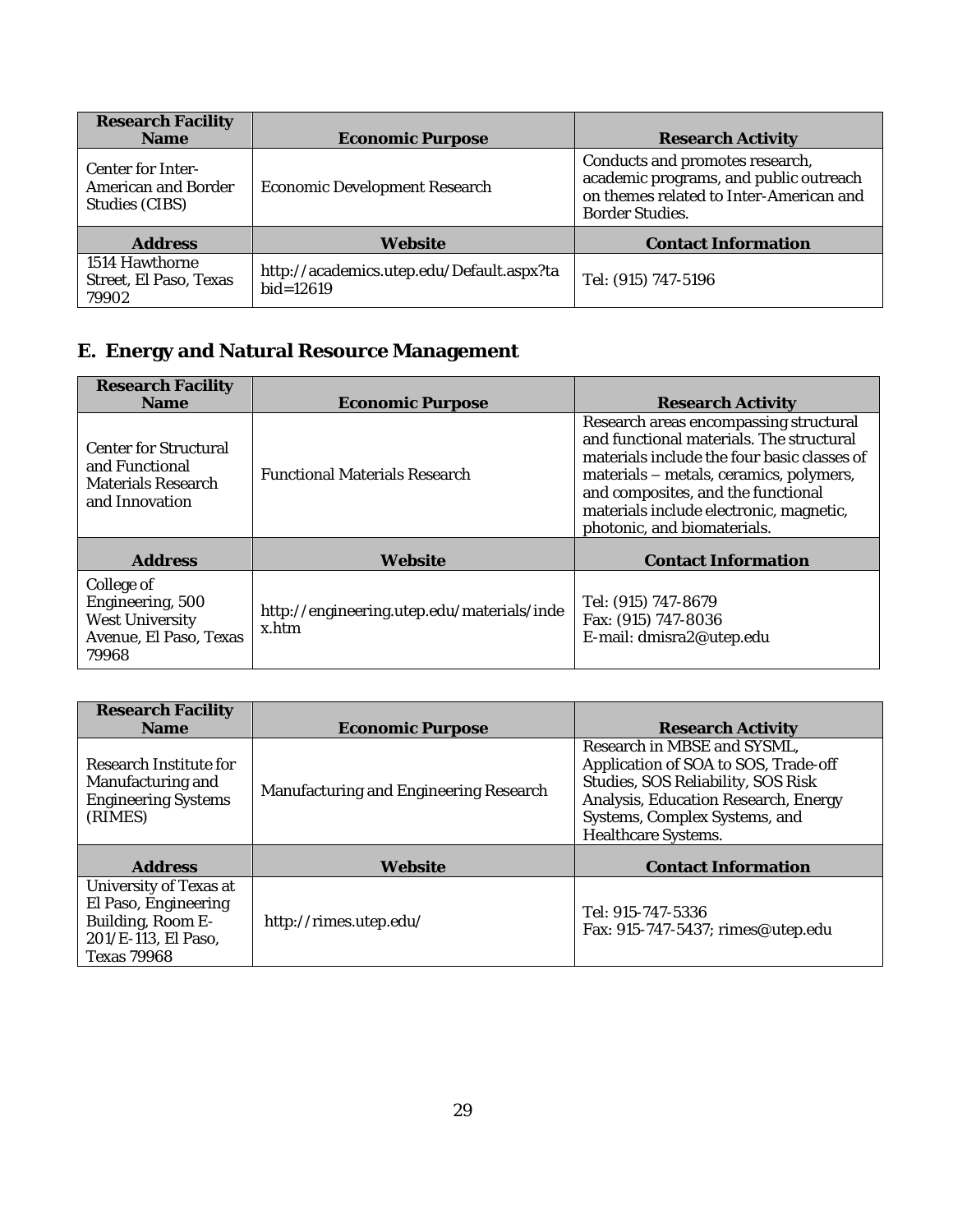| Research Facility<br><b>Name</b>                                                 | Economic Purpose                                                       | Research Activity                                                                                                                  |
|----------------------------------------------------------------------------------|------------------------------------------------------------------------|------------------------------------------------------------------------------------------------------------------------------------|
| Center for<br>Environmental<br>Resource Management<br>(CERM)                     | Address Binational Environmental<br>Challenges                         | Research in: Environmental Health,<br>Water Quantity and Quality, Desert and<br>Wetland Ecology, Air Quality, Renewable<br>Energy. |
| <b>Address</b>                                                                   | Website                                                                | <b>Contact Information</b>                                                                                                         |
| Burges Hall, Room<br>213, 500 West<br>University Avenue, El<br>Paso, Texas 79968 | http://research.utep.edu/Default.aspx?alias<br>=research.utep.edu/cerm | Tel: (915) 747-5494<br>Tel: (915) 747-5652<br>Fax: (915) 747-5145<br>E-mail: cerm@utep.edu                                         |

| Research Facility<br>Name                                           | <b>Economic Purpose</b> | Research Activity                                                                                                                                                                                                                                                                                                                                                                            |
|---------------------------------------------------------------------|-------------------------|----------------------------------------------------------------------------------------------------------------------------------------------------------------------------------------------------------------------------------------------------------------------------------------------------------------------------------------------------------------------------------------------|
| Texas A&M AgriLife<br><b>Extension Service in</b><br>El Paso County | Agricultural Research   | Research in: Waterborne Pathogen<br>Detection and Control; Water and Soil<br>Salinity Management; Hydrogeology and<br>District Delivery Efficiency; Water Value,<br>Pricing, and Irrigation Efficiency;<br>Reclaimed Water Use and<br>Bioremediation; Agricultural Economics<br>and Water Policy; Urban Landscape<br>Water Conservation, Integrated River<br>Basin Management, and Analysis. |
| Address                                                             | Website                 | Contact Information                                                                                                                                                                                                                                                                                                                                                                          |
| 1380 A&M Circle, El<br>Paso, Texas 79927                            | http://elp.tamu.edu/    | Tel: (915) 859-9111<br>Fax: (915) 859-1078<br>E-mail: a-michelsen@tamu.edu                                                                                                                                                                                                                                                                                                                   |

| Research Facility<br><b>Name</b>                                                 | Economic Purpose         | Research Activity                                      |
|----------------------------------------------------------------------------------|--------------------------|--------------------------------------------------------|
| Institute for<br>Manufacturing and<br><b>Materials</b><br>Managements (IM3)      | Materials Research       | Research in manufacturing and materials<br>management. |
| Address                                                                          | Website                  | Contact Information                                    |
| Burges Hall, Room<br>400, 500 West<br>University Avenue, El<br>Paso, Texas 79968 | http://www.utep.edu/im3/ | Tel: (915) 747-5336<br>Fax: (915) 747-5437             |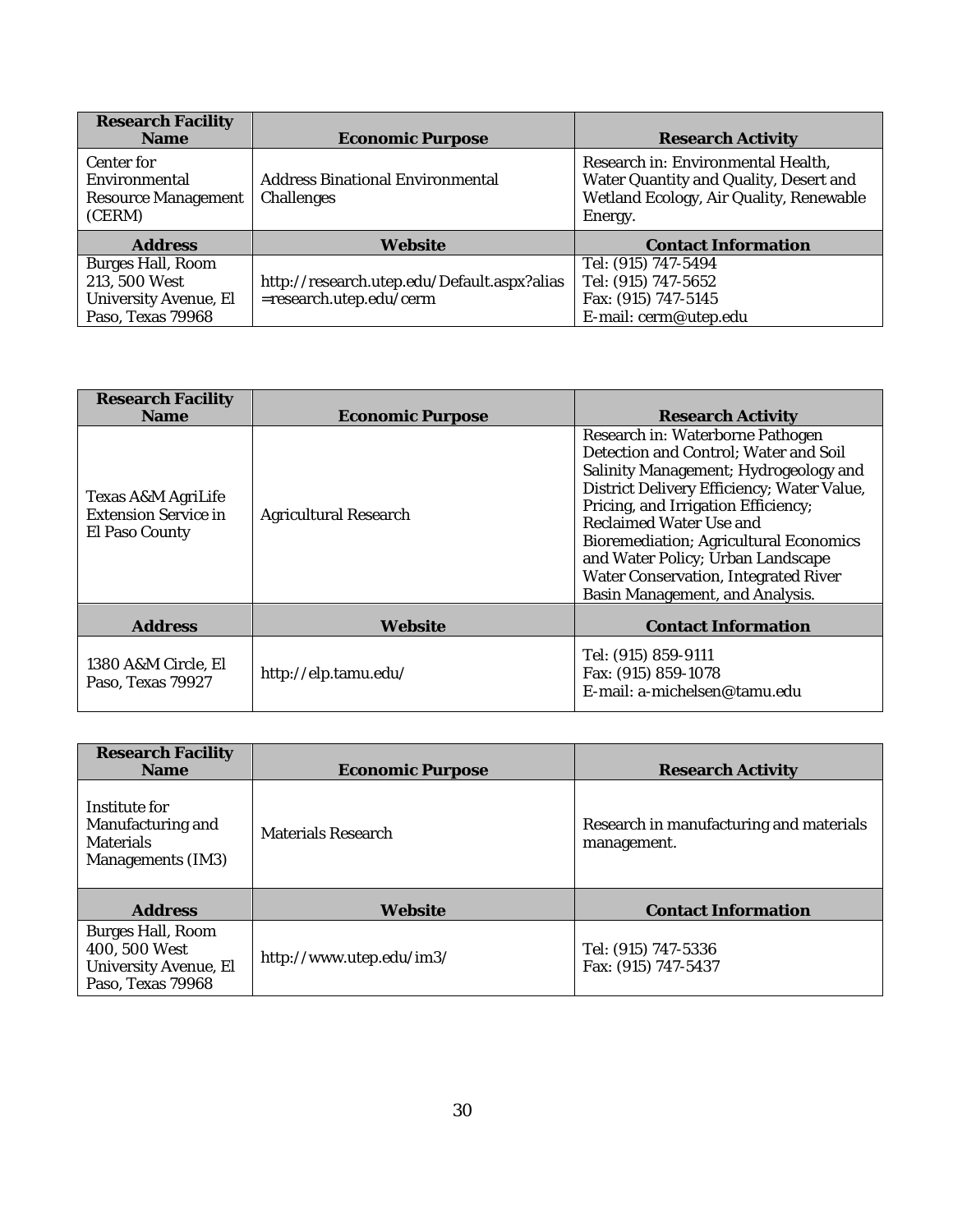| Research Facility<br>Name                                                      | Economic Purpose                                                       | Research Activity                                                                                                                                                                                                                                                                                                                                                                                                                                                                                                                                                                          |
|--------------------------------------------------------------------------------|------------------------------------------------------------------------|--------------------------------------------------------------------------------------------------------------------------------------------------------------------------------------------------------------------------------------------------------------------------------------------------------------------------------------------------------------------------------------------------------------------------------------------------------------------------------------------------------------------------------------------------------------------------------------------|
| Materials Research<br>and Technology<br>Institute (MRTI)                       | Materials Research                                                     | Research in: Fundamentals of Materials<br>Science-Theory, Characterization, and<br>Synthesis; Transition Metal and Sulfide<br>Materials: Catalysts, Battery Cathodes<br>and other uses; Novel Catalytic<br>Processes: Heavy, Crude Upgrading,<br>Photo-Catalytic Processes, and Novel<br>Algal Lipid Separation Processes for<br>Producing Biofuels; Processes for<br>Producing Biofuels in the field from<br>waste, Phytoremediation Processes for<br>cleaning up metal contaminants in soil<br>and water; Novel Organic Photovoltaic<br>Devices and Novel Hydrogen Storage<br>Materials. |
| Address                                                                        | Website                                                                | Contact Information                                                                                                                                                                                                                                                                                                                                                                                                                                                                                                                                                                        |
| Physical Science Room<br>201 500W. University<br>Ave., El Paso, Texas<br>79968 | http://research.utep.edu/Default.aspx?alias<br>=research.utep.edu/mrti | Tel: (915) 747-6664<br>Fax: (915) 747-6007<br>http://research.utep.edu/Default.aspx?t<br>abid= $10904$                                                                                                                                                                                                                                                                                                                                                                                                                                                                                     |

| Research Facility<br>Name                                                | <b>Economic Purpose</b>                                                 | <b>Research Activity</b>                                                                                                                       |  |
|--------------------------------------------------------------------------|-------------------------------------------------------------------------|------------------------------------------------------------------------------------------------------------------------------------------------|--|
| Pan American Center<br>for Farth and<br>Environmental<br>Science (PACES) | Transboundary Environmental Research                                    | Address vital technical, geological,<br>environmental, ecological, and social<br>issues resulting from the proximity of the<br>USA and Mexico. |  |
| Address                                                                  | Website                                                                 | Contact Information                                                                                                                            |  |
| 500 West University<br>Avenue, El Paso, Texas<br>79968                   | http://research.utep.edu/Default.aspx?alias<br>=research.utep.edu/paces | E-mail: sstarks@utep.edu                                                                                                                       |  |

# <span id="page-32-0"></span>**F. Chemistry and Biology**

| Research Facility<br><b>Name</b>                                                                                        | Economic Purpose                                           | Research Activity                                                                                                                                                       |
|-------------------------------------------------------------------------------------------------------------------------|------------------------------------------------------------|-------------------------------------------------------------------------------------------------------------------------------------------------------------------------|
| Division of<br>Biostatistics &<br>Epidemiology                                                                          | Enhancement of education and the advancement of<br>science | Focus on the development of<br>analytic methods for the<br>design, conduct, and analysis<br>of research studies in the basic,<br>educational, and clinical<br>sciences. |
| <b>Address</b>                                                                                                          | Website                                                    | Contact Information                                                                                                                                                     |
| <b>Texas Tech University</b><br><b>Health Sciences</b><br>Center El Paso 5001<br>El Paso Drive, El<br>Paso, Texas 79905 | https://elpaso.ttuhsc.edu/fostersom/biostat/Default.aspx   | $F-Mail:$<br>webmaster.elp@ttuhsc.edu                                                                                                                                   |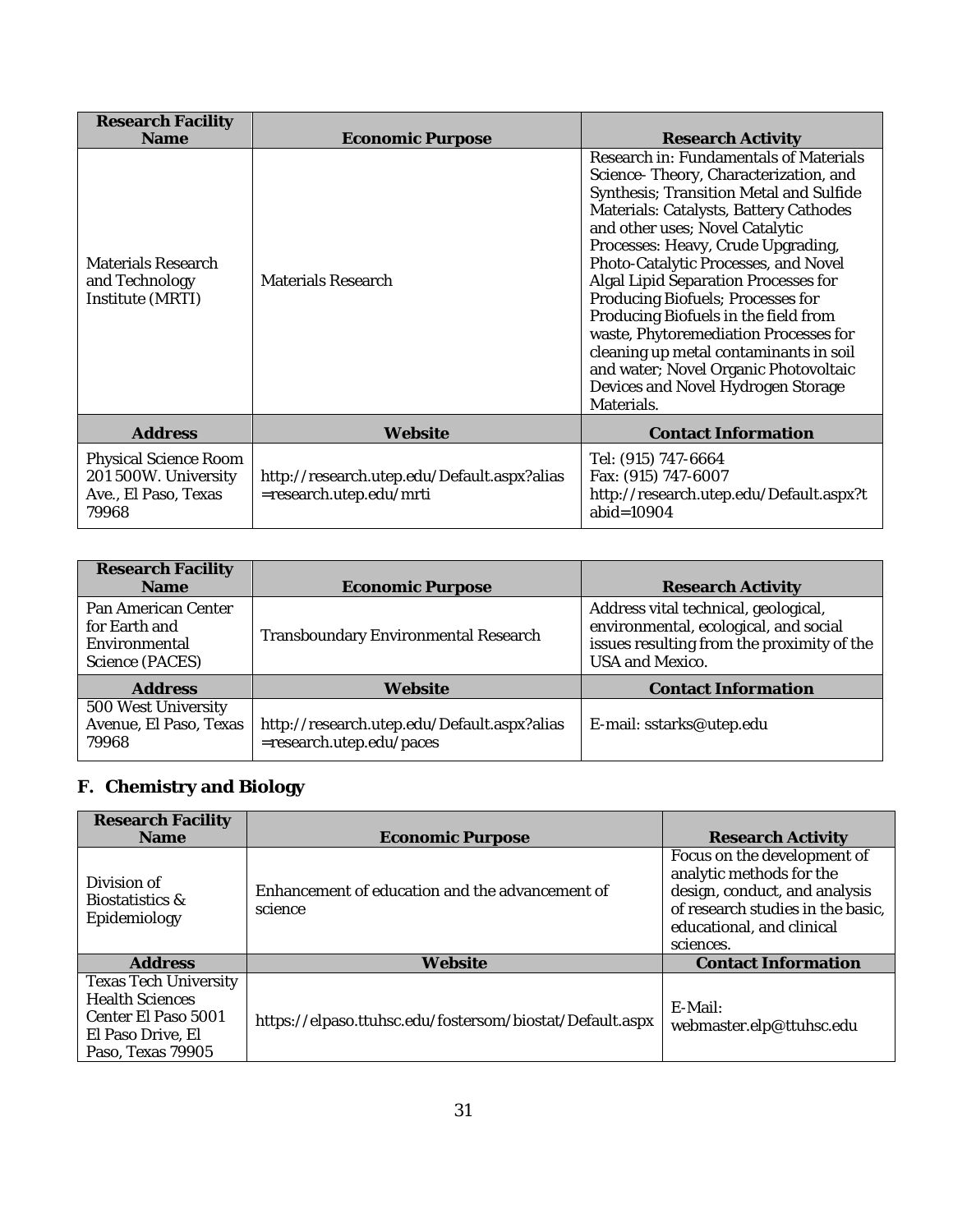# <span id="page-33-0"></span>**G. Infrastructure and Urban Planning**

| Research Facility<br><b>Name</b>                                 | <b>Economic Purpose</b>                 | <b>Research Activity</b>                                                                                                                                                                                                                                                                                                   |
|------------------------------------------------------------------|-----------------------------------------|----------------------------------------------------------------------------------------------------------------------------------------------------------------------------------------------------------------------------------------------------------------------------------------------------------------------------|
| Center for<br>Transportation<br>Infrastructure Systems<br>(CTIS) | <b>Transportation Planning Research</b> | The Transportation Planning Research<br>focuses on the application of<br>collaborative supply chain and logistics,<br>dynamic traffic assignment, development<br>of a bi-national transportation planning<br>model, bus rapid transit corridor<br>planning and use of visualization<br>techniques in the planning process. |
| Address                                                          | Website                                 | Contact Information                                                                                                                                                                                                                                                                                                        |
| 500 West University<br>Avenue, El Paso, Texas<br>79968           | http://ctis.utep.edu/                   | Tel: (915) 747-6925<br>Fax: (915) 747-8037                                                                                                                                                                                                                                                                                 |

| <b>Research Facility</b><br>Name                                                            | <b>Economic Purpose</b>                                                 | Research Activity                                                                                                                                                                                                                                                                                                                                                                                                                                           |
|---------------------------------------------------------------------------------------------|-------------------------------------------------------------------------|-------------------------------------------------------------------------------------------------------------------------------------------------------------------------------------------------------------------------------------------------------------------------------------------------------------------------------------------------------------------------------------------------------------------------------------------------------------|
| Texas A&M<br>Transportation<br>Institute Research and<br>Implementation: El<br>Paso Program | Transportation Research and<br>Implementation                           | The EI Paso Research and<br>Implementation program at the Texas<br>A&M Transportation Institute (TTI)<br>assists local, state, federal and<br>international agencies and organizations<br>through the implementation and<br>evaluation of advanced technologies and<br>methodologies, including transportation<br>finance; Intelligent Transportation<br>Systems (ITS); border crossings,<br>modeling and simulation; and various<br>international studies. |
| <b>Address</b>                                                                              | Website                                                                 | Contact Information                                                                                                                                                                                                                                                                                                                                                                                                                                         |
| 4050 Rio Bravo Dr.,<br>Suite 212,<br>El Paso, Texas 79902                                   | http://tti.tamu.edu/group/randi/groups/san-<br>antonio-el-paso/el-paso/ | Tel: (915) 532-3759<br>Fax: (915) 532-3762<br>E-mail: j-shelton@tamu.edu                                                                                                                                                                                                                                                                                                                                                                                    |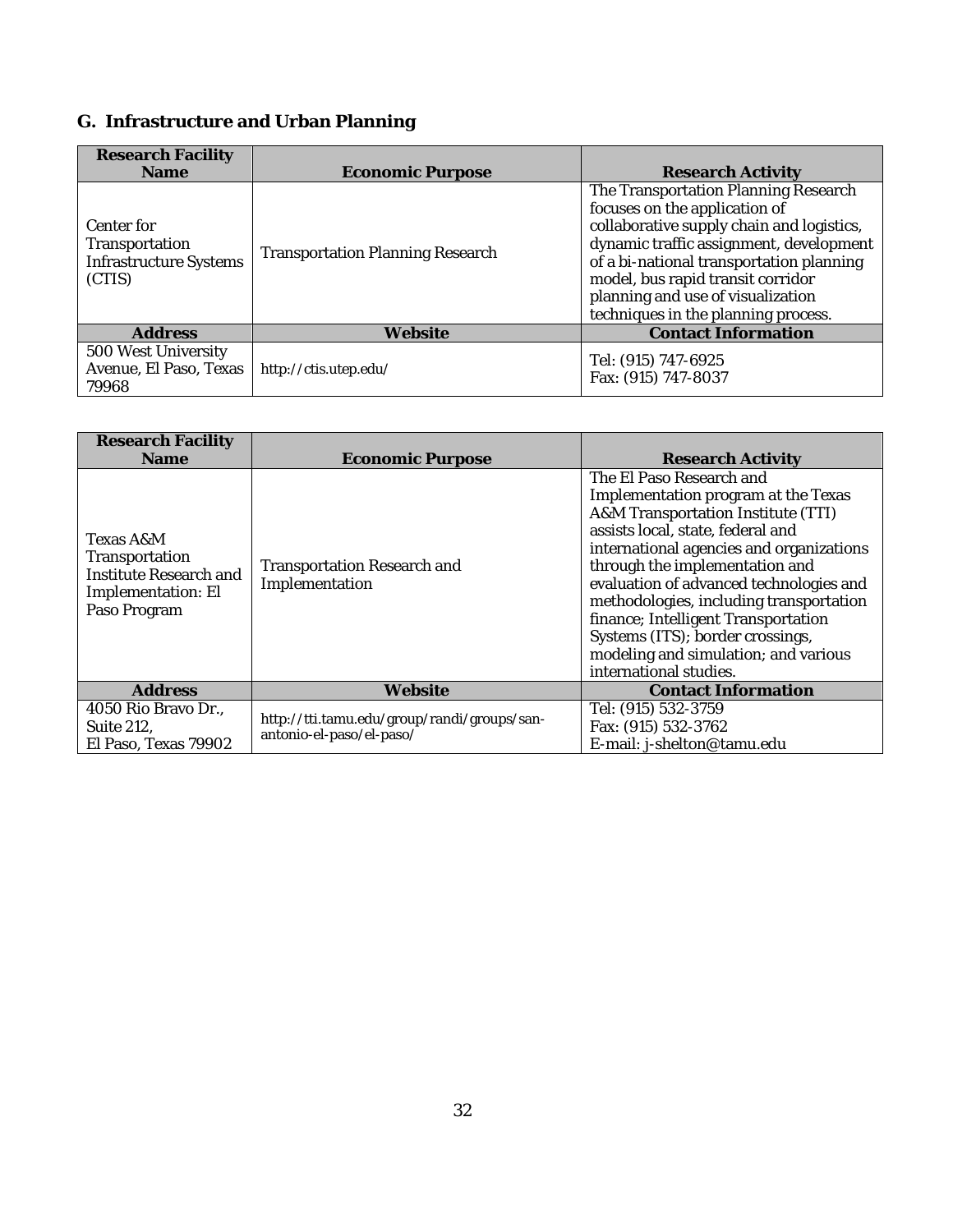# **VIII. Higher Education**

### <span id="page-34-0"></span>The University of Texas at El Paso's Enrollment Fall 2015

| College Program                | Total  | Undergraduate<br>Full-Time | Graduate | Doctoral |
|--------------------------------|--------|----------------------------|----------|----------|
| Office of Academic Affairs     | 349    | 272                        | 77       | 0.       |
| <b>Business Administration</b> | 3,303  | 2,988                      | 291      | 24       |
| <b>Education</b>               | 1,916  | 1,228                      | 580      | 108      |
| <b>Graduate Studies</b>        | 84     |                            |          | 84       |
| Engineering                    | 3,626  | 3,172                      | 349      | 105      |
| <b>Health Sciences</b>         | 2,314  | 1,885                      | 322      | 107      |
| <b>Liberal Arts</b>            | 6,857  | 6,254                      | 472      | 131      |
| Science                        | 2,899  | 2,547                      | 209      | 143      |
| School of Nursing              | 2,049  | 1,874                      | 159      | 16       |
| Total                          | 23,397 | 20,220                     | 2,459    | 718      |

Source[: The University of Texas at El Paso.](http://utep.edu/) Retrieved in November 2015.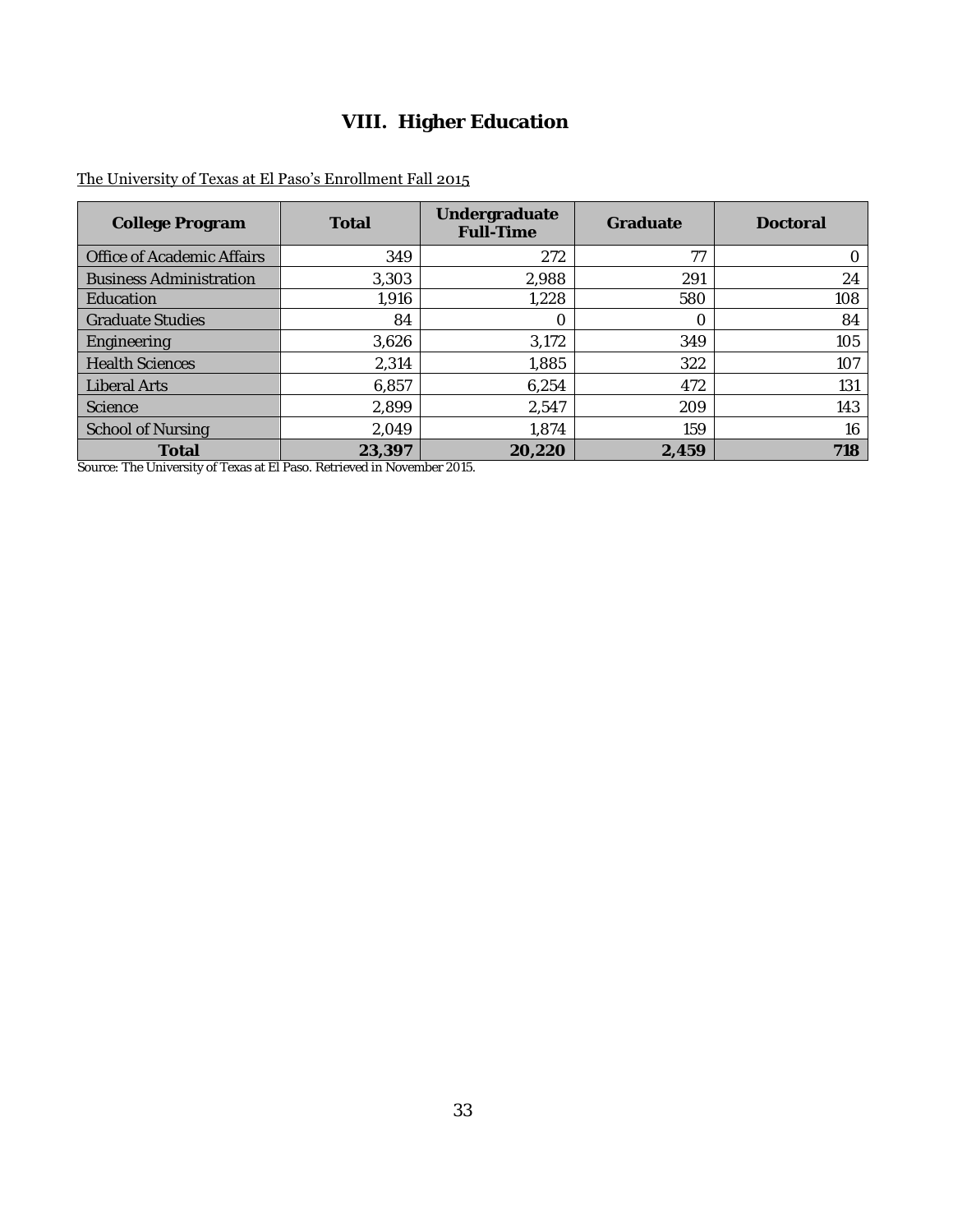El Paso Community College Characteristics in 2012

| 2012 Enrollment                               |                                   | 2012 Graduate Degrees |                                  |                              |
|-----------------------------------------------|-----------------------------------|-----------------------|----------------------------------|------------------------------|
| Total                                         | Full-Time                         | Part-<br>Time         | Program                          | Number                       |
| 30,393                                        | 10,492                            | 19,902                | Associate of Arts                | 1,393                        |
|                                               |                                   |                       | Associate of Applied<br>Science  | 481                          |
|                                               |                                   |                       | Associate of Arts in<br>Teaching | 133                          |
|                                               |                                   |                       | Associate of Science             | 135                          |
|                                               |                                   |                       | Certificates                     | 482                          |
|                                               | Licensing Exams 2012              |                       | <b>Students Tested</b>           | <b>Students</b><br>Certified |
| Cosmetology                                   |                                   |                       | 40                               | 38                           |
| Court Reporting                               |                                   |                       | 3                                | $\overline{2}$               |
| Dental Assisting                              |                                   |                       | 10                               | 10                           |
| Dental Hygiene                                |                                   |                       | 16                               | 14                           |
|                                               | Diagnostic Medical Sonography     |                       | 6                                | 6                            |
|                                               | <b>Emergency Medical Services</b> |                       | 170                              | 123                          |
| Fire Technology                               |                                   |                       | 89                               | 75                           |
| <b>Health Information Technology</b>          |                                   | 4                     | 3                                |                              |
| Heating, Ventilation, and Air<br>Conditioning |                                   |                       | 25                               | 21                           |
| Machining Technology                          |                                   |                       | 37                               | 10                           |
| Massage Therapy                               |                                   |                       | 8                                | 8                            |
|                                               | Medical Assistant Technology      |                       | 24                               | 23                           |
|                                               | Medical Laboratory Technology     |                       | $\overline{4}$                   | $\overline{4}$               |
| Nail Technology                               |                                   |                       | 11                               | 11                           |
| Nursing                                       |                                   | 132                   | 128                              |                              |
| Pharmacy Technology                           |                                   | 13                    | 13                               |                              |
| Physical Therapist Assistant                  |                                   | $\overline{7}$        | $\overline{7}$                   |                              |
| Radiation Therapist Assistant                 |                                   | 9                     | $\overline{Q}$                   |                              |
| Radiation Therapy Technology                  |                                   | 16                    | 15                               |                              |
| Respiratory Care Therapy                      |                                   | 15                    | 10                               |                              |
| Surgical Technology                           |                                   | 11                    | 8                                |                              |
| Vocational Nursing                            |                                   | 64                    | 60                               |                              |

Source[: El Paso Community College.](http://www.epcc.edu/institutionalresearch/pages/factbooks.aspx) Retrieved in November 2015.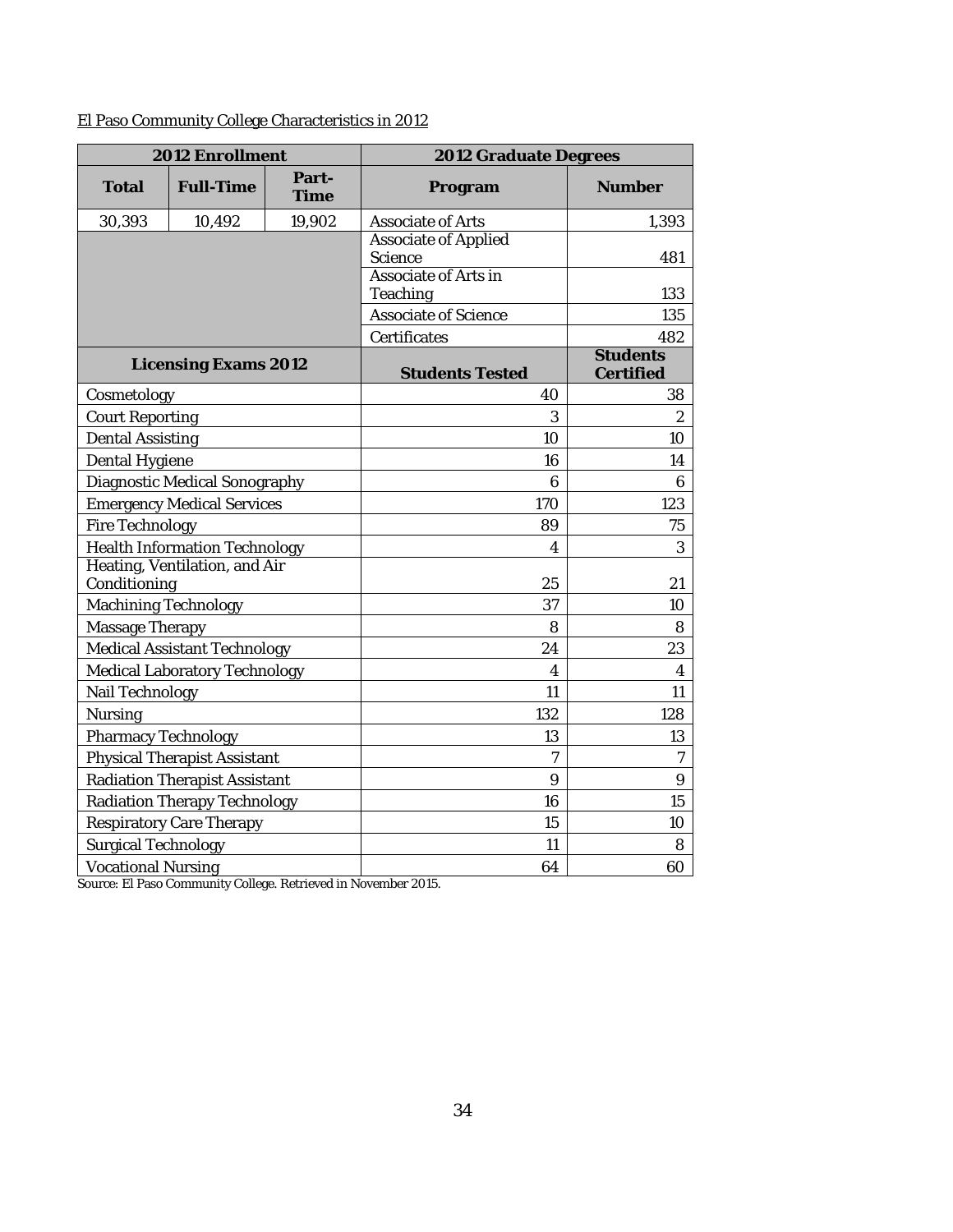Vocational/Technical Center Resources

|                                                                   | <b>VISTA COLLEGE</b>                    |  |
|-------------------------------------------------------------------|-----------------------------------------|--|
| Location                                                          | 6101 Montana Avenue, El Paso, TX, 79925 |  |
|                                                                   |                                         |  |
|                                                                   | Programs                                |  |
| Medical Lab Technician Associate Degree                           |                                         |  |
| Medical Assisting Diploma                                         |                                         |  |
| Medical Assisting Associate of Applied Science                    |                                         |  |
| Medical Insurance Billing and Coding Diploma Program              |                                         |  |
| Medical Insurance Billing and Coding Associate of Applied Science |                                         |  |
| Dental Assistant Diploma                                          |                                         |  |
| Dental Assistant Associate of Applied Science                     |                                         |  |
| Vocational Nurse Diploma                                          |                                         |  |
| <b>Business Administration Diploma</b>                            |                                         |  |
| Business Management Associate of Applied Science                  |                                         |  |
| Business Management - Accounting Associate of Applied Science     |                                         |  |
| Business Management Human Resources Associate of Applied Science  |                                         |  |
| Information Technology Associate of Applied Science               |                                         |  |
| Criminal Justice Associate of Applied Science                     |                                         |  |
| Paralegal Associates                                              |                                         |  |
| Electrical Technician Diploma                                     |                                         |  |
| <b>HVAC</b>                                                       |                                         |  |
| Trades Management - HVAC AAS                                      |                                         |  |
| Construction Technology Diploma                                   |                                         |  |
| <b>Construction Management Associate Degree</b>                   |                                         |  |

Source[: Vista College.](http://www.vistacollege.edu/) Retrieved in November 2015.

| Kaplan College                                                |                                         |  |
|---------------------------------------------------------------|-----------------------------------------|--|
| Location                                                      | 8360 Burnham Rd #100, El Paso, TX 79907 |  |
|                                                               | Programs                                |  |
| Dental Assistant (Diploma)                                    |                                         |  |
| Medical Assistant (Diploma                                    |                                         |  |
| Medical Office Specialist (Diploma)                           |                                         |  |
| Business Administration (Associate of Science)                |                                         |  |
| Computer Networking Technology (Associate of Applied Science) |                                         |  |
| Electrical Technician (Diploma)                               |                                         |  |
| Phlebotomy Technician (Short Course of Instruction)           |                                         |  |
| Spanish for Health Care Workers (Short Course of Instruction) |                                         |  |
| Kaplan Clean Tech Education                                   |                                         |  |
| Kaplan CPA Review                                             |                                         |  |

Source[: Kaplan College.](https://www.brightwood.edu/) Retrieved in November 2015.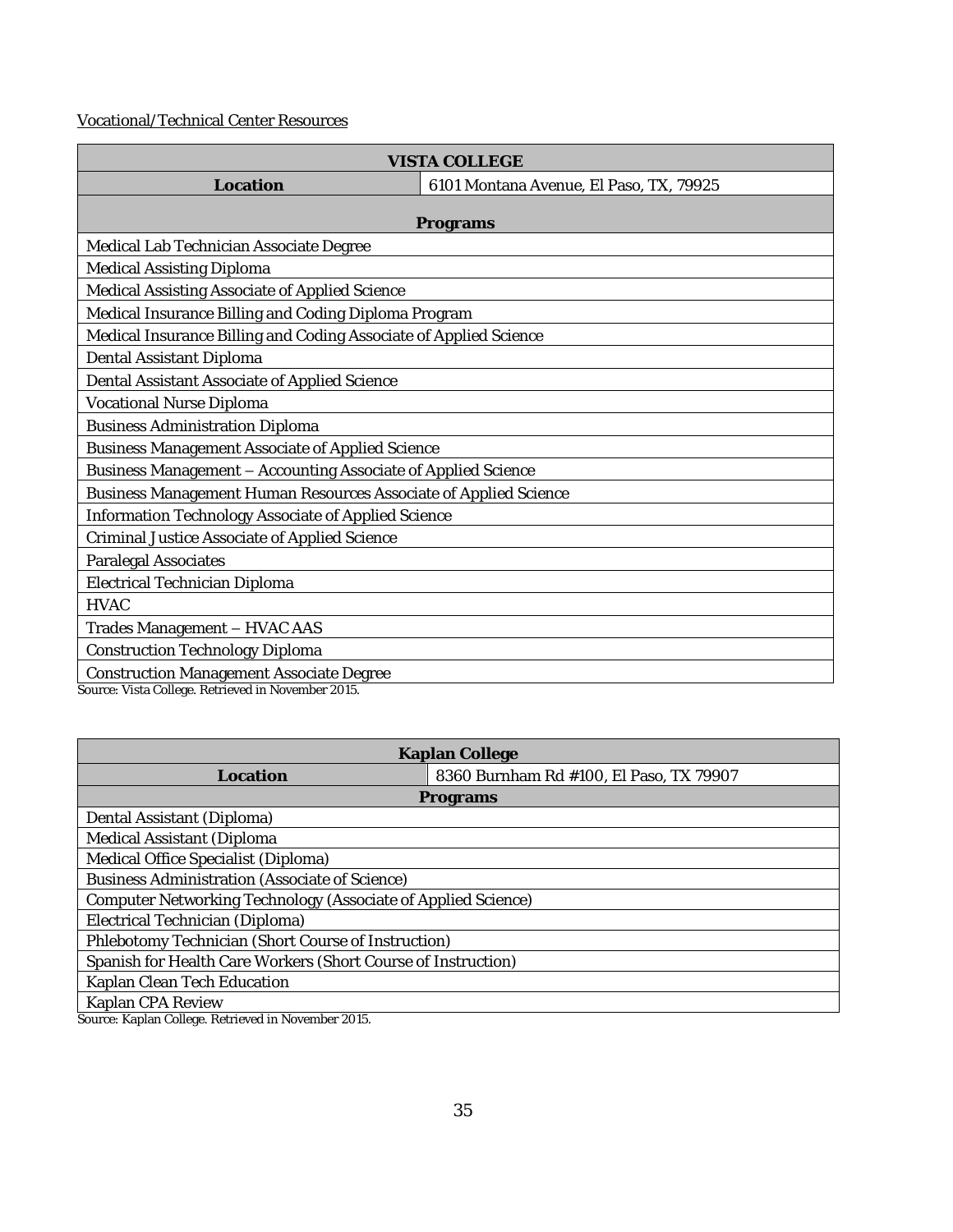| University of Phoenix                                                                                     |
|-----------------------------------------------------------------------------------------------------------|
| Location<br>1340 Adabel Drive, El Paso, TX, 79936-6954                                                    |
| Programs                                                                                                  |
| Arts and Sciences                                                                                         |
| Associate of Arts with a Concentration in Communications                                                  |
| Associate of Arts - Professional Focus                                                                    |
| Associate of Arts with a Concentration in General Studies                                                 |
| Bachelor of Science in Communication                                                                      |
| Bachelor of Science in Communication with Cultural Studies and Communication Certificate                  |
| Bachelor of Science in Communication with Journalism Certificate                                          |
| Bachelor of Science in Communication with Leadership Communication in Organizations Certificate           |
| Bachelor of Science in Communication with Marketing and Sales Communications Certificate                  |
| Bachelor of Arts in English                                                                               |
| Bachelor of Science in Biological Science                                                                 |
| Bachelor of Science in Communication with Associate of Arts concentration in Communication                |
| Bachelor of Science in Communication with Communication and Technology Certificate                        |
| Bachelor of Science in Environmental Science                                                              |
| <b>Business and Management</b>                                                                            |
| Associate of Arts Concentration in Accounting Fundamentals                                                |
| Associate of Arts Concentration in Accounting Fundamentals (Certificate Track)                            |
| Associate of Arts Concentration in Business Fundamentals                                                  |
| Associate of Arts with a Concentration in Retail Fundamentals                                             |
| Associate of Arts with a Concentration in Retail Fundamentals (Certificate Track)                         |
| Bachelor of Science in Accounting                                                                         |
| Bachelor of Science in Business                                                                           |
| Bachelor of Science in Business with Digital Marketing Certificate                                        |
| Bachelor of Science in Business with Associate of Arts Concentration in Business Fundamentals             |
| Bachelor of Science in Business with Associate of Arts Concentration in Retail Management                 |
| Bachelor of Science in Business with Financial Planning Certificate                                       |
| Bachelor of Science in Business with General Management Certificate                                       |
| Bachelor of Science in Business with Hospitality Management Certificate                                   |
| Bachelor of Science in Business with Human Resource Management Certificate                                |
| Bachelor of Science in Business with Marketing Certificate                                                |
| Bachelor of Science in Business with Operations Management Certificate                                    |
| Bachelor of Science in Business with Sales Management Certificate                                         |
| Bachelor of Science in Business with Small Business Management and Entrepreneurship Certificate           |
| Bachelor of Science in Business with Supply Chain Management Certificate                                  |
| Bachelor of Science in Accounting with an Associate of Arts with a Concentration in Business Fundamentals |
| Bachelor of Science in Business with Associate of Arts Concentration in Accounting Fundamentals           |
| Bachelor of Science in Business with Business Administration Certificate                                  |
| Bachelor of Science in Business with Project Management Certificate                                       |
| Bachelor of Science in Management                                                                         |
| Bachelor of Science in Management with a Bookkeeping Fundamentals Certificate                             |
| Bachelor of Science in Management with a Hospitality Fundamentals Certificate                             |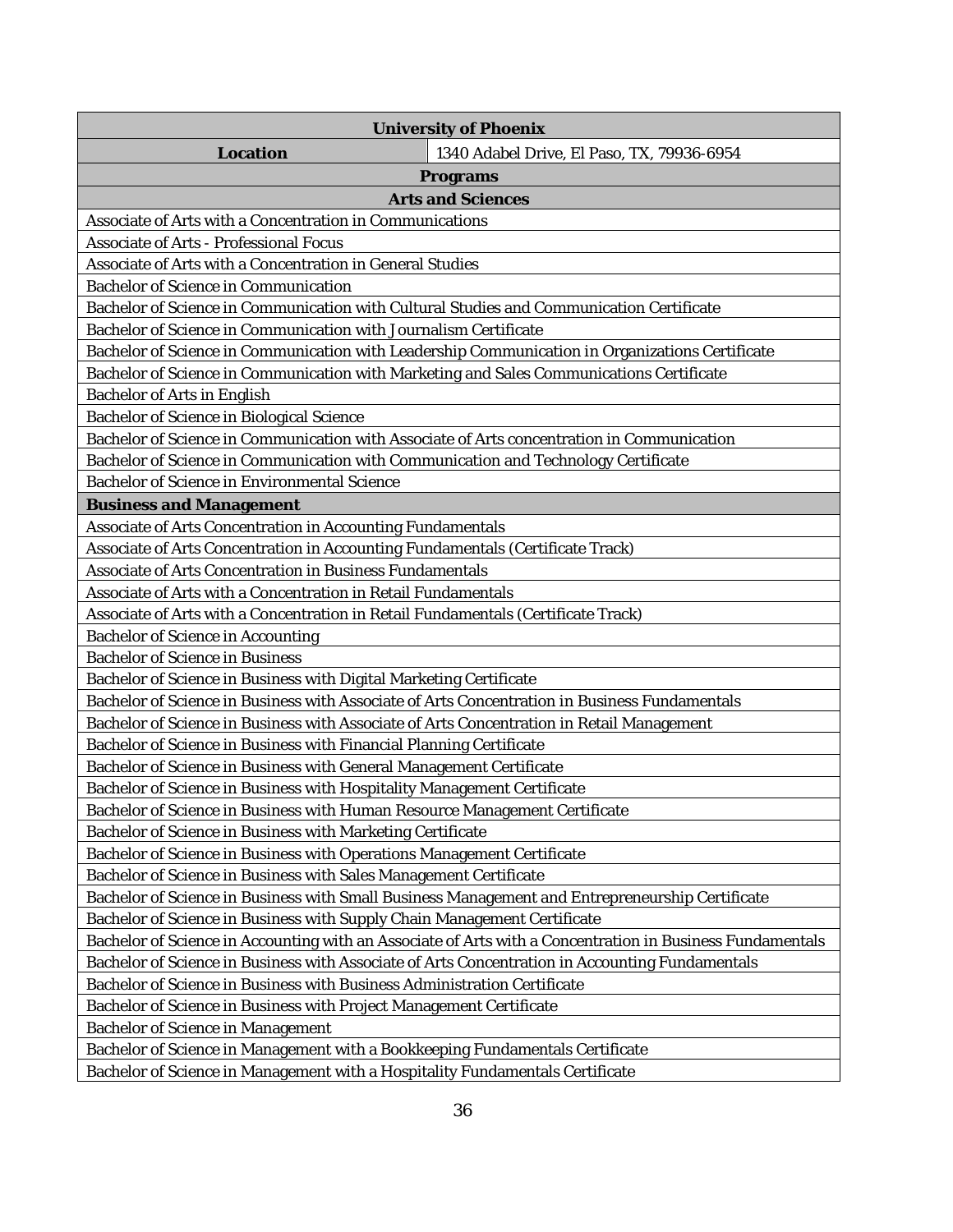Bachelor of Science in Management with a Hospitality Management Certificate

Bachelor of Science in Management with a Human Resource Management Certificate

Bachelor of Science in Management with a Marketing Certificate

Bachelor of Science in Management

Bachelor of Science in Management with a Bookkeeping Fundamentals Certificate

Bachelor of Science in Management with a Hospitality Fundamentals Certificate

Bachelor of Science in Management with a Hospitality Management Certificate

Bachelor of Science in Management with a Human Resource Management Certificate

Bachelor of Science in Management with a Marketing Certificate

Bachelor of Science in Management with a Project Management Certificate

Bachelor of Science in Management with a Retail Fundamentals Certificate

Bachelor of Science in Management with a Sales Management Certificate

Bachelor of Science in Management with a Small Business Management and Entrepreneurship Certificate

Bachelor of Science in Management with a Supply Chain Management Certificate

Bachelor of Science in Management with an Associates of Arts Concentration in Retail Fundamentals

Bachelor of Science in Management with an Associates of Arts Concentration in Accounting Fundamentals

Bachelor of Science in Management with an Associates of Arts Concentration in Business Fundamentals

Bachelor of Science in Management with an Operations Management Certificate

Master of Business Administration

Master of Business Administration with a Concentration in Accounting

Master of Business Administration with a Concentration in Energy Management

Master of Business Administration with a Concentration in Finance

Master of Business Administration with a Concentration in Global Management

Master of Business Administration with a Concentration in Health Care Management

Master of Business Administration with a Concentration in Human Resource Management

Master of Business Administration with a Concentration in Marketing

Master of Business Administration with a Concentration in Project Management

Master of Business Administration with a Concentration in Technology Management

Master of Management

Master of Science in Accountancy

Master of Business Administration with a Concentration in Accounting (Certificate Track)

Master of Business Administration with a Concentration in Human Resource Management (Certificate Track)

Master of Business Administration with a Concentration in Marketing (Certificate Track)

Master of Business Administration with a Concentration in Project Management (Certificate Track)

Master of Science in Accountancy with a Graduate CPA Bridge Certificate

Doctor of Business Administration

Doctor of Management in Organizational Leadership

**Criminal Justice and Security**

Associate of Arts in Criminal Justice

Associate of Arts in Security Management with Asset Protection/Loss Prevention Certificate

Bachelor of Science in Criminal Justice Administration with a Criminal Justice Management Certificate

Bachelor of Science in Criminal Justice Administration with a Criminal Justice Security Certificate

Bachelor of Science in Criminal Justice Administration with a Cybercrimes Certificate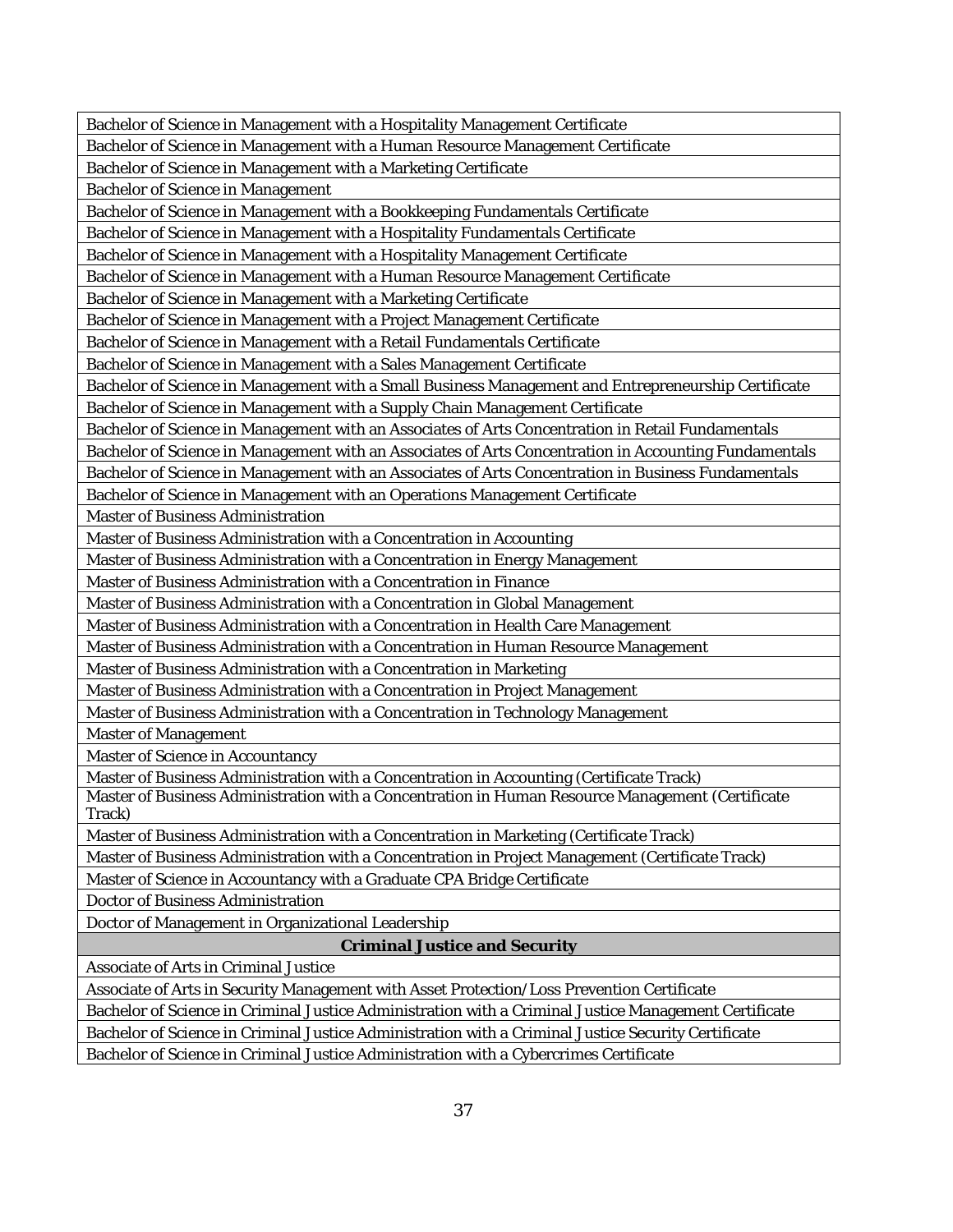Bachelor of Science in Criminal Justice Administration with a Human Services and the Criminal Justice System Certificate

Bachelor of Science in Criminal Justice Administration

Bachelor of Science in Criminal Justice Administration with an Associate of Arts in Criminal Justice

Bachelor of Science in Security Management with a Critical Incident Response Certificate

Bachelor of Science in Security Management with an Advanced Cyber Security Certificate

Master of Public Administration

Master of Science/Administration of Justice and Security

**Education**

Master of Arts in Education Teacher Education Middle Level Generalist

Master of Arts in Education/Administration and Supervision

Master of Arts in Education/Adult Education and Training

Master of Arts in Education/Curriculum and Instruction

Master of Arts in Education/Special Education

Doctor of Education in Educational Leadership

Doctor of Education in Educational Leadership

Doctor of Education in Educational Leadership with a Specialization in Curriculum and Instruction

Doctor of Education in Educational Leadership with a Specialization in Educational Technology

Doctor of Education in Educational Leadership with a Specialization in Higher Education Administration Educational Specialist

#### **Human Services**

Bachelor of Science in Correctional Program Support Services

Bachelor of Science in Human Services

Bachelor of Science in Human Services with a Family and Child Services Certificate

Bachelor of Science in Human Services with a Human Services Management Certificate

Bachelor of Science in Human Services with an Addictions Certificate

Bachelor of Science in Human Services with a Gerontology Certificate

#### **Nursing and Health Care**

Bachelor of Science in Health Administration

Bachelor of Science in Health Administration with a Long Term Care Certificate

Bachelor of Science in Health Administration with an Emergency Management Certificate

Registered Nurse (RN) to Bachelor of Science in Nursing

Doctor of Health Administration

Master of Health Administration

Master of Health Administration/Education

Master of Health Administration/Gerontology

Master of Health Administration/Informatics

Master of Health Administration/Master of Business Administration

Master of Health Administration/Master of Business Administration/Gerontology

Master of Health Administration/Master of Business Administration/Human Resource Management

Master of Health Administration/Master of Business Administration/Informatics

Master of Health Administration/Master of Business Administration/Project Management

Master of Health Administration/Master of Business Administration/Sustainability Management

Master of Health Administration/Sustainability Management

Master of Science in Nursing/Master of Health Administration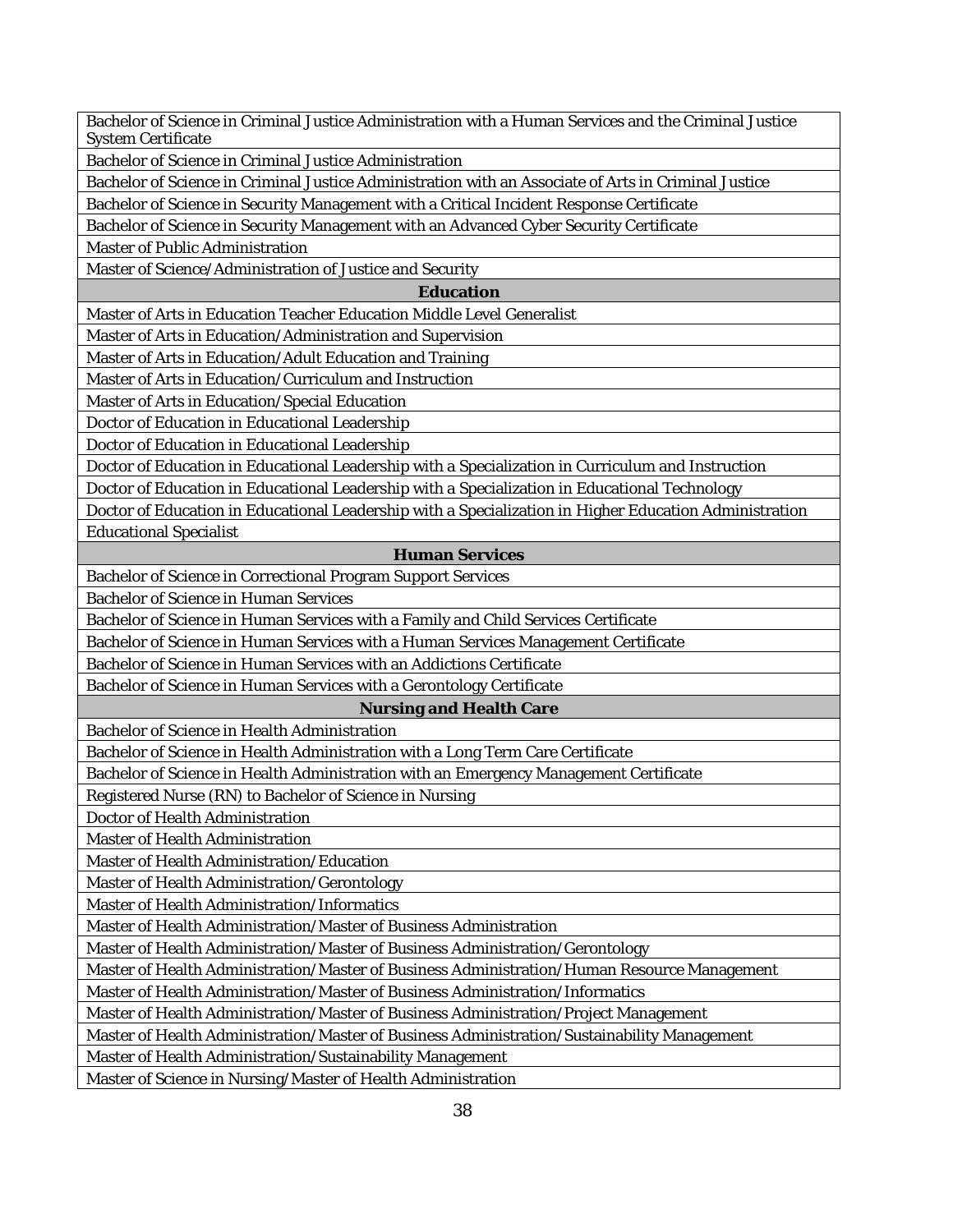Master of Science in Nursing/Master of Health Administration/Gerontology

Master of Science in Nursing/Master of Health Administration/Informatics

Master of Science in Nursing/Master of Health Administration/Sustainability Management

Master of Science in Nursing/Nurse Administration

Master of Science in Nursing/Nurse Education

Doctor of Health Administration

### **Psychology**

Bachelor of Science in Psychology

Master of Science in Psychology

Master of Science in Psychology with a Concentration in Industrial Organizational Psychology

**Technology**

Associate of Arts Concentration in Information Technology with Cisco Networking Certificate

Associate of Arts Concentration in Information Technology with Database Administration Certificate

Associate of Arts Concentration in Information Technology with Desktop Support Certificate

Associate of Arts Concentration in Information Technology with Health Care Information Technology **Certificate** 

Associate of Arts Concentration in Information Technology with Information Assurance And Security **Certificate** 

Associate of Arts Concentration in Information Technology with Multimedia Development Certificate

Associate of Arts Concentration in Information Technology with Network Support Certificate

Associate of Arts Concentration in Information Technology with Programming Certificate

Associate of Arts Concentration in Information Technology with Web Administration Certificate

Associate of Arts with a concentration in Information Technology

Bachelor of Science in information Technology

Bachelor of Science in information Technology with Advanced Multimedia Development Certificate Bachelor of Science in information Technology with Associate of Arts Concentration in Information Technology

Bachelor of Science in Information Technology with Cisco Networking Certificate

Bachelor of Science in Information Technology with Desktop Support Certificate

Bachelor of Science in Information Technology with Health Care Information Technology Certificate

Bachelor of Science in Information Technology with Information Assurance And Security Certificate

Bachelor of Science in Information Technology with Network Support Certificate

Bachelor of Science in Information Technology with Advanced Networking Certificate

Bachelor of Science in Information Technology with Advanced Software Developer Certificate

Bachelor of Science in Information Technology with a Database Administration Certificate

Bachelor of Science in Information Technology with a Multimedia Development Certificate

Bachelor of Science in Information Technology with a Programming Certificate

Bachelor of Science in Information Technology with a Web Administration Certificate

Bachelor of Science in Information Technology with an Advanced Cyber Security Certificate

Master of Information Systems

Master of Information Systems With Business Analytics Certificate

Master of Information Systems With Information Systems Management Certificate

Master of Information Systems with Cyber Security Certificate

Doctor of Management in Organizational Leadership/Information Systems And Technology

Source[: University of Phoenix.](http://www.phoenix.edu/) Retrieved in November 2015.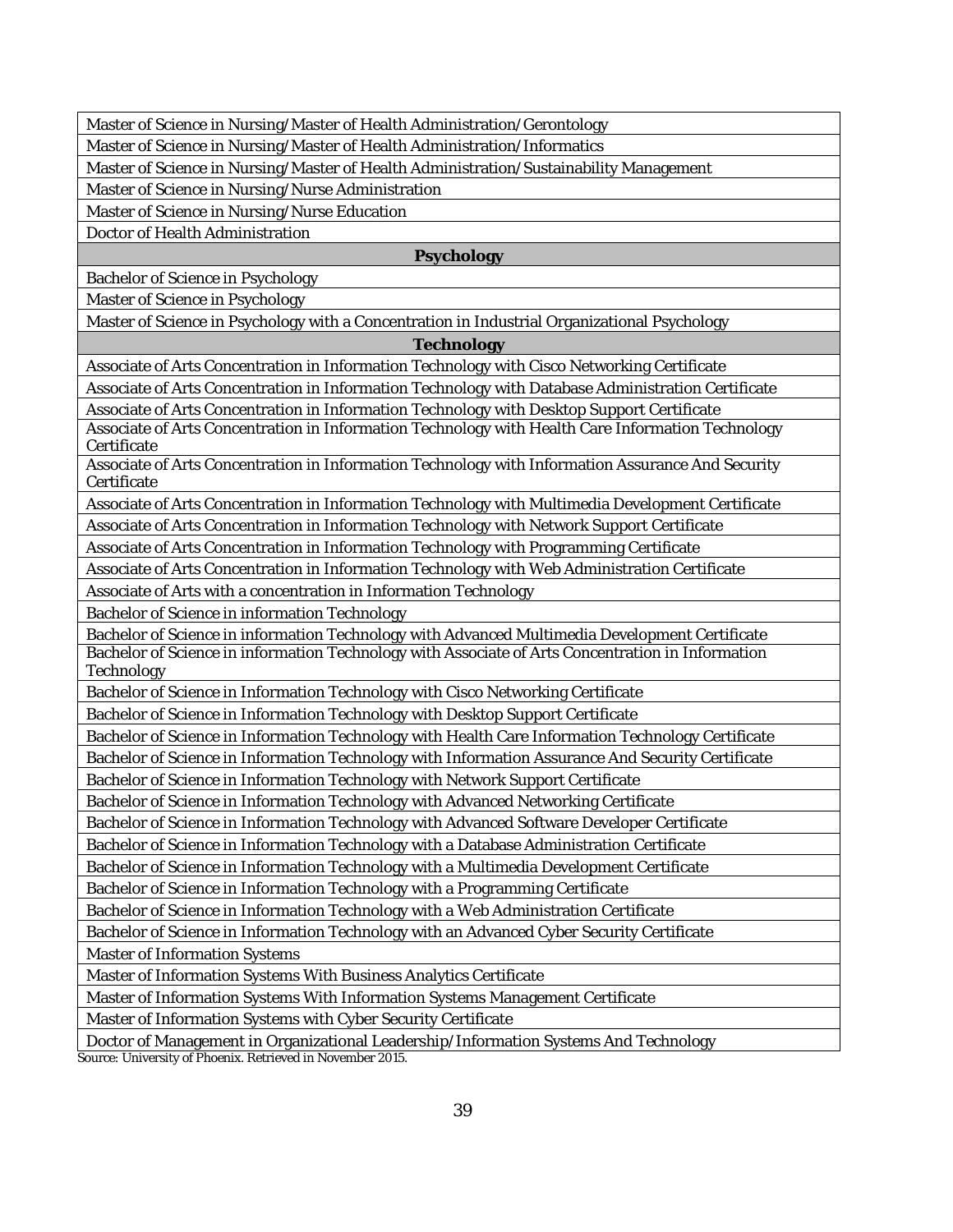|                                                         | Park University                      |  |
|---------------------------------------------------------|--------------------------------------|--|
| Location                                                | 1330 Adabel Drive, El Paso, TX 79936 |  |
|                                                         | Programs                             |  |
| Associate of Science in Criminal Justice Administration |                                      |  |
| Bachelor of Arts in Psychology                          |                                      |  |
| Bachelor of Arts in Sociology                           |                                      |  |
| Bachelor of Science in Accounting                       |                                      |  |
| Bachelor of Science in Business Administration          |                                      |  |
| Bachelor of Science in Geography                        |                                      |  |
| Bachelor of Science in Interdisciplinary Studies        |                                      |  |
| Bachelor of Science in Military History                 |                                      |  |
| Bachelor of Science in Nursing completion (Online)      |                                      |  |
| Master in Business Administration                       |                                      |  |
| Source: Park University. Retrieved in November 2015.    |                                      |  |

| Western Tech                                                    |                                         |  |  |
|-----------------------------------------------------------------|-----------------------------------------|--|--|
| Location                                                        | 9624 Plaza Circle, El Paso, Texas 79927 |  |  |
|                                                                 | Programs                                |  |  |
| Advanced Welding Program                                        |                                         |  |  |
| Automotive Technology                                           |                                         |  |  |
| Automotive Technology with a Subspecialty in Light Duty Diesel  |                                         |  |  |
| Automotive Technology with a Subspecialty in Performance Tuning |                                         |  |  |
| Business Administration and Management                          |                                         |  |  |
| Diesel Mechanic                                                 |                                         |  |  |
| Electronic Engineering Technology                               |                                         |  |  |
| Information Systems and Security                                |                                         |  |  |
| Massage Therapy                                                 |                                         |  |  |
| Medical Billing and Coding                                      |                                         |  |  |
| Medical Clinical Assistant and X-Ray Technology                 |                                         |  |  |
| Physical Therapist Assistant                                    |                                         |  |  |
| Refrigeration & HVAC Technology                                 |                                         |  |  |
| Source: Western Tech. Retrieved in November 2015.               |                                         |  |  |

| <b>Howard Payne University</b>                             |                                       |  |
|------------------------------------------------------------|---------------------------------------|--|
| Location                                                   | 805 Montana Avenue, El Paso, TX 79902 |  |
| Programs                                                   |                                       |  |
| Bachelors of Applied Arts and Sciences                     |                                       |  |
| Bachelor of Science in Business Administration             |                                       |  |
| Bachelor of Arts in Bible                                  |                                       |  |
| Bachelor of Arts in Criminal Justice (Restorative Justice) |                                       |  |
| Master of Education in Instructional Leadership (M.E.D.)   |                                       |  |
| Master of Business Administration (M.B.A.)                 |                                       |  |

Source[: Howard Payne University.](http://www.hputx.edu/) Retrieved in November 2015.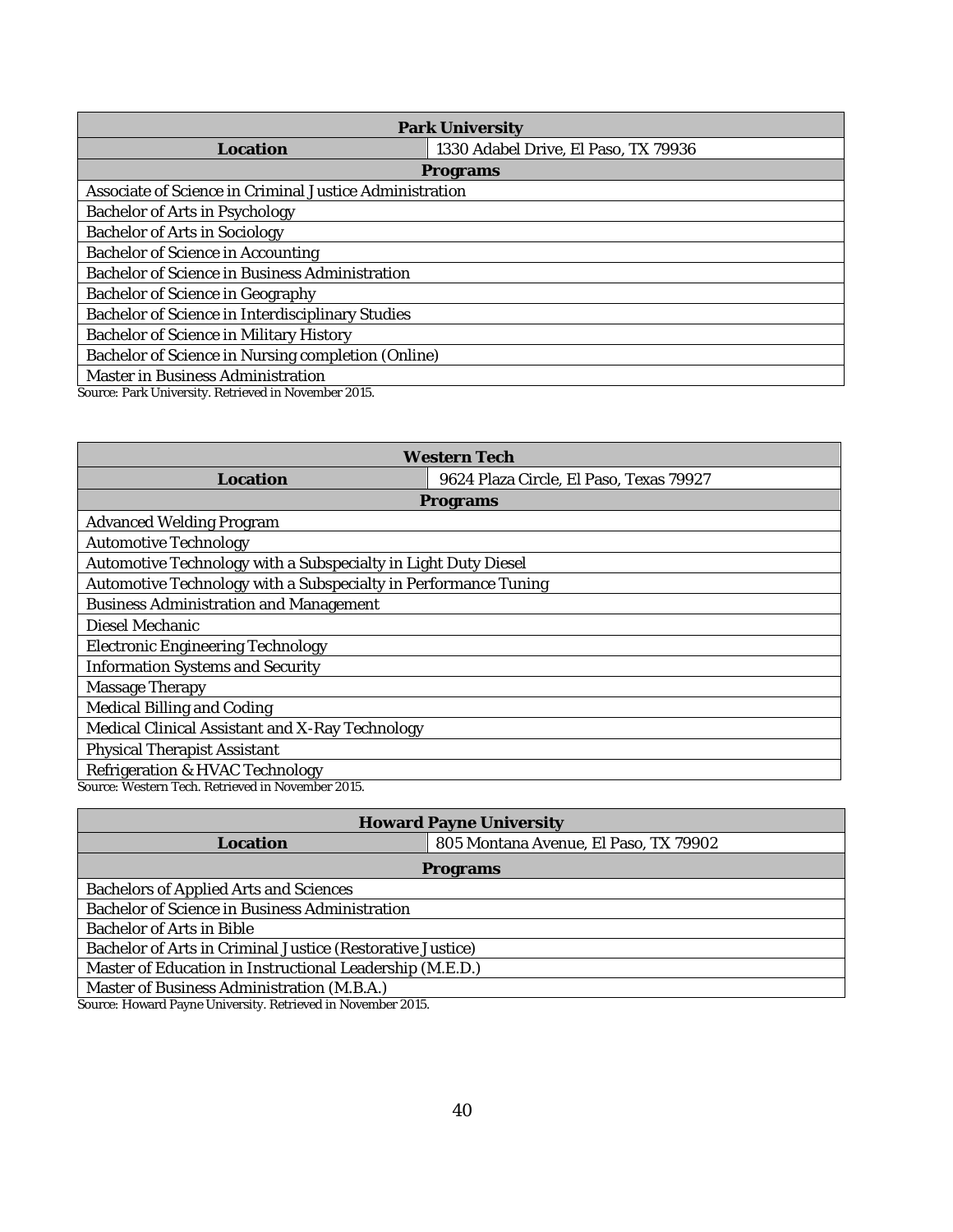## **IX. Transportation**

### <span id="page-42-0"></span>Distance in Miles to the Five Nearest Metro Area

| Metro Area                                       | <b>Miles</b> |  |
|--------------------------------------------------|--------------|--|
| Albuquerque, NM                                  | 270 miles    |  |
| Phoenix, AZ                                      | 433 miles    |  |
| San Antonio, TX                                  | 549 miles    |  |
| Austin, TX                                       | 573 miles    |  |
| Dallas, TX                                       | 631 miles    |  |
| Source: Google Maps. Retrieved in November 2015. |              |  |

Railroads and Commercial Airports

| Railroads (by Rail Carrier)                     |                                                              |  |
|-------------------------------------------------|--------------------------------------------------------------|--|
| Name                                            | Union Pacific                                                |  |
| Main or Branch Line                             | Main                                                         |  |
| Short Line or National                          | National                                                     |  |
| Nearest Switching Yard (miles)                  | Santa Teresa, NM, 16 miles                                   |  |
|                                                 | <b>Commercial Airport</b>                                    |  |
| Name                                            | El Paso International Airport                                |  |
| <b>Hub Status</b>                               | N/A                                                          |  |
| Distance from the Community in Miles            | Inside El Paso County, 6701 Convair Road<br>El Paso TX 79925 |  |
| # of Runways                                    | 3 Runways                                                    |  |
|                                                 | Runway Lengths                                               |  |
| Runway 4/22                                     | 12,010 x 150 feet                                            |  |
| Runway 8R/26L                                   | 9,025 x 150 feet                                             |  |
| Runway 8L/26R                                   | 5,493 x 75 feet                                              |  |
| Year 2014 Statistics                            |                                                              |  |
| Passenger                                       | 2,778,248                                                    |  |
| Aircraft Operations                             | 91,567                                                       |  |
| Cargo Tonnage (U.S. Tons)                       | 86,465                                                       |  |
| Approved Capital Expansion Plan                 | N/A                                                          |  |
| Approved New Service by Carrier (with Carrier & |                                                              |  |
| Start Date)                                     | N/A                                                          |  |
| Total # of Enplaned 2015                        | 1,395,138                                                    |  |
| Total # of Deplaned 2015                        | 1,383,110                                                    |  |
| Number of Daily Flights                         | 48                                                           |  |

Source[: El Paso International Airport](http://www.elpasointernationalairport.com/) and [Union Pacific.](http://www.up.com/index.htm) Retrieved in November 2015.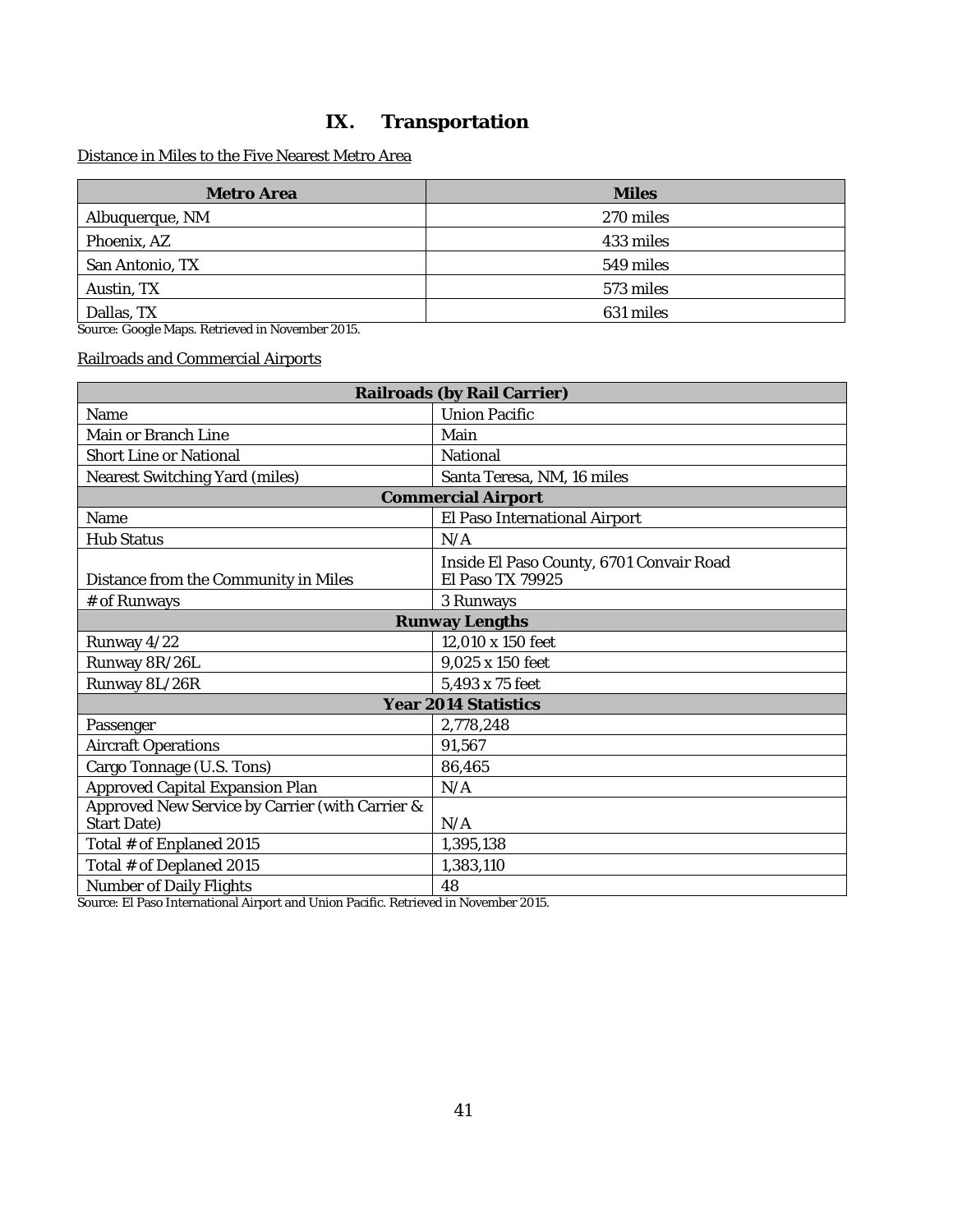### El Paso International Airport: 10 Cities Serving

| 10 Cities Served         | Number of Daily Flights August 2015 |
|--------------------------|-------------------------------------|
| Atlanta                  |                                     |
| Austin                   |                                     |
| Chicago O'Hare           |                                     |
| Dallas Love Field        | 4                                   |
| Dallas/Fort Worth        | Q                                   |
| Denver                   |                                     |
| Houston Hobby            |                                     |
| Houston Intercontinental |                                     |
| Las Vegas                | ↷                                   |
| Los Angeles              | 3                                   |
| Phoenix                  | 10                                  |
| San Antonio              |                                     |

Source[: El Paso International Airport.](http://www.elpasointernationalairport.com/) Retrieved in November 2015.

### General Aviation Airport, Foreign Trade Zones, and Custom Port of Entry

| <b>General Aviation Airport</b>                    |                                                            |  |  |
|----------------------------------------------------|------------------------------------------------------------|--|--|
| Name                                               | <b>Atlantic Aviation ELP</b>                               |  |  |
| Location/City                                      | El Paso City                                               |  |  |
| Address                                            | 1751 Shuttle Columbia Drive                                |  |  |
|                                                    | El Paso, TX 79925                                          |  |  |
| Driving Distance from the Community in Miles       | 4.9 miles                                                  |  |  |
| # of Runways                                       | 3 Runways                                                  |  |  |
| Runway Lengths                                     | 4/22 (12020' x 150')                                       |  |  |
| Runway Lengths                                     | 8R/26L (9027' X 150')                                      |  |  |
| Runway Lengths                                     | 8L/26R (5499' X 75')                                       |  |  |
| <b>Full Instrument Landing Capabilities</b>        | N/A                                                        |  |  |
| Hours of Operation                                 | Mon-Sun: 24 Hours                                          |  |  |
| # of Days Closed to Inclement Weather for the Last |                                                            |  |  |
| 3 Years                                            | N/A                                                        |  |  |
|                                                    | Foreign Trade Zones                                        |  |  |
| Designation                                        | The City of El Paso                                        |  |  |
| Number                                             | No. 68                                                     |  |  |
| Site/Location                                      | 5 Regional Sites Throughout El Paso County                 |  |  |
| # of Acres                                         | 3443 acres                                                 |  |  |
| Operator                                           | The International Trade Processing Center                  |  |  |
|                                                    | Custom Port of Entry                                       |  |  |
| Name                                               | Paso del Norte Port of Entry, El Paso                      |  |  |
| Site Location (City & Street Address:              | S. El Paso St 1000, 79901 El Paso                          |  |  |
| Indicate it at a Port, Airport, FTZ, Bridge, etc.) | International Bridge with Ciudad Juárez, Chihuahua, Mexico |  |  |
| Name                                               | Ysleta Port of Entry, El Paso                              |  |  |
| Site Location (City & Street Address:              | 797 S Zaragoza Rd., El Paso, TX 79927                      |  |  |
| Indicate it at a Port, Airport, FTZ, Bridge, etc.) | International Bridge with Ciudad Juárez, Chihuahua, Mexico |  |  |
| Name                                               | Santa Teresa Port of Entry                                 |  |  |
| Site Location (City & Street Address:              | Santa Teresa, 170 Pete Domenici Hwy.                       |  |  |
| Indicate it at a Port, Airport, FTZ, Bridge, etc.) | International Bridge with San Jeronimo, Chihuahua, Mexico  |  |  |

Source[: The City of El Paso.](https://www.elpasotexas.gov/) Retrieved in November 2015.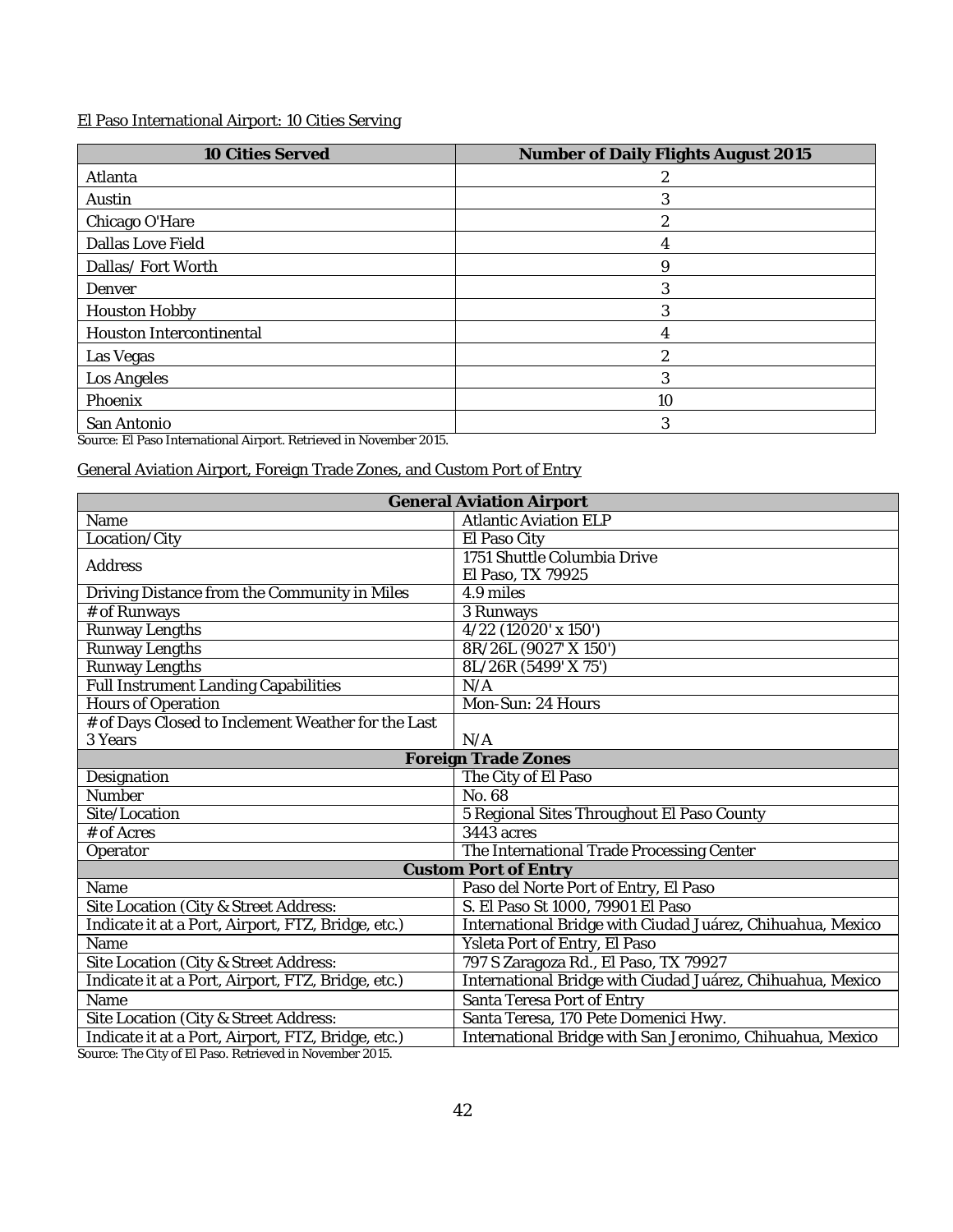<span id="page-44-0"></span>

|                | Water                       |
|----------------|-----------------------------|
| Major Source   | El Paso Water Utilities     |
|                | Monthly Minimum Water Rates |
| Meter Size*    | Minimum Monthly Bill        |
| Less than 1"   | 5.59                        |
| 111            | 8.70                        |
| 1 and $1/2"$   | 14.93                       |
| 2"             | 17.96                       |
| $3^{\circ}$    | 35.87                       |
| 4"             | 53.55                       |
| 6"             | 81.19                       |
| O <sup>H</sup> | 120007                      |

## **X. Utilities**

| Meter Size*                      | Minimum Monthly Bill |                         |        |  |
|----------------------------------|----------------------|-------------------------|--------|--|
| Less than 1"                     |                      | 5.59                    |        |  |
| 1"                               |                      | 8.70                    |        |  |
| 1 and $1/2$ "                    | 14.93                |                         |        |  |
| $2^{\circ}$                      | 17.96                |                         |        |  |
| 3"                               |                      | 35.87                   |        |  |
| 4"                               |                      | 53.55                   |        |  |
| 6"                               |                      | 81.19                   |        |  |
| 8"                               |                      | 139.07                  |        |  |
| Water Supply Replacement Charges |                      |                         |        |  |
| Meter Size*                      |                      | Monthly Charge          |        |  |
| Less than 1"                     |                      | 7.94                    |        |  |
|                                  |                      | 17.25                   |        |  |
| 1 and 1/2"                       |                      | 34.50                   |        |  |
| 2"                               |                      | 55.20                   |        |  |
| 3"                               |                      | 110.35                  |        |  |
| 4"                               |                      | 172.44                  |        |  |
| 6"                               |                      | 344.89                  |        |  |
| 8 <sub>n</sub>                   |                      | 641.47                  |        |  |
| Water Bill Guarantee Deposit     |                      |                         |        |  |
| Single Family Residence          |                      | 75.00                   |        |  |
| Duplex Residence                 |                      | 150.00                  |        |  |
| <b>Triples Residence</b>         |                      | 225.00                  |        |  |
| <b>Commercial Establishments</b> |                      | 150.00                  |        |  |
| Industrial                       |                      | 500.00                  |        |  |
| Franchise Fee                    |                      |                         |        |  |
|                                  |                      | Non-                    |        |  |
|                                  | Residentia           | Residentia              | Standb |  |
| Meter Size                       |                      |                         | y Fire |  |
| Less than 1"                     | 1.33                 | 1.69                    | N/A    |  |
|                                  | 2.84                 | 3.64                    | N/A    |  |
| $11/2$ "                         | 4.47                 | 8.00                    | 4.24   |  |
| 2 <sup>n</sup>                   | 6.21                 | 15.49                   | 9.54   |  |
| 3 <sup>n</sup>                   | 13.28                | 29.20                   | 12.80  |  |
| 4"                               | N/A                  | 49.26                   | 18.78  |  |
| 6"                               | N/A                  | 135.66                  | 47.32  |  |
| 8"                               | N/A                  | 217.07                  | 73.65  |  |
| 10"                              | N/A                  | 312.07<br>76.47         |        |  |
| 12"                              | N/A                  | 583.39<br>79.4          |        |  |
| <b>Customer Fee</b>              | 20.00                |                         |        |  |
| Sewer Treatment                  |                      |                         |        |  |
| Major Source                     |                      | El Paso Water Utilities |        |  |
| <b>Customer Fee</b>              | 20,00                |                         |        |  |

\*Based on size of meter with a 400 cubic feet (4CCF's) volume allowance.

Source: El Paso Water Utilities. Retrieved in November 2015.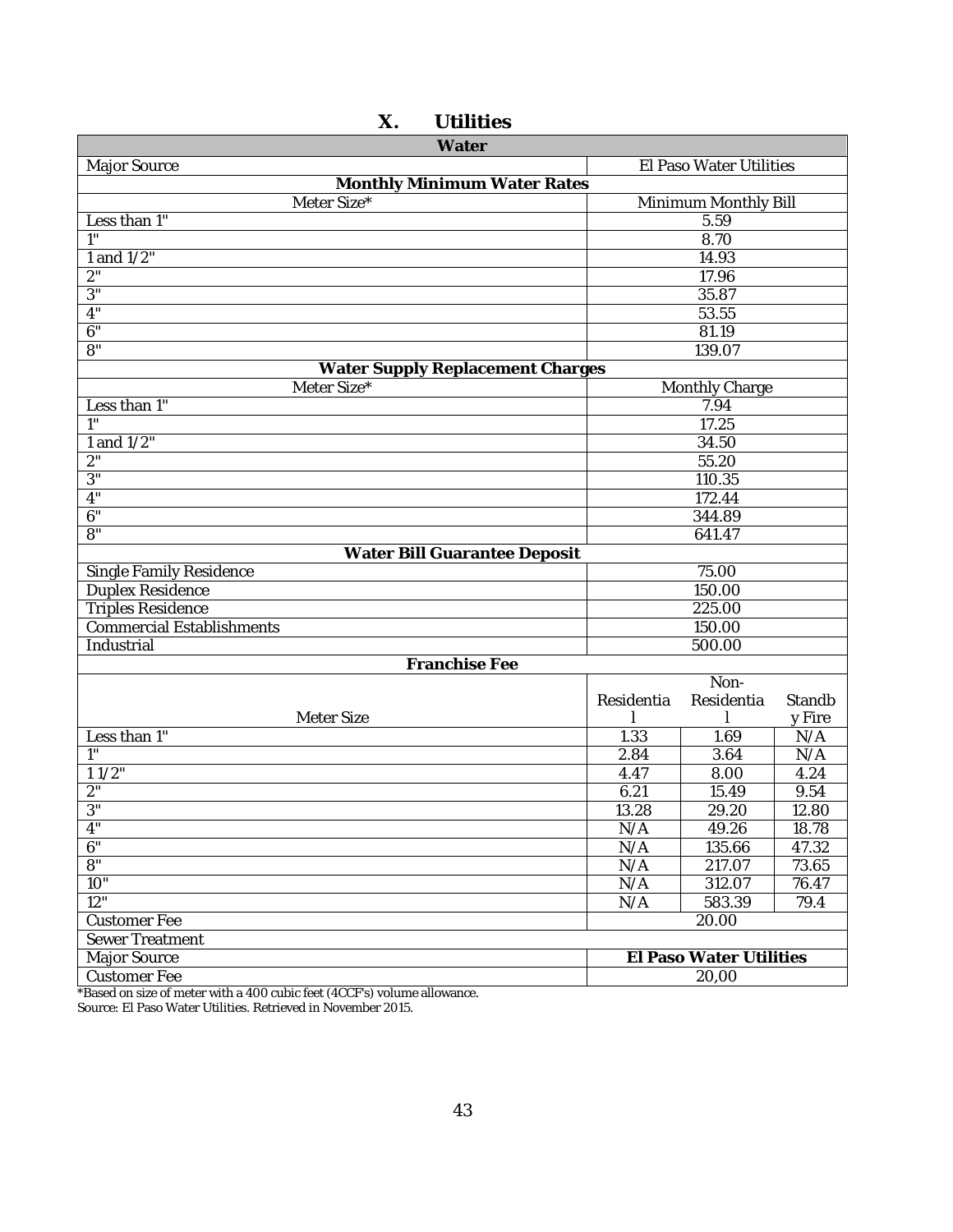| Waste Water Service Charges (USD) |                        |  |
|-----------------------------------|------------------------|--|
| Meter Size                        | Minimum Monthly Charge |  |
| Less than 1"                      | 11.80                  |  |
| 1"                                | 27.15                  |  |
| 1 and 1/2"                        | 57.79                  |  |
| 2"                                | 69.47                  |  |
| 3"                                | 160.74                 |  |
| 4"                                | 247.57                 |  |
| 6"                                | 383.44                 |  |
| 8"                                | 668.15                 |  |
| Commodity Charge                  | 1.49 per CCF           |  |
| Permit Fee                        |                        |  |
| Categorical Industries            | 1,090 per year         |  |
| Non-categorical Industries        | 218 per year           |  |
| Waste Haulers                     | 109 per year           |  |

Source: El Paso Water Utilities. Retrieved in November 2015.

| Electric Power                                                                     |                                       |  |  |
|------------------------------------------------------------------------------------|---------------------------------------|--|--|
| Name of Company                                                                    | El Paso Electric                      |  |  |
| <b>Communities Served</b>                                                          | West Texas and Southern New<br>Mexico |  |  |
| <b>Typical Non-Residential Bill</b>                                                |                                       |  |  |
| 1. Customer Charge                                                                 |                                       |  |  |
| 2. Energy Charge                                                                   |                                       |  |  |
| 3. Demand Charge                                                                   |                                       |  |  |
| 4. Fixed Fuel Factor                                                               |                                       |  |  |
| 5. Energy Efficiency Cost Recovery Factor                                          |                                       |  |  |
| 6. Military Base Discount Recovery Factor                                          |                                       |  |  |
| 7. Taxes                                                                           |                                       |  |  |
| Commercial and Industrial Rates                                                    |                                       |  |  |
| Small Commercial                                                                   | $\leq 15$ kW                          |  |  |
| <b>General Service</b>                                                             | $>15$ kW                              |  |  |
|                                                                                    | $< 600$ kW                            |  |  |
| Large Power                                                                        | $\geq 600$ kW                         |  |  |
| Source: The Hunt Institute for Global Competitiveness. Retrieved in November 2015. |                                       |  |  |

**Small General Service Monthly Rates (USD) 2015** Period Summer Winter Customer Charge 9.95 9.95 All kWh 0.11 0.10

\*Per meter per month.

Source: El Paso Electric. Retrieved in November 2015.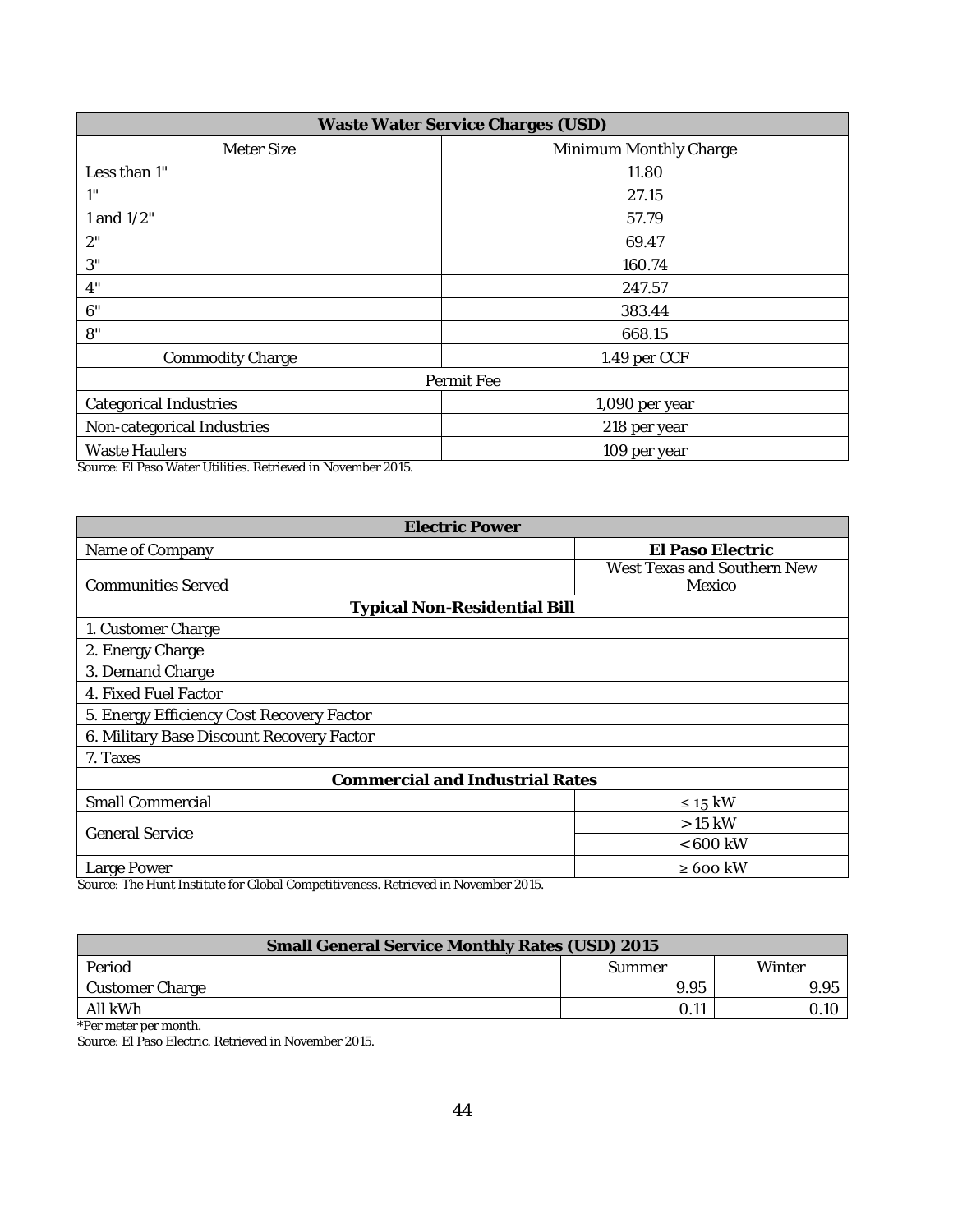| General Service Monthly Rates (USD)                       |        |        |
|-----------------------------------------------------------|--------|--------|
| Secondary Voltage                                         |        |        |
| Period                                                    | Summer | Winter |
| Customer Charge*                                          | 27.50  | 27.50  |
| Demand Charge per kW                                      | 12.21  | 8.50   |
| Energy Charge per kWh                                     |        |        |
| For the first 200 hours times the maximum measured demand | 0.07   | 0.03   |
| For the next 150 hours times the maximum measured demand  | 0.05   | 0.02   |
| For all Additional kWh                                    | 0.04   | 0.02   |
| Primary Voltage                                           |        |        |
| Period                                                    | Summer | Winter |
| Customer Charge*                                          | 27.50  | 27.50  |
| Demand Charge per kW                                      | 10.95  | 7.24   |
| Energy Charge per kWH                                     |        |        |
| For the first 200 hours times the maximum measured demand | 0.06   | 0.03   |
| For the next 150 hours times the maximum measured demand  | 0.04   | 0.02   |
| For all Additional kWh<br>*Der meter ner month            | 0.03   | 0.01   |

\*Per meter per month.

Source: El Paso Electric. Retrieved in November 2015.

| Large Power Service Monthly Rates (USD)                           |        |        |  |
|-------------------------------------------------------------------|--------|--------|--|
| Secondary Voltage                                                 |        |        |  |
| Period                                                            | Summer | Winter |  |
| Customer Charge                                                   | 100.00 | 100.00 |  |
| Demand Charge per kW                                              | 22.04  | 17.85  |  |
| Energy Charge per kWh                                             |        |        |  |
| On-Peak Period                                                    | 0.12   | N/A    |  |
| Off-Peak Period                                                   | 0.01   | 0.01   |  |
| Primary Voltage                                                   |        |        |  |
| Period                                                            | Summer | Winter |  |
| Customer Charge                                                   | 100.00 | 100.00 |  |
| Demand Charge per kW                                              | 21.30  | 17.11  |  |
| Energy Charge per kWH                                             |        |        |  |
| On-Peak Period                                                    | 0.12   | N/A    |  |
| Off-Peak Period                                                   | 0.01   | 0.01   |  |
| <b>Transmission Voltage</b>                                       |        |        |  |
| Period                                                            | Summer | Winter |  |
| Customer Charge                                                   | 200.00 | 200.00 |  |
| Demand Charge per kW                                              | 18.84  | 14.65  |  |
| Energy Charge per kWh                                             |        |        |  |
| On-Peak Period                                                    | 0.12   | N/A    |  |
| Off-Peak Period<br>TI Desert Lessier Details and the Mar<br>0.225 | 0.01   | 0.01   |  |

Source: El Paso Electric. Retrieved in November 2015.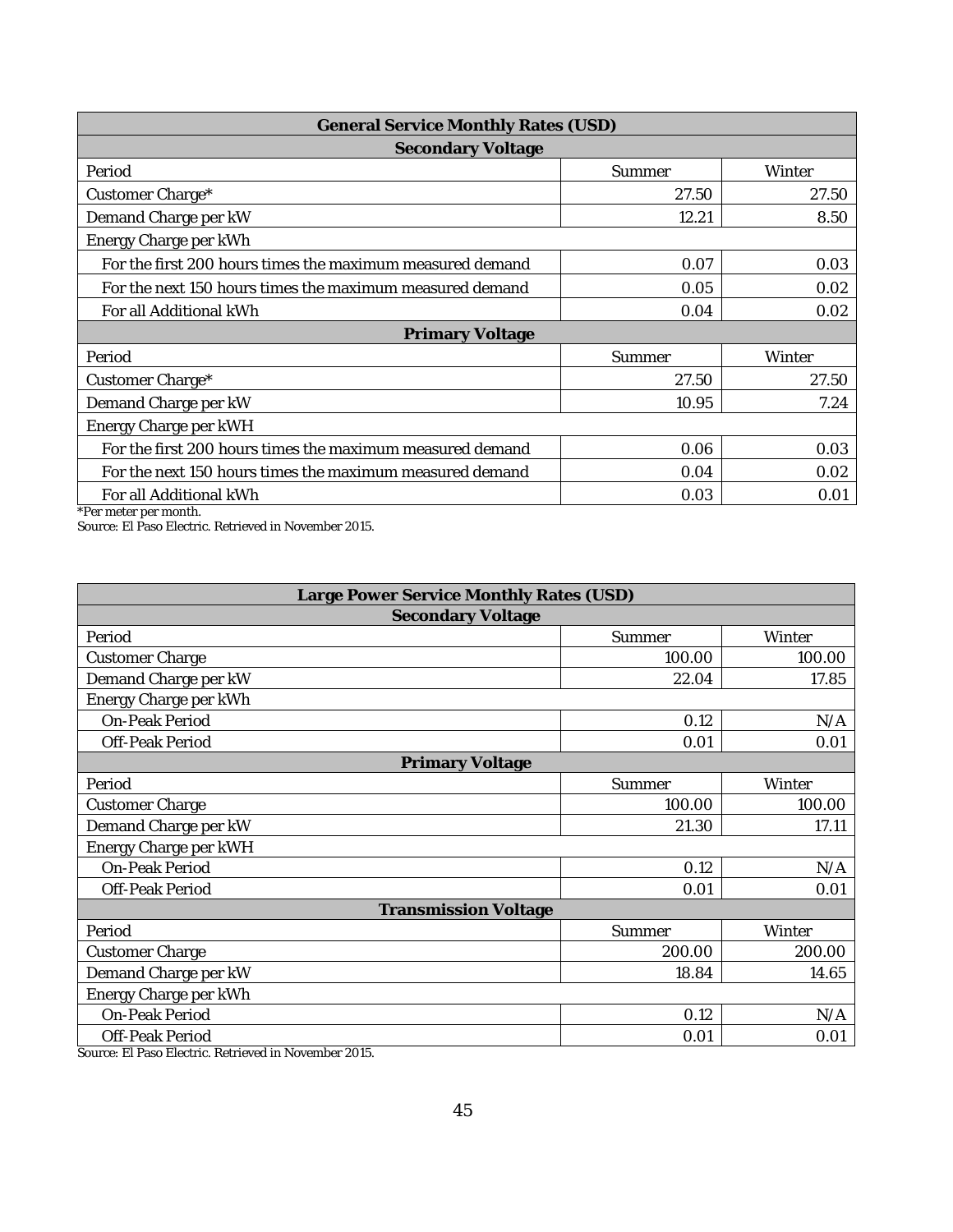| <b>Natural Gas</b>                                      |                                  |  |
|---------------------------------------------------------|----------------------------------|--|
| Name of Provider                                        | <b>Texas Gas Service Company</b> |  |
| <b>Territory Serving</b>                                | El Paso, TX                      |  |
| Cost Service Rate for Each Monthly Billing Period (USD) |                                  |  |
| Charges                                                 | Rates                            |  |
| Customer Charge per meter per month                     | 38.21                            |  |
| The first 100 Ccf                                       | No charge                        |  |
| The next 400 Ccf                                        | 0.10901 per Ccf                  |  |
| The next 2500 Ccf                                       | 0.09801 per Ccf                  |  |
| All Over 3000 Ccf                                       | 0.06901 per Ccf                  |  |

Source: The Hunt Institute for Global Competitiveness. Retrieved in November 2015.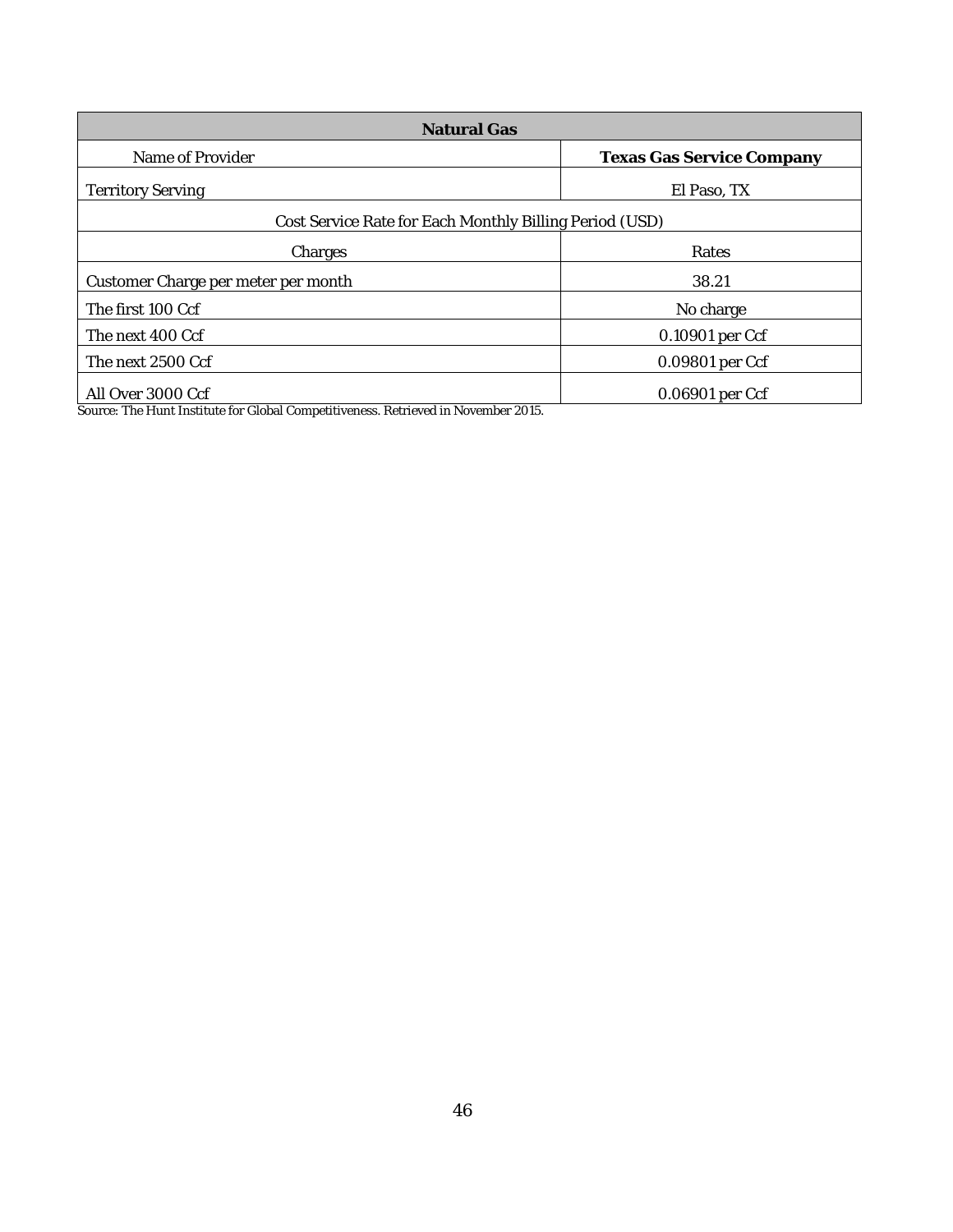## **XI. Environmental Permits**

| Pollutants                        | Primary NAAQS*                                       | Average in Period                   | Designation                                                                                            |
|-----------------------------------|------------------------------------------------------|-------------------------------------|--------------------------------------------------------------------------------------------------------|
| Ozone $(O_3)$                     | $0.075$ ppm <sup>**</sup>                            | 8 hours                             | Unclassifiable/ Attainment                                                                             |
| Carbon Monoxide (CO)              | 9 ppm, 35 ppm                                        | 8 hours, 1 hour                     | Attainment (Maintenance),<br>Unclassifiable/ Attainment                                                |
| Particulate Matter<br>$(PM_{10})$ | $150 \mu g/m^3$                                      | 24 hours                            | Moderate Attainment                                                                                    |
| Particulate Matter<br>(PM2.5)     | 12.0 µg/m3, 15.0<br>$\mu$ g/m $3$ , 35 $\mu$ g/m $3$ | Annual****,<br>Annual****, 24 hours | Unclassifiable/ Attainment,<br>Unclassifiable/ Attainment,<br>Unclassifiable/ Attainment               |
| Lead (Pb)                         | 0.15 $\mu$ g/m <sup>3**</sup>                        | Rolling 3-month<br>Average          | Unclassifiable/ Attainment                                                                             |
| Sulfur Dioxide (SO <sub>2</sub> ) | 0.03 ppm, 0.14 ppm, 75<br>ppb                        | Annual****, 24 hours,<br>1 hour     | Unclassifiable/ Attainment,<br>Unclassifiable/ Attainment,<br>Governor's Recommendation:<br>Attainment |
| Nitrogen Dioxide (NO2)            | 0.053 ppm, 110 ppb                                   | Annual, 1 hour                      | Unclassifiable/ Attainment,<br>Unclassifiable/ Attainment                                              |

<span id="page-48-0"></span>Area in Attainment for Federal Air Pollution Regulations

Source[: Texas Commission on Environmental Quality.](http://www.tceq.state.tx.us/) Retrieved in November 2015.

### Landfill Description

| Name of Agency           | <b>Address</b>                                 | Contact Information                                                                                                                 | <b>Prohibited Waste</b>                                                                                                                                                                                                                                                                                                                                                                                                                                                  |
|--------------------------|------------------------------------------------|-------------------------------------------------------------------------------------------------------------------------------------|--------------------------------------------------------------------------------------------------------------------------------------------------------------------------------------------------------------------------------------------------------------------------------------------------------------------------------------------------------------------------------------------------------------------------------------------------------------------------|
| Greater El Paso Landfill | 2300 Darrington<br>Road, Clint, Texas<br>79928 | Phone Number: 915-851-<br>3194 Fax Number: 915-<br>851-4562.<br>https://www.elpasotexa<br>s.gov/environmental-<br>services/landfill | Class 1 Industrial Waste<br>PCBs (Polychlorinated Biphenyls)<br>- Items containing electrical<br>transformers, capacitors and<br>ballasts.<br>Automotive products - such as<br>gasoline, antifreeze, motor vehicle<br>oil, used oil filters and lead acid<br>batteries.<br>Liquid Waste - any waste<br>determined to contain "free<br>liquids" by Paint Filter Test<br>Regulated Hazardous Waste<br>Radioactive Materials<br>Regulated Asbestos Containing<br>Materials. |

Source[: Greater El Paso Landfill.](https://www.elpasotexas.gov/~/media/files/coep/environmental%20services/greater%20el%20paso%20landfill%20factsheet.ashx?la=en) Retrieved in November 2015.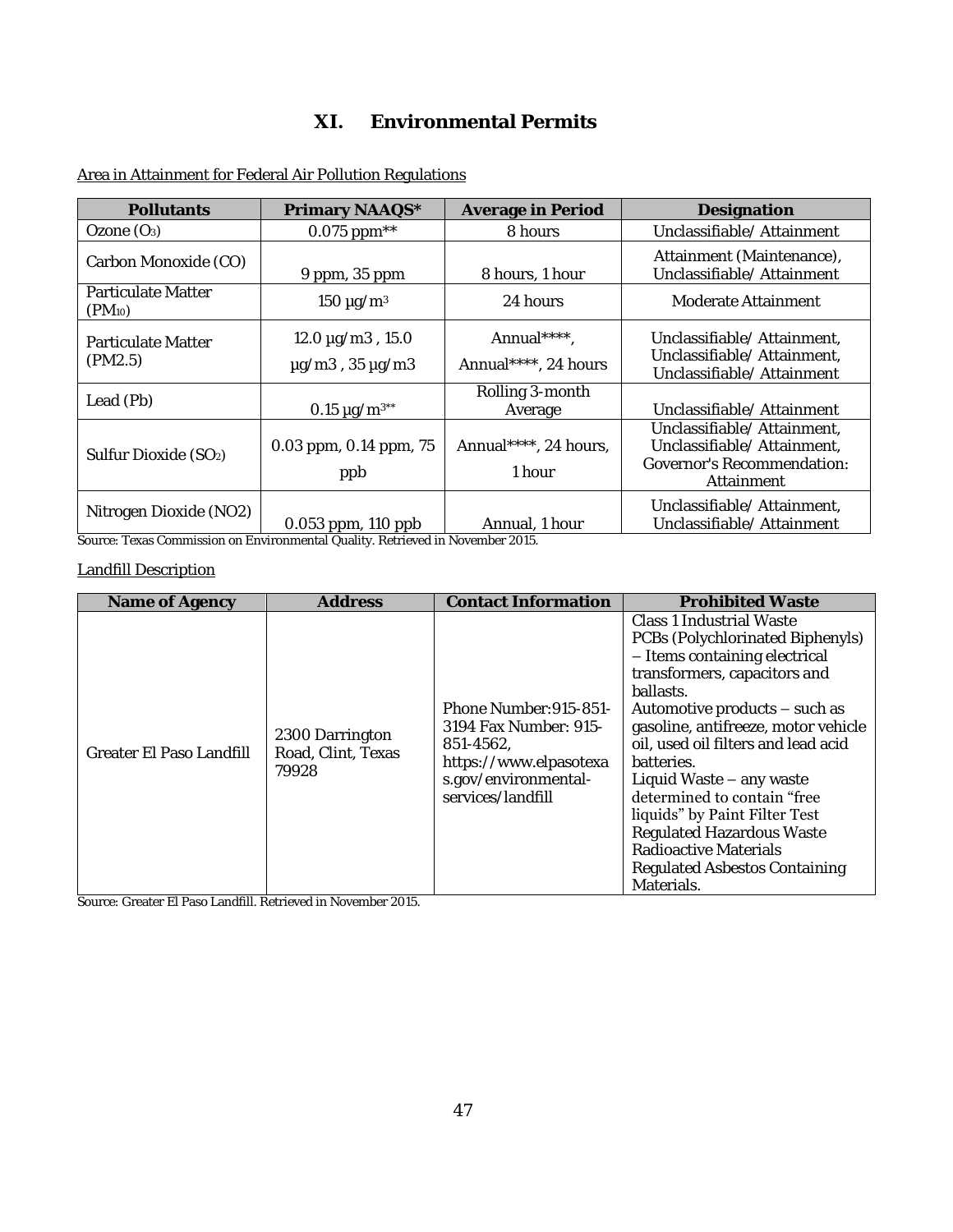## **XII. Government**

#### <span id="page-49-0"></span>Federal Elected Officials

| <b>Executive</b>                            |                 |             |
|---------------------------------------------|-----------------|-------------|
| United States President                     | Barack Obama    | 4 Year Term |
| United States Vice President                | Joe Biden       | 4 Year Term |
| <b>United States Senator</b>                |                 |             |
| United States Senator                       | John Cornyn     | 6 Year Term |
| United States Senator                       | <b>Ted Cruz</b> | 6 Year Term |
| United States Representative                |                 |             |
| United States Representative District<br>16 | Beto O'Rourke   | 2 Year Term |
| United States Representative District<br>23 | Will Hurd       | 2 Year Term |

### State Elected Officials

| <b>Texas State Officials</b>                   |                                 |             |
|------------------------------------------------|---------------------------------|-------------|
| Lieutenant Governor                            | Dan Patrick                     | 4 Year Term |
| Comptroller of Public Accounts                 | Glenn Hegar                     | 4 Year Term |
| Governor                                       | Greg Abbott                     | 4 Year Term |
| <b>Attorney General</b>                        | Ken Paxton                      | 4 Year Term |
| <b>Commissioner of General Land Office</b>     | George P. Bush                  | 4 Year Term |
| Commissioner of Agriculture                    | Sid Miller                      | 4 Year Term |
| Railroad Commissioner                          | Christi Craddick                | 6 Year Term |
| Railroad Commissioner                          | David Porter                    | 6 Year Term |
| Railroad Commissioner                          | Ryan Sitton                     | 6 Year Term |
|                                                | Supreme Court of Texas          |             |
| Chief Justice                                  | Nathan L. Hecht                 | 6 Year Term |
| Justice Place 2                                | Don R. Willett                  | 6 Year Term |
| Justice Place 3                                | Debra Lehrmann                  | 6 Year Term |
| Justice Place 4                                | John Phillip Devine             | 6 Year Term |
| Justice Place 5                                | Paul W. Green                   | 6 Year Term |
| Justice Place 6                                | Jeff Brown                      | 6 Year Term |
| Justice Place 7                                | Jeffrey S. Boyd                 | 6 Year Term |
| Justice Place 8                                | Phil Johnson                    | 6 Year Term |
| Justice Place 9                                | Eva Guzman                      | 6 Year Term |
|                                                | Texas Court of Criminal Appeals |             |
| Presiding Judge                                | Sharon Keller                   | 6 Year Term |
| Judge Place 2                                  | Lawrence E. Meyers              | 6 Year Term |
| Judge Place 3                                  | Bert Richardson                 | 6 Year Term |
| Judge Place 4                                  | Kevin Yeary                     | 6 Year Term |
| Judge Place 5                                  | Cheryl Johnson                  | 6 Year Term |
| Judge Place 6                                  | Michael Keasler                 | 6 Year Term |
| Judge Place 7                                  | Barbara Hervey                  | 6 Year Term |
| Judge Place 8                                  | Elsa Alcala                     | 6 Year Term |
| Judge Place 9                                  | David Newell                    | 6 Year Term |
| <b>Texas State Board of Education</b>          |                                 |             |
| Member, State Board of Education<br>District 1 | Martha M. Dominguez             | 4 Year Term |
| <b>Texas State Senator</b>                     |                                 |             |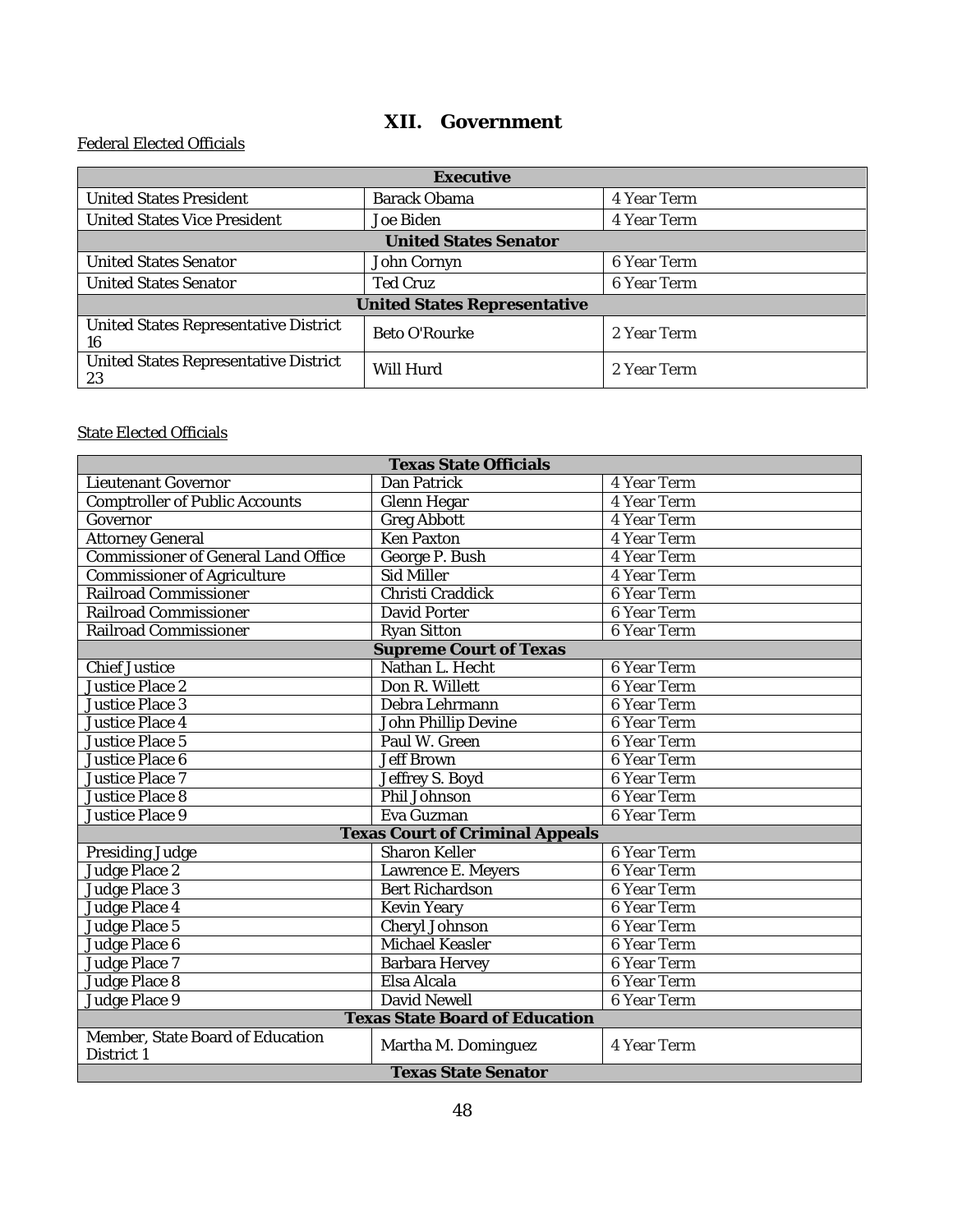| State Senator District 29               | Jose R. Rodriguez                     | 4 Year Term |  |
|-----------------------------------------|---------------------------------------|-------------|--|
|                                         | <b>Texas House of Representatives</b> |             |  |
| State Representative District 75        | Mary E. Gonzalez                      | 2 Year Term |  |
| State Representative District 76        | Cesar Blanco                          | 2 Year Term |  |
| State Representative District 77        | Marisa Marquez                        | 2 Year Term |  |
| State Representative District 78        | Joe Moody                             | 2 Year Term |  |
| State Representative District 79        | Joe C. Pickett                        | 2 Year Term |  |
|                                         | Texas Justice, 8th Court of Appeals   |             |  |
| <b>Chief Justice</b>                    | Ann McClure                           | 6 Year Term |  |
| Justice Place 2                         | Yvonne Rodriguez                      | 6 Year Term |  |
| Justice Place 3                         | Steven L. Hughes                      | 6 Year Term |  |
|                                         | <b>Texas District Judges</b>          |             |  |
| Judge 34th District                     | William Moody                         | 4 Year Term |  |
| Judge 41st District                     | Annabell Perez                        | 4 Year Term |  |
| Judge 65th District                     | Yahara Lisa Gutierrez                 | 4 Year Term |  |
| Judge 120th District                    | Maria Salas-Mendoza                   | 4 Year Term |  |
| Judge 168th District                    | Marcos Lizarraga                      | 4 Year Term |  |
| Judge 171st District                    | Bonnie Rangel                         | 4 Year Term |  |
| Judge 205th District                    | Francisco X Dominguez                 | 4 Year Term |  |
| Judge 210th District                    | Gonzalo "Chalo" Garcia                | 4 Year Term |  |
| Judge 243rd District                    | Luis Aquilar                          | 4 Year Term |  |
| Judge 327th District                    | Linda Chew                            | 4 Year Term |  |
| Judge 346th District                    | Angelica Juarez Barill                | 4 Year Term |  |
| Judge 383rd District                    | Mike Herrera                          | 4 Year Term |  |
| Judge 384th District                    | Patrick M. Garcia                     | 4 Year Term |  |
| Judge 388th District                    | Laura Strathmann                      | 4 Year Term |  |
| Judge 409th District                    | Sam Medrano                           | 4 Year Term |  |
| Judge 448th District                    | Sergio Enriquez                       | 4 Year Term |  |
| Texas Criminal District Judge           |                                       |             |  |
| Judge District Court #1                 | Diane Navarette                       | 4 Year Term |  |
| <b>Texas Criminal District Attorney</b> |                                       |             |  |
| District Attorney #34                   | Jaime Esparza                         | 4 Year Term |  |
| <b>Texas District Clerk</b>             |                                       |             |  |
| <b>District Clerk</b>                   | Norma L. Favela                       | 4 Year Term |  |

### **County**

| El Paso County Courts at Law |                    |             |
|------------------------------|--------------------|-------------|
| Judge Court #1               | Ricardo Herrera    | 4 Year Term |
| Judge Court #2               | Julie Gonzalez     | 4 Year Term |
| Judge Court #3               | Javier Alvarez     | 4 Year Term |
| Judge Court #4               | Alejandro Gonzalez | 4 Year Term |
| Judge Court #5               | Carlos Villa       | 4 Year Term |
| Judge Court #6               | Martha Sue Kurita  | 4 Year Term |
| Judge Court #7               | Tom A. Spieczny    | 4 Year Term |
| County Criminal Court at Law |                    |             |
| Judge Court #1               | Alma Trejo         | 4 Year Term |
| Judge Court #2               | Robert S. Anchondo | 4 Year Term |
| Judge Court #3               | Carlos Carrasco    | 4 Year Term |
| Judge Court #4               | Jesus R. Herrera   | 4 Year Term |
| Probate Court                |                    |             |
| Judge Court #1               | Patricia B. Chew   | 4 Year Term |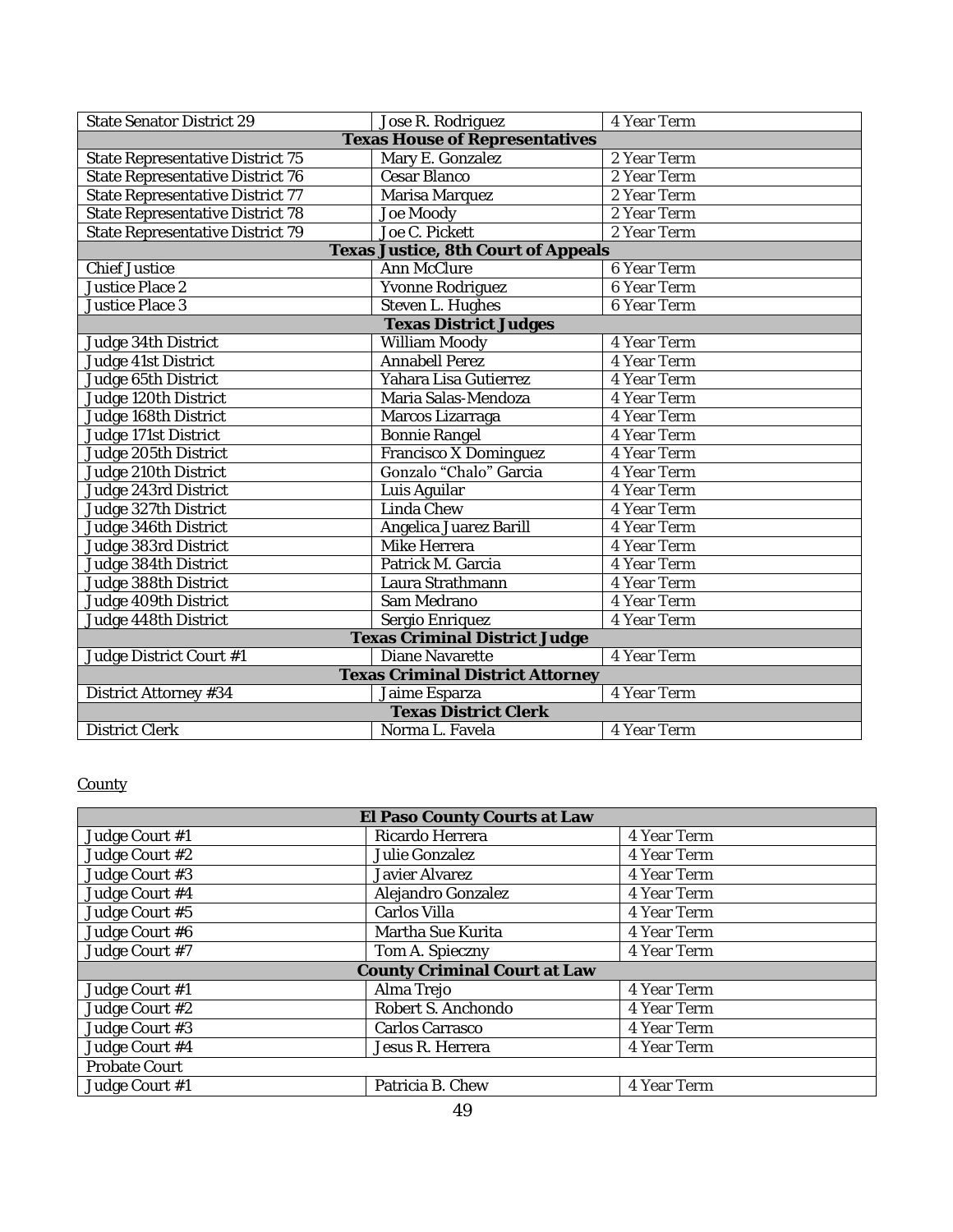| Judge Court #2                                   | Eduardo Gamboa           | 4 Year Term |
|--------------------------------------------------|--------------------------|-------------|
| El Paso County Commissioners                     |                          |             |
| Commissioner #1                                  | Carlos Leon              | 4 Year Term |
| Commissioner #2                                  | David Stout              | 4 Year Term |
| Commissioner #3                                  | Vincent "Vince" Perez    | 4 Year Term |
| Commissioner #4                                  | Andrew Haggerty          | 4 Year Term |
|                                                  | El Paso County Officials |             |
| County Attorney                                  | Jo Anne Bernal           | 4 Year Term |
| County Judge                                     | Veronica Escobar         | 4 Year Term |
| County Clerk                                     | Delia Briones            | 4 Year Term |
| County Sheriff                                   | Richard D. Wiles         | 4 Year Term |
| County Tax Assessor                              | Ruben P. Gonzalez        | 4 Year Term |
| El Paso County Justice of the Peace & Constables |                          |             |
| Justice of the Peace District #1                 | Robert T. Pearson        | 4 Year Term |
| Constable District #1                            | Francisco Almada         | 4 Year Term |
| Justice of the Peace District #2                 | Brian J. Haggerty        | 4 Year Term |
| Constable District #2                            | Jeremiah M. Haggerty     | 4 Year Term |
| Justice of the Peace District #3                 | Guadalupe Aponte         | 4 Year Term |
| Constable District #3                            | Hector J. Bernal         | 4 Year Term |
| Justice of the Peace District #4                 | Jesus Urenda             | 4 Year Term |
| Constable District #4                            | Luis Aguilar             | 4 Year Term |
| Justice of the Peace District #5                 | John Chatman             | 4 Year Term |
| Constable District #5                            | Manny Lopez              | 4 Year Term |
| Justice of the Peace District #6 Place 1         | Ruben Lujan              | 4 Year Term |
| Constable District #6 Place 1                    | Javier Garcia            | 4 Year Term |
| Justice of the Peace District #6 Place 2         | Enedina Nina Serna       | 4 Year Term |
| Constable District #6 Place 2                    | Javier Garcia            | 4 Year Term |
| Justice of the Peace District #7                 | Kelly Dickson            | 4 Year Term |
| Constable District #7                            | Angie Sommers            | 4 Year Term |

# **City**

| Town of Anthony                                  |                   |             |
|--------------------------------------------------|-------------------|-------------|
| Mayor                                            | Martin Lerma      | 2 Year Term |
| Councilperson Place 1                            | Jose G. Garcia    | 2 Year Term |
| Councilperson Place 2                            | Shawn Weeks       | 2 Year Term |
| Councilperson Place 3                            | Benjamin Romero   | 2 Year Term |
| Councilperson Place 4                            | Joanna Rivera     | 2 Year Term |
| Councilperson Place 5                            | Orlando M. Garcia | 2 Year Term |
|                                                  | City of El Paso   |             |
| Mayor                                            | Oscar Leeser      | 4 Year Term |
| City Representative District 1 (West)            | Peter Svarzbein   | 4 Year Term |
| City Representative District 2<br>(West/Central) | Larry E. Romero   | 4 Year Term |
| City Representative District 3<br>(Central/East) | Emma Acosta       | 4 Year Term |
| City Representative District 4<br>(Northeast)    | Carl L. Robinson  | 4 Year Term |
| City Representative District 5 (East)            | Michiel Noe       | 4 Year Term |
| City Representative District 6<br>(East/Valley)  | Claudia Ordaz     | 4 Year Term |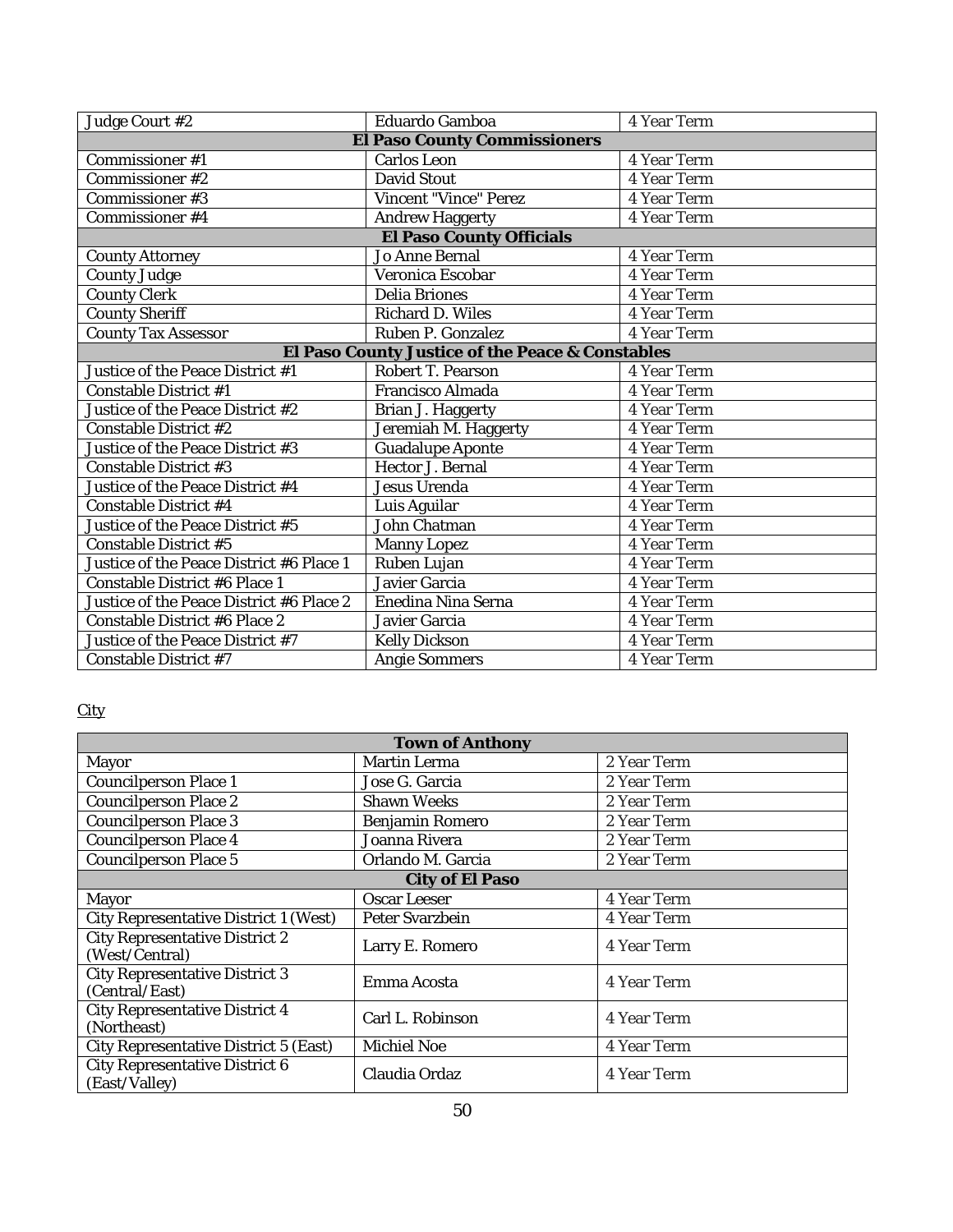| City Representative District 7                 | Lily Limon                       | 4 Year Term |
|------------------------------------------------|----------------------------------|-------------|
| (Eastridge/Valley)                             |                                  |             |
| City Representative District 8<br>(West/South) | Cortney Niland                   | 4 Year Term |
|                                                | City of El Paso Municipal Courts |             |
| Court of Appeals Judge                         | Odell S. Holmes, Jr.             | 4 Year Term |
| Judge #1                                       | Maria Ramirez                    | 4 Year Term |
| Judge #2                                       | Max Muñoz                        | 4 Year Term |
| Judge #3                                       | David Bonilla                    | 4 Year Term |
| Judge #4                                       | <b>Victor Salas</b>              | 4 Year Term |
| Judge #5                                       | Daniel Robledo                   | 4 Year Term |
|                                                | Town of Clint                    |             |
| Mayor                                          | <b>Rick Avalos</b>               | 2 Year Term |
| Mayor Pro-Tem                                  | Sandra Hernandez                 | 2 Year Term |
| Councilperson                                  | Teresa Posada                    | 2 Year Term |
| Councilperson                                  | Esteban Olivas                   | 2 Year Term |
| Councilperson                                  | Patricia Franco                  | 2 Year Term |
| Councilperson                                  | Natasha Hernandez                | 2 Year Term |
|                                                | Horizon City                     |             |
| Mayor                                          | Walter L. Miller                 | 4 Year Term |
| Alderperson Place 1                            | Ruben Mendoza                    | 2 Year Term |
| Alderperson Place 2                            | Juan "Jerry" Garcia              | 2 Year Term |
| Alderperson Place 3                            | Charlie Ortega                   | 2 Year Term |
| Alderperson Place 4                            | Kathy Masters                    | 2 Year Term |
| Alderperson Place 5                            | Johnny "Doc" Duran               | 2 Year Term |
| Alderperson Place 6                            | <b>Breanne Wilson</b>            | 2 Year Term |
| Alderperson Place 7                            | Samantha S. Corral               | 2 Year Term |
|                                                | City of Socorro                  |             |
| Mayor                                          | Jesus Ruiz                       | 4 Year Term |
| Councilperson District At-Large                | Rene Rodriguez                   | 4 Year Term |
| Councilperson District 1                       | Sergio Cox                       | 4 Year Term |
| Councilperson District 2                       | Gloria Macias Rodriguez          | 4 Year Term |
| <b>Councilperson District 3</b>                | Victor Perez                     | 4 Year Term |
| Councilperson District 4                       | Jose Anthony Gandara             | 4 Year Term |
|                                                | Village of Vinton                |             |
| Mayor                                          | Madeleine Praino                 | 2 Year Term |
| Alderperson Place 1                            | Victor Carrego                   | 2 Year Term |
| Alderperson Place 2                            | Yolanda Lucero                   | 2 Year Term |
| Alderperson Place 3                            | Dolores Diaz                     | 2 Year Term |
| Alderperson - Mayor Pro-Tem Place              | Manuel Leos                      | 2 Year Term |
|                                                |                                  |             |
| Alderperson Place 5                            | Santos Lucero                    | 2 Year Term |
|                                                | City of San Elizario             |             |
| Mayor                                          | Maya Sanchez                     | 2 Year Term |
| Alderperson #1                                 | Leticia Hurtado Miranda          | 2 Year Term |
| Alderperson #2                                 | David S. Cantu                   | 2 Year Term |
| Alderperson $#3$                               | Miguel Najera Jr.                | 2 Year Term |
| Alderperson #4                                 | Rebecca Martinez-Juarez          | 2 Year Term |
| Alderperson #5                                 | George Almanzar                  | 2 Year Term |

Source[: El Paso County](https://epcountyvotes.com/) Elections. Retrieved in November 2015.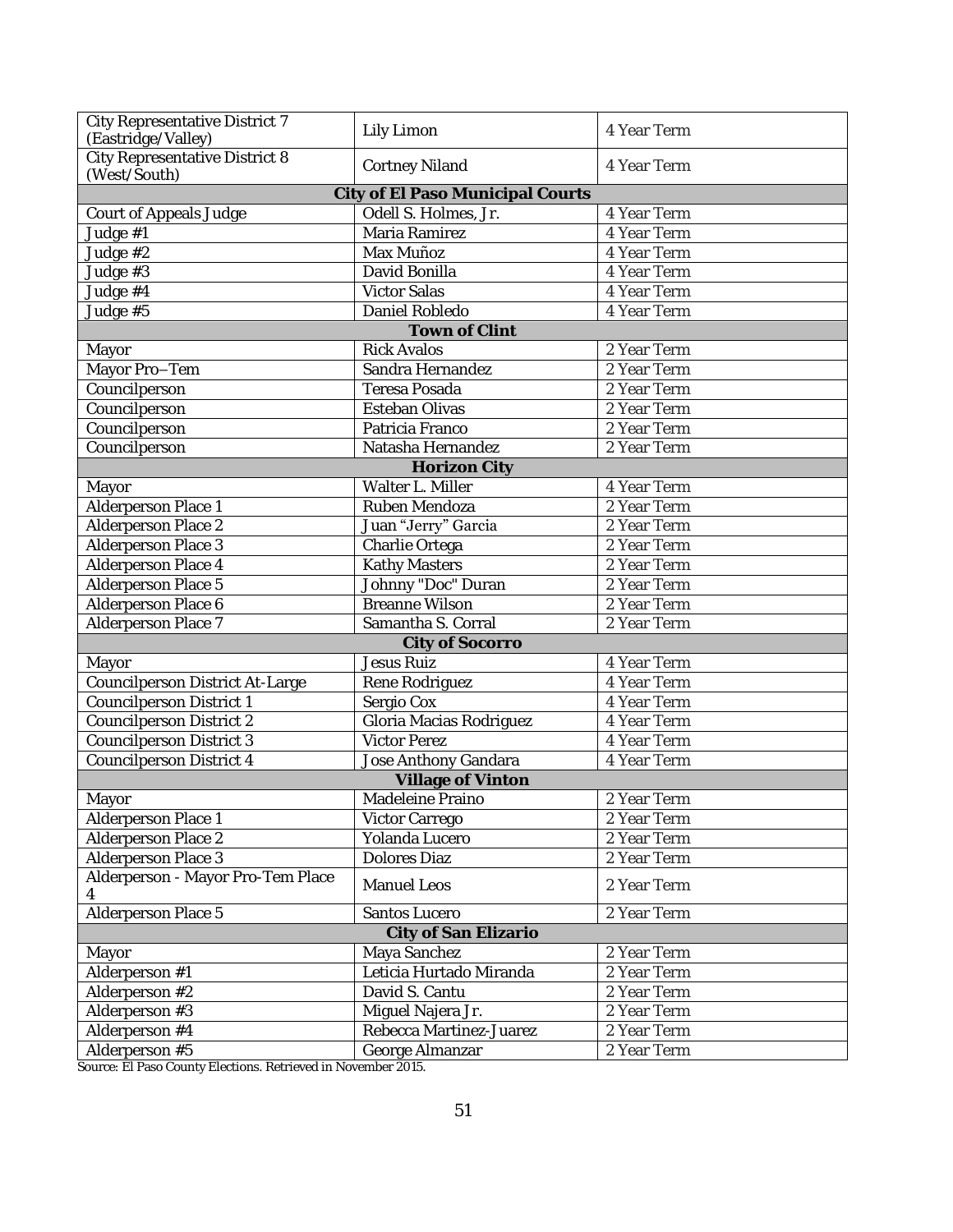# **XIII. Quality of Life**

<span id="page-53-0"></span>

| Climate                                             |                  |                 |
|-----------------------------------------------------|------------------|-----------------|
| Average Daily Temperature                           | High (Degrees F) | Low (Degrees F) |
| July                                                | 95               | 71              |
| January                                             | 58               | 33              |
| Annual Average                                      |                  |                 |
| Rainfall in Inches                                  |                  | 9.69 inch       |
| Snowfall in Inches                                  |                  | 7.00 inch       |
| Highest Annual Average Wind Speed in Miles per Hour |                  | 10.00 mph       |
| Lowest Annual Average Wind Speed in Miles per Hour  |                  | 7.00 mph        |
| Number of Days Sunny or Partly Sunny                |                  | 297.00 days     |
| Elevation (Mean Feet Above Sea Level)               |                  | 3,978.00 Feet   |

Source[: City-data.com,](http://www.city-data.com/) [Weather Spark,](https://weatherspark.com/) an[d Best Places to Live.](http://www.bestplaces.net/) Retrieved in November 2015.

| <b>Institution Name</b>                                                                          | Address                                                                                                                                     |
|--------------------------------------------------------------------------------------------------|---------------------------------------------------------------------------------------------------------------------------------------------|
| University of Texas at El Paso                                                                   | 500 West University Avenue, El Paso, TX., 79968                                                                                             |
| Enrollment                                                                                       | 23397 students                                                                                                                              |
| Annual Degrees Conferred 2011-2012                                                               | 4345 degrees                                                                                                                                |
| Undergraduate                                                                                    | 3132 degrees                                                                                                                                |
| Graduate                                                                                         | 1213 degrees                                                                                                                                |
| Curricula w/Masters Degrees (List)                                                               | Office of Academic Affair, Business Administration, Education,<br>Engineering, Health Sciences, Liberal Arts, Science, School of<br>Nursing |
| Curricula w/Doctorate Degrees (List)                                                             | Business Administration, Education, Engineering, Health<br>Sciences, Liberal Arts, Science, School of Nursing, Graduate<br><b>Studies</b>   |
| Community College(s) Name(s)                                                                     | Address                                                                                                                                     |
| El Paso Community College                                                                        | 919 Hunter Dr., El Paso, TX.,                                                                                                               |
| Enrollment 2012-2013                                                                             | 30393 students                                                                                                                              |
| Annual Degrees Conferred                                                                         | 3983 degrees                                                                                                                                |
| Source: University of Texas in El Daso and El Daso Community College, Petrieved in November 2015 |                                                                                                                                             |

Source[: University of Texas in El Paso](https://www.utep.edu/) an[d El Paso Community College.](http://www.epcc.edu/_layouts/temp/index.html) Retrieved in November 2015.

| <b>Health Care</b>                          |                     |                     |
|---------------------------------------------|---------------------|---------------------|
| <b>Hospital Name</b>                        | <b>Staffed Beds</b> | <b>Patient Days</b> |
| Del Sol Medical Center                      | 314                 | 72,436              |
| El Paso Specialty Hospital                  | 31                  | 1,669               |
| Foundation Surgical Hospital of El Paso     | 40                  | 1869                |
| Las Palmas Medical Center                   | 557                 | 117,519             |
| The Hospitals of Providence East Campus     | 170                 | 37,929              |
| The Hospitals of Providence Memorial Campus | 498                 | 79,148              |
| The Hospitals of Providence Sierra Campus   | 349                 | 48,494              |
| University Medical Center of El Paso        | 261                 | 70,312              |
| William Beaumont Army Medical Center        | O                   |                     |

Source[: American Hospital Directory.](https://www.ahd.com/) Retrieved in November 2015.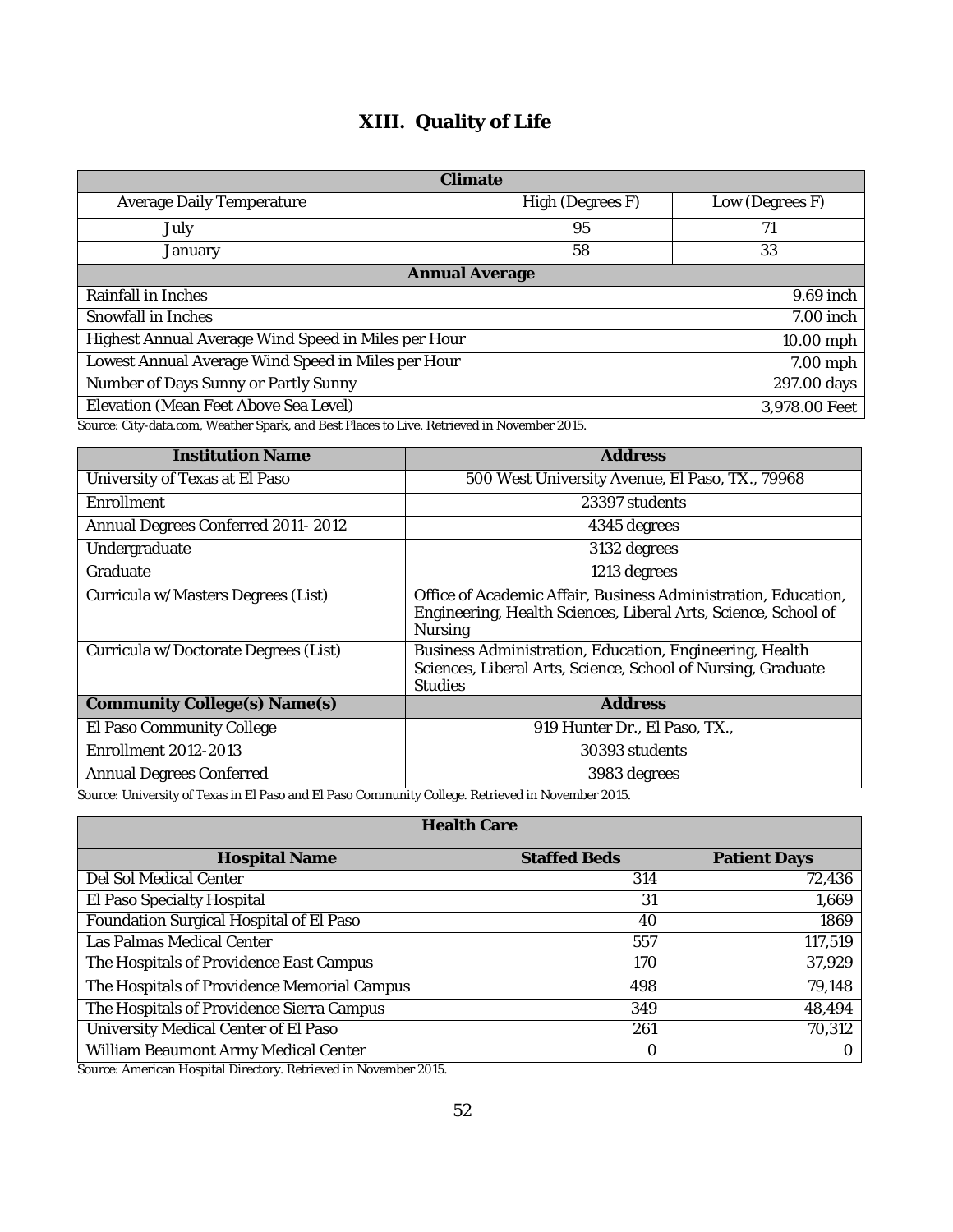| Crime Rate per 100,000 Inhabitants                                   |                   |        |          |               |         |
|----------------------------------------------------------------------|-------------------|--------|----------|---------------|---------|
| Robberies                                                            | <b>Burglaries</b> | Murder | Assaults | <b>Thefts</b> | Total   |
| 67.2                                                                 | 260.6             |        | 276.4    | 1.911.6       | 2.517.3 |
| Source: Federal Bureau of Investigation. Retrieved in November 2015. |                   |        |          |               |         |

| Culture                                                           |                                                                                                                                                                                                                                                                                                                                |                                                                                                                                                                                                                                                            |  |                          |           |
|-------------------------------------------------------------------|--------------------------------------------------------------------------------------------------------------------------------------------------------------------------------------------------------------------------------------------------------------------------------------------------------------------------------|------------------------------------------------------------------------------------------------------------------------------------------------------------------------------------------------------------------------------------------------------------|--|--------------------------|-----------|
| <b>Top Annual Event</b>                                           |                                                                                                                                                                                                                                                                                                                                | Event                                                                                                                                                                                                                                                      |  |                          | Month     |
| Downtown Street Festival                                          |                                                                                                                                                                                                                                                                                                                                | El Paso's largest downtown celebrations, the Downtown Street<br>Festival is a non-stop party with food, fun, games, and outdoor music.                                                                                                                     |  |                          | June      |
| Classic Film Festivals                                            |                                                                                                                                                                                                                                                                                                                                | The Plaza Classic Film Festival is the world's largest film festival<br>dedicated to classic cinema. The event incorporates more than 80<br>feature films and 60 short films; from rare screenings of classics to<br>screenings by up-an-coming directors. |  |                          | August    |
| Sun City Music Festival                                           |                                                                                                                                                                                                                                                                                                                                | El Paso's largest eclectic outdoor music festival with over 30<br>international acts and some of the most popular DJ's in the world.                                                                                                                       |  |                          | September |
| Chalk the Block                                                   | Come experience your downtown in a whole new light as we invite you<br>to feast your eyes on some amazing sidewalk chalk art, live music,<br>good food, an interactive Jungle Jakes Kids Zone for the little ones,<br>temporary public art installations, art vendors for the shopaholics,<br>aerialist performances and more! |                                                                                                                                                                                                                                                            |  | October                  |           |
| <b>Franklin Mountains Trail Run</b><br>5k, 10k, 1/2 marathon, 50k | Yes, this is TEXAS and YES these are MOUNTAINS. Welcome to the<br>First TRUE TEXAS MOUNTAIN RACE! Over 6k+ VERT Up and 6k+<br>Down in the 50k! THIS IS A TRAIL RACING OVER TEXAS EVENT<br>THIS IS PART OF THE TRAIL RACING OVER TEXAS CUP.                                                                                     |                                                                                                                                                                                                                                                            |  | November                 |           |
| <b>Historical and Cultural Sites</b>                              | <b>Art Galleries</b><br><b>Museums</b><br>Entertainment                                                                                                                                                                                                                                                                        |                                                                                                                                                                                                                                                            |  | Movie<br><b>Theaters</b> |           |
| 15                                                                | 21<br>11<br>27<br>9                                                                                                                                                                                                                                                                                                            |                                                                                                                                                                                                                                                            |  |                          |           |

Source: ["Visit El Paso Texas"](http://visitelpaso.com/). Retrieved in November 2015.

|                              |                      | Sports                   |              |                    |
|------------------------------|----------------------|--------------------------|--------------|--------------------|
| <b>UTEP's College Sports</b> |                      |                          | Professional |                    |
| Men's Sports                 | Women's Sports       | League                   | Sport        | Team               |
| Basketball                   | Basketball           | Minor League<br>Baseball | Baseball     | El Paso Chihuahuas |
| <b>Cross Country</b>         | <b>Cross Country</b> |                          |              |                    |
| Football                     | Golf                 |                          |              |                    |
| Golf                         | Rifle                |                          |              |                    |
| Track & Field                | Soccer               |                          |              |                    |
|                              | Softball             |                          |              |                    |
|                              | Tennis               |                          |              |                    |
|                              | Track & Field        |                          |              |                    |
|                              | Volleyball           |                          |              |                    |

Source[: University of Texas in El Paso](http://www.utep.edu/) and ["Visit El Paso Texas"](http://visitelpaso.com/). Retrieved in November 2015.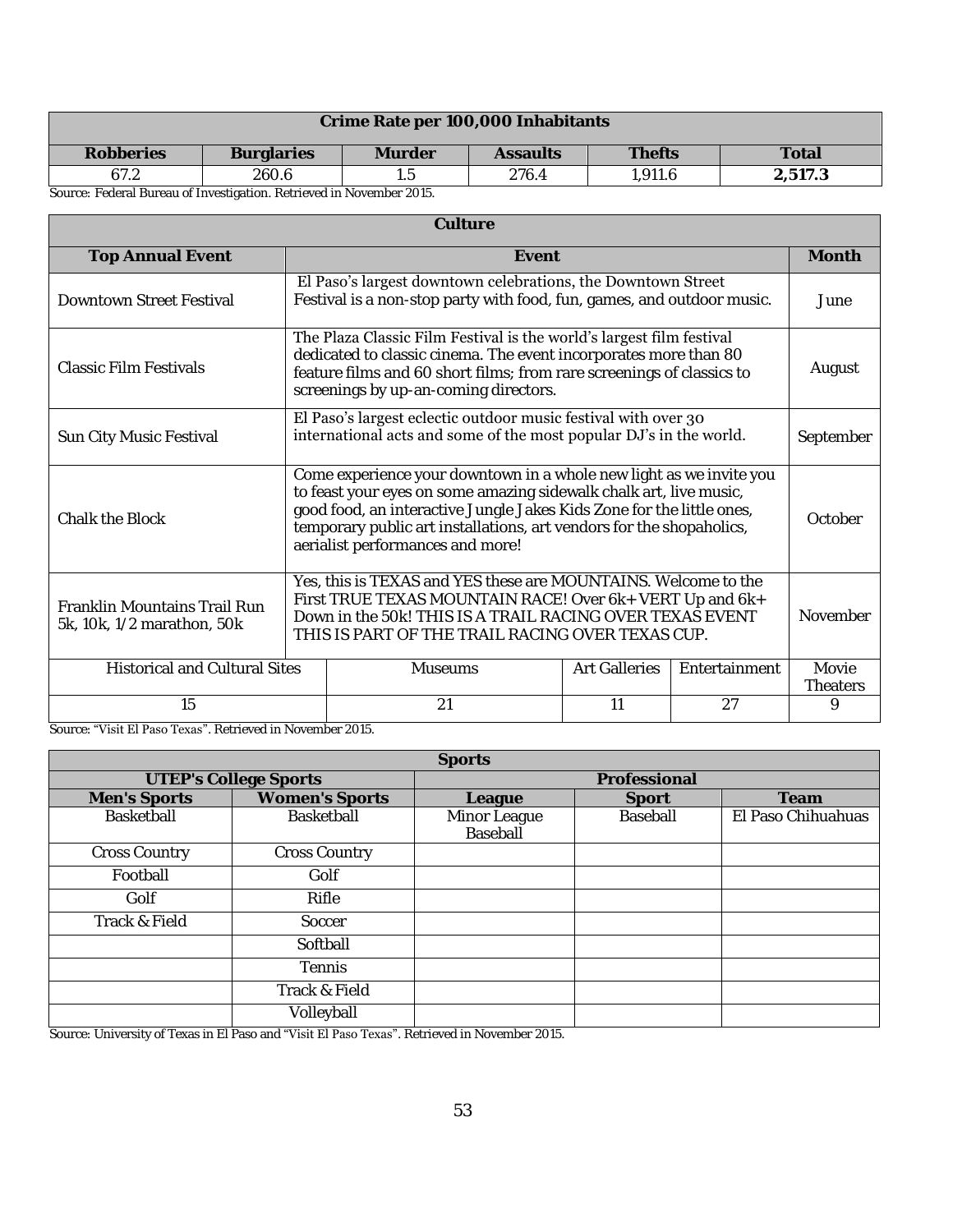# **XIV. Industrial Brokers**

<span id="page-55-0"></span>

| Industrial<br><b>Brokers</b><br>Firm | <b>Available Property</b>                                               | Address                                                     | Contact<br>Information                                                                            |
|--------------------------------------|-------------------------------------------------------------------------|-------------------------------------------------------------|---------------------------------------------------------------------------------------------------|
| <b>CBRE</b>                          | http://www.cbre.us/o/elpaso/Pages/available-properties-el-<br>paso.aspx | 221 N. Kansas,<br>Suite 2100, EI<br>Paso, TX.,<br>79901     | Phone Number: (915)<br>5853883, Fax<br>Number: (915)<br>5853911, E-mail:<br>Bill.caparis@cbre.com |
| Sonny<br>Brown &<br>Associates       | http://www.loopnet.com/looplink/sonnybrown/qryradio.aspx                | 200 Bartlett<br>Dr., Suite 105,<br>El Paso, Texas<br>79912  | Phone Number: (915)<br>5853883 Fax<br>Number: (915)<br>5853911                                    |
| NAI FI<br>Paso                       | http://www.naielpaso.com/properties                                     | 12350<br>Montwood,<br>Suite 100, El<br>Paso, TX 79928       | Phone Number: (915)<br>584-5511 Fax<br>Number: (915) 584-<br>6315                                 |
| Cushman &<br>Wakefield               | http://www.piresintl.com/property-listings/                             | 5-B Butterfield<br>Trail Blvd., El<br>Paso, Texas,<br>79906 | Phone Number: (915)<br>859-3017 Fax<br>Number: (915) 859-<br>3950                                 |
| Keller &<br>Koch                     | http://www.keller-koch-realtors.com/web/elpindparks.htm                 | 4855 N. Mesa,<br>Suite #103, El<br>Paso, TX 79912           | Phone Number: (915)<br>843-8888 Fax<br>Number: (915) 843-<br>8889                                 |
| Team Juan<br>Uribe                   | http://teamjuanuribe.idxbroker.com/i/commercial                         | 7598 N. Mesa<br>#B1, EL<br>Paso, TX, 79912                  | Phone Number: (915)<br>585-0007 Fax<br>Number: (915) 532-<br>8055                                 |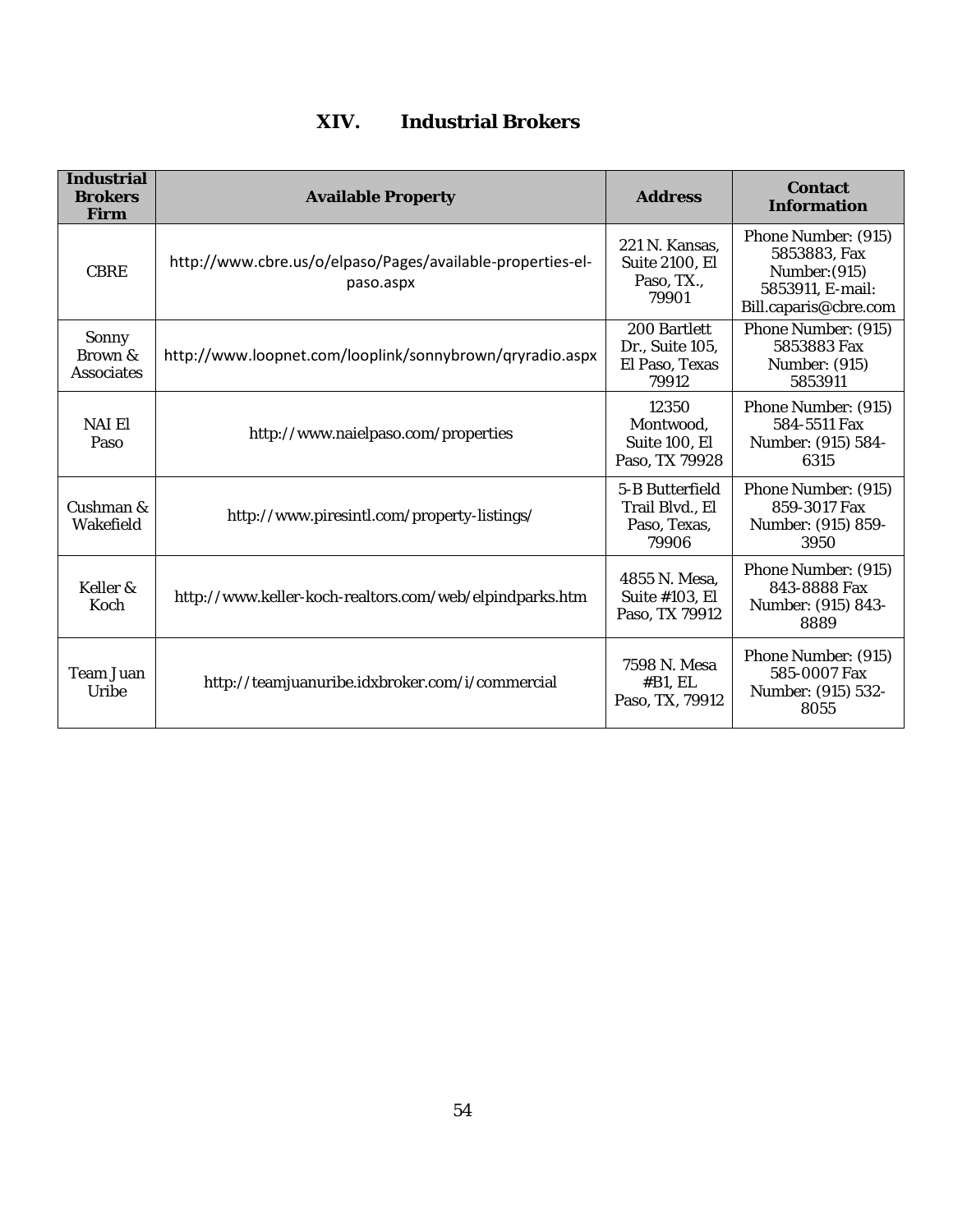## **XV. Available Industrial Sites**

<span id="page-56-0"></span>

| Identity                                                                           | Name                                                    |  |
|------------------------------------------------------------------------------------|---------------------------------------------------------|--|
|                                                                                    | 13.76 acres I-10 & Eastlake Drive, NEC I-10 & Eastlake, |  |
| Land                                                                               | El Paso, TX, 79928                                      |  |
| <b>Broker</b>                                                                      | Chad McCleskey                                          |  |
| Company                                                                            | <b>CBRE</b>                                             |  |
| Telephone Number                                                                   | $(915) 585 - 3883$                                      |  |
| Website                                                                            | http://www.loopnet.com/xNet/Looplink/Profile/Profil     |  |
|                                                                                    | e.aspx?LID=18947372&STID=CB0003&LL=true                 |  |
|                                                                                    | Site Characteristics Surrounding the Building           |  |
| Freestanding                                                                       | <b>No</b>                                               |  |
| <b>Business Park</b>                                                               | Commercial                                              |  |
| Size in Acres                                                                      | 13.76 Acres                                             |  |
| Freestanding                                                                       | Freestanding                                            |  |
| Specific Building Site in Acres                                                    | N/A                                                     |  |
| <b>Total Complex in Acres</b>                                                      | 13.76 AC                                                |  |
| Price                                                                              | \$5.00 PSF                                              |  |
|                                                                                    | Transportation                                          |  |
| Highway Linkage                                                                    | Interstate -10                                          |  |
| 2 or 4 Lane                                                                        | 4                                                       |  |
| Distance to 4 Lane Highway                                                         | 560' along Interstate-10                                |  |
|                                                                                    | Mass Transit Service Distance from Site                 |  |
| <b>Bus</b>                                                                         | Sun Metro                                               |  |
| Distance to Airport in Miles                                                       | 12.0 miles                                              |  |
|                                                                                    | Nearest Port                                            |  |
| Nearest Port of Entry                                                              | Ysleta-Zaragoza International Bridge                    |  |
| Type                                                                               | Commercial and Non-Commercial                           |  |
| Distance in Miles                                                                  | 5.5 miles                                               |  |
| Effective Property Tax Rate in El Paso County                                      | Mil Tax Rate (\$)                                       |  |
| General Property Tax                                                               | 0.452694                                                |  |
| <b>Utilities</b>                                                                   |                                                         |  |
|                                                                                    | Water                                                   |  |
| Provider                                                                           | Paseo del este MUD #1                                   |  |
|                                                                                    | Sewer                                                   |  |
| Provider                                                                           | Paseo del este MUD #1                                   |  |
|                                                                                    | <b>Natural Gas</b>                                      |  |
| Provider                                                                           | <b>Texas Gas Service</b>                                |  |
|                                                                                    | <b>Electric Power</b>                                   |  |
| Service Provider                                                                   | El Paso Electric                                        |  |
|                                                                                    | <b>Protective Services</b>                              |  |
| Fire Protection                                                                    | None                                                    |  |
| Fire Department                                                                    | Socorro Fire Department                                 |  |
| Distance to Nearest Fire Station in miles                                          | 6.4 miles                                               |  |
| Police                                                                             | El Paso Police Department                               |  |
| Fire Station Volunteer or Full-Time                                                | Full-Time                                               |  |
| 24 Hour police Patrol Provided<br>Yes<br>Location of Building in a Classified Zone |                                                         |  |
|                                                                                    |                                                         |  |
| Foreign Trade Zone                                                                 | Foreign-Trade Zone No. 68                               |  |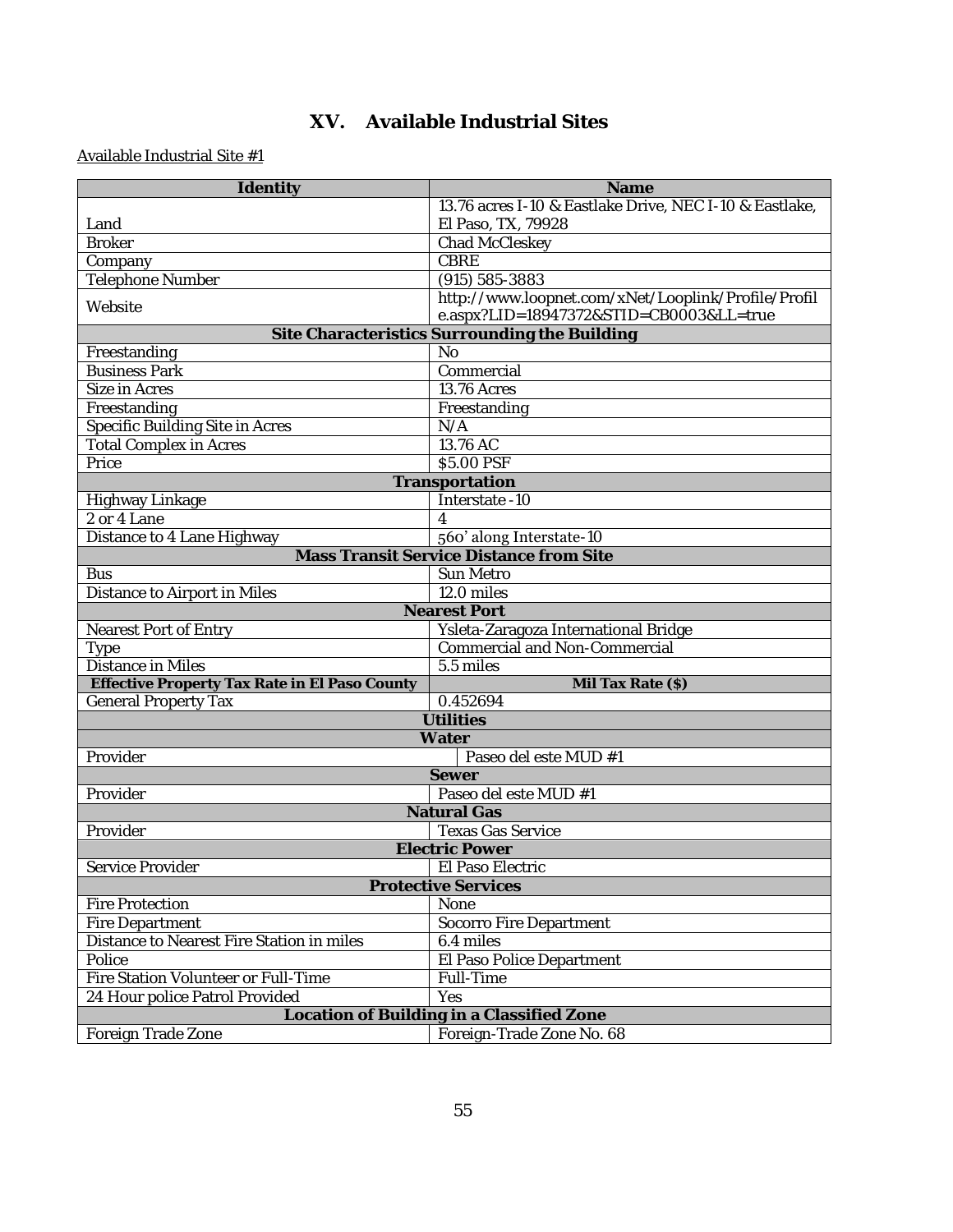

Source[: CBRE](http://www.cbre.com/) an[d LoopNet.](http://www.loopnet.com/) Retrieved in November 2015.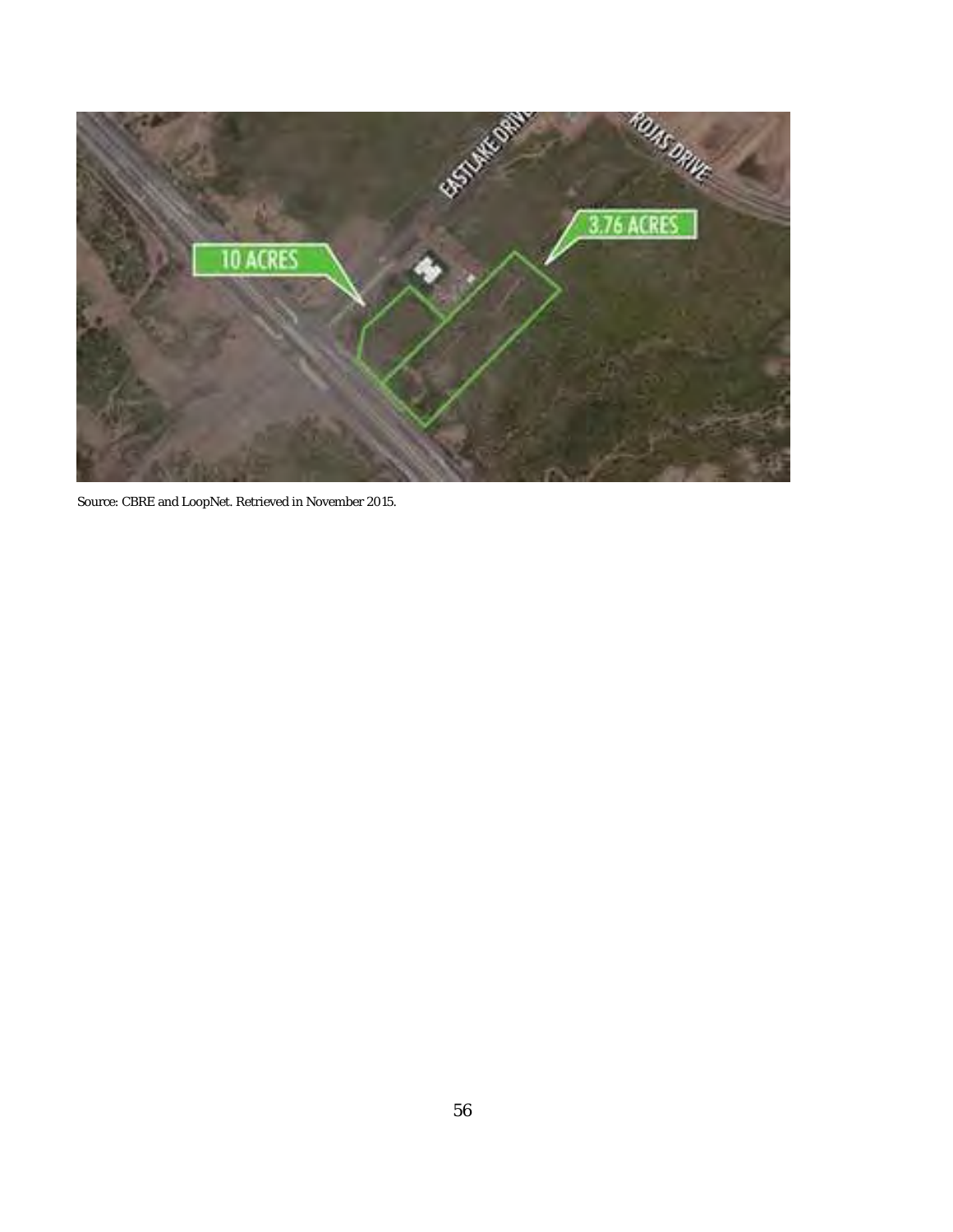| Identity                                                  | Name                                                                                               |  |
|-----------------------------------------------------------|----------------------------------------------------------------------------------------------------|--|
| <b>Building</b>                                           | 7157 Merchant, El Paso, TX, 79915                                                                  |  |
| <b>Broker</b>                                             | Arturo De la Mora                                                                                  |  |
| Company                                                   | CBRE                                                                                               |  |
| Telephone Number                                          | $(915)$ 313-881                                                                                    |  |
| Website                                                   | http://www.loopnet.com/xNet/Looplink/Profil<br>e/Profile.aspx?LID=19118873&STID=CB0003&<br>LL=true |  |
| Site Characteristics Surrounding the Building             |                                                                                                    |  |
| Freestanding                                              | Yes                                                                                                |  |
| <b>Business Park</b>                                      | Industrial/Manufacturing                                                                           |  |
| Freestanding                                              | Yes                                                                                                |  |
| Specific Building Site Size                               | $\pm$ 20,000 sq. ft. - 80,000 sq. ft.                                                              |  |
| <b>Total Complex in Acres</b>                             | N/A                                                                                                |  |
| Price                                                     | \$3.50/SF/Year                                                                                     |  |
| Transportation                                            |                                                                                                    |  |
| Highway Linkage                                           | Two blocks south of 1-10 off the Hawkins exit                                                      |  |
| 2 or 4 Lane                                               | $\overline{4}$<br>.9 Miles                                                                         |  |
| Distance to 4 Lane Highway                                |                                                                                                    |  |
| Mass Transit Service Distance from Building<br><b>Bus</b> | Sun Metro                                                                                          |  |
| Distance to Airport in Miles                              | 5.2 miles                                                                                          |  |
| Nearest Port of Entry                                     | Bridge of the Americas                                                                             |  |
| Type                                                      | Commercial, Non-Commercial                                                                         |  |
| Distance in Miles                                         | 5.9 miles                                                                                          |  |
| Effective Property Tax Rate in El Paso County             | Tax Rate (\$)                                                                                      |  |
| <b>General Property Tax</b>                               | 0.452694                                                                                           |  |
| <b>Utilities</b>                                          |                                                                                                    |  |
| Water                                                     |                                                                                                    |  |
| Provider                                                  | Paseo del este MUD #1                                                                              |  |
| Sewer                                                     |                                                                                                    |  |
| Provider                                                  | Paseo del este MUD #1                                                                              |  |
| Natural Gas                                               |                                                                                                    |  |
| Provider                                                  | <b>Texas Gas Service</b>                                                                           |  |
| <b>Electric Power</b>                                     |                                                                                                    |  |
| Service Provider                                          | El Paso Electric                                                                                   |  |
| <b>Protective Services</b>                                |                                                                                                    |  |
| Fire Protection                                           | Sprinklers                                                                                         |  |
| Fire Department                                           | El Paso Fire Department                                                                            |  |
| Distance to Nearest Fire Station in miles                 | 8.2 miles                                                                                          |  |
| Police                                                    | El Paso Police Department                                                                          |  |
| Fire Station Volunteer or Full-Time                       | Full-Time                                                                                          |  |
| 24 Hour police Patrol Provided                            | Yes                                                                                                |  |
| Location of Building in a Classified Zone                 |                                                                                                    |  |
| Foreign Trade Zone                                        | Foreign-Trade Zone No. 68                                                                          |  |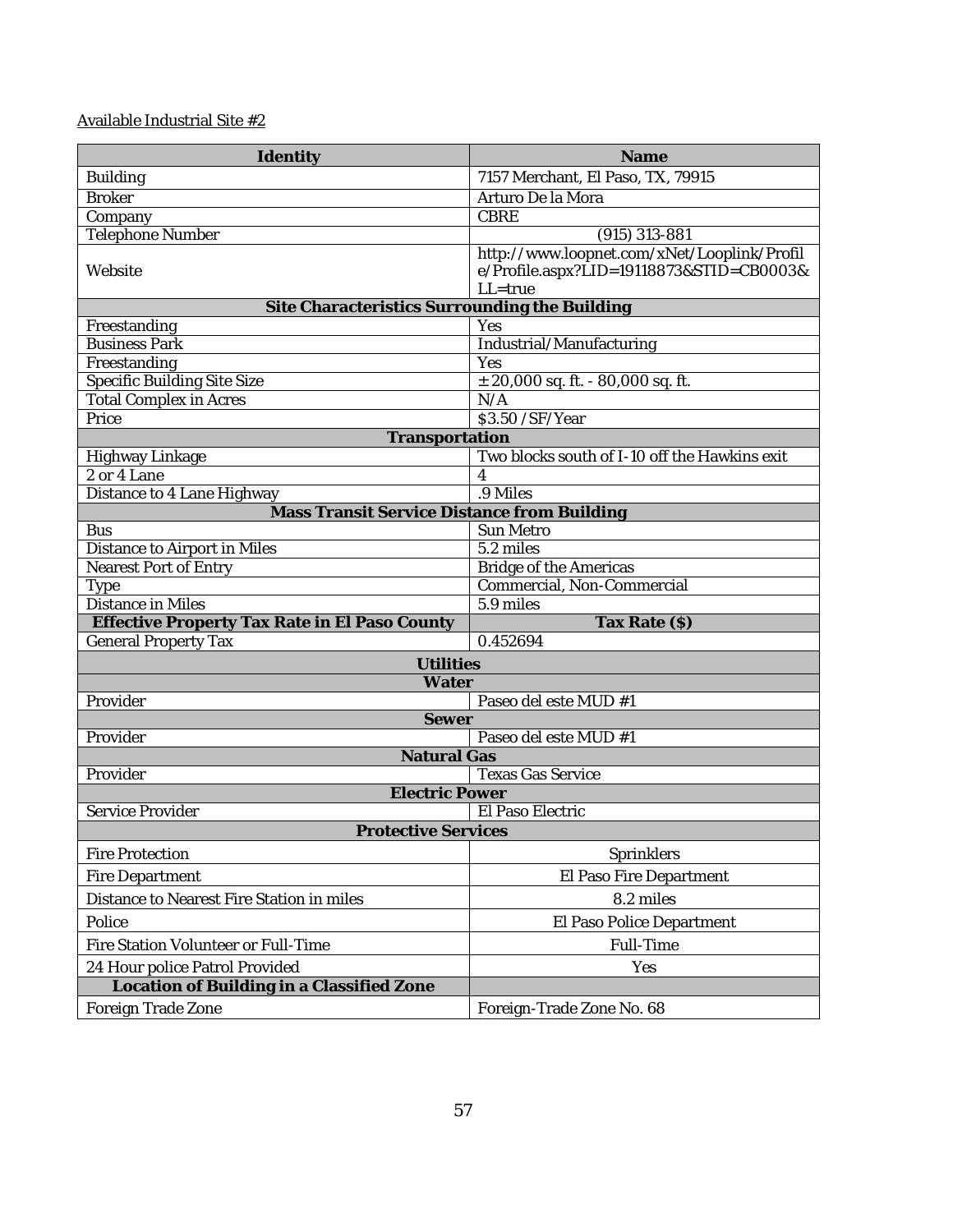

Source[: CBRE](http://www.cbre.com/) an[d LoopNet.](http://www.loopnet.com/) Retrieved in November 2015.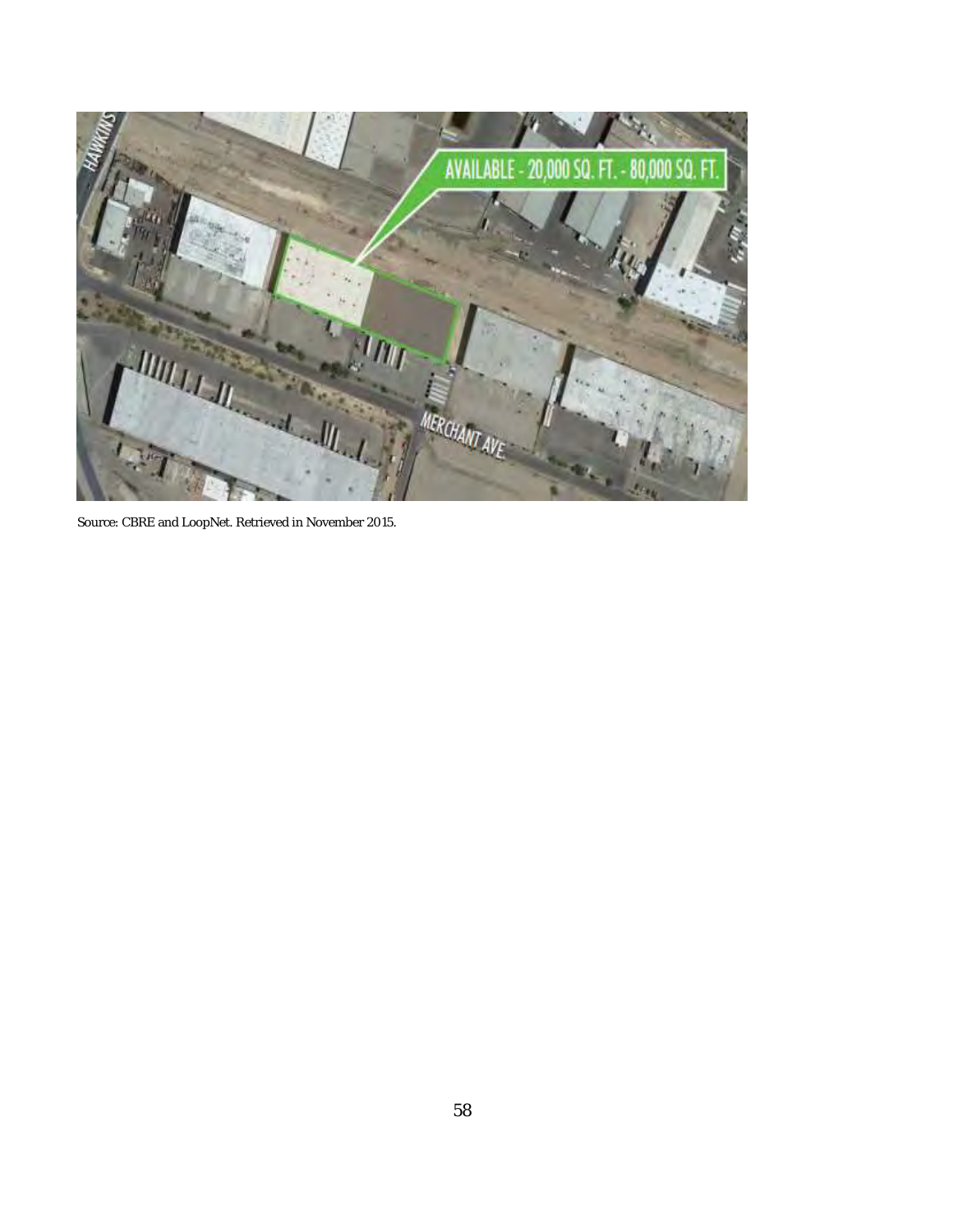| Identity                                      | Name                                                                        |  |  |
|-----------------------------------------------|-----------------------------------------------------------------------------|--|--|
| <b>Building</b>                               | 7177 Merchant, El Paso, TX, 79915                                           |  |  |
| <b>Broker</b>                                 | Arturo De la Mora                                                           |  |  |
| Company                                       | CBRE                                                                        |  |  |
| Telephone Number                              | (915) 313-8811                                                              |  |  |
| Website                                       | http://x.lnimg.com/attachments/64E3EBCD-DF9E-<br>471D-9E8E-CB2E45158717.pdf |  |  |
| Site Characteristics Surrounding the Building |                                                                             |  |  |
| Freestanding                                  | Yes                                                                         |  |  |
| <b>Business Park</b>                          | Industrial/Manufacturing                                                    |  |  |
| Size in Acres                                 | N/A                                                                         |  |  |
| Freestanding                                  | Yes                                                                         |  |  |
| Specific Building Site Acres                  | $\pm$ 20,000 sq. ft. - 40,000 sq. ft.                                       |  |  |
| Price                                         | \$3.50 / SF/ Year                                                           |  |  |
| Transportation                                |                                                                             |  |  |
| Highway Linkage                               | Two blocks south of 1-10 off the Hawkins exit                               |  |  |
| 2 or 4 Lane                                   | $\Delta$                                                                    |  |  |
| Distance to 4 Lane Highway                    | .9 Mile                                                                     |  |  |
| Mass Transit Service Distance from Building   |                                                                             |  |  |
| <b>Bus</b>                                    | Sun Metro                                                                   |  |  |
| Distance to Airport in Miles                  | 5.2 miles                                                                   |  |  |
| Nearest Port of Entry                         | Bridge of the Americas                                                      |  |  |
| <b>Type</b>                                   | Commercial, Non-Commercial                                                  |  |  |
| Distance in Miles                             | 5.9 miles                                                                   |  |  |
| Effective Property Tax Rate in El Paso County | Tax Rate $(\$)$                                                             |  |  |
| General Property Tax                          | 0.452694                                                                    |  |  |
| Utilities                                     |                                                                             |  |  |
| Water                                         |                                                                             |  |  |
| Provider                                      | Paseo del este MUD #1                                                       |  |  |
| Sewer                                         |                                                                             |  |  |
| Provider                                      | Paseo del este MUD #1                                                       |  |  |
| Natural Gas                                   |                                                                             |  |  |
| Provider                                      | <b>Texas Gas Service</b>                                                    |  |  |
| <b>Electric Power</b>                         |                                                                             |  |  |
| Service Provider                              | El Paso Electric                                                            |  |  |
| <b>Protective Services</b>                    |                                                                             |  |  |
| Fire Protection                               | Sprinklers                                                                  |  |  |
| Fire Department                               | El Paso Fire Department                                                     |  |  |
| Distance to Nearest Fire Station in miles     | 8.2 miles                                                                   |  |  |
| Police                                        | El Paso Police Department                                                   |  |  |
| Fire Station Volunteer or Full-Time           | Full-Time                                                                   |  |  |
| 24 Hour police Patrol Provided                | Yes                                                                         |  |  |
| Location of Building in a Classified Zone     |                                                                             |  |  |
| Foreign Trade Zone                            | Foreign-Trade Zone No. 68                                                   |  |  |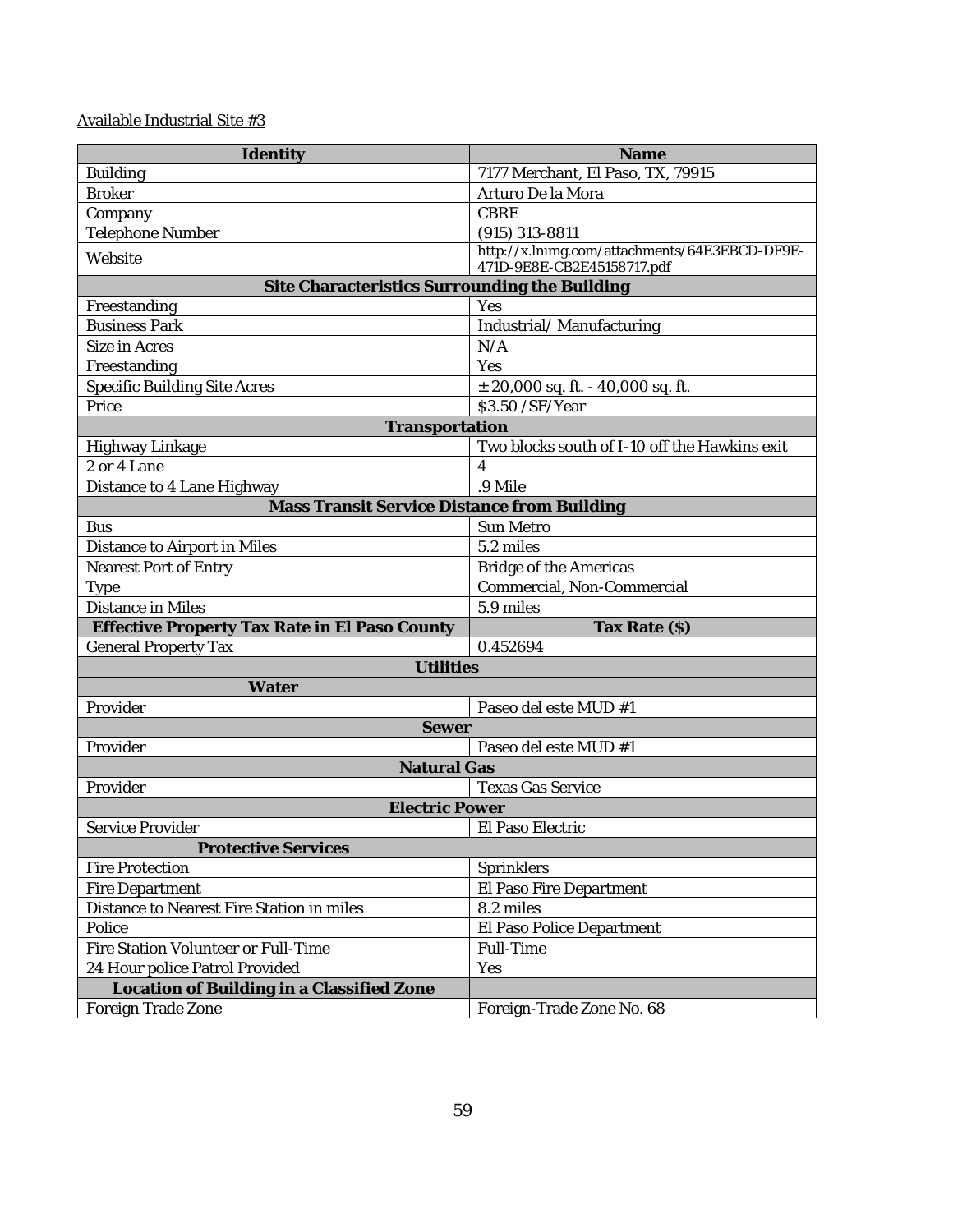

Source[: CBRE](http://www.cbre.com/) an[d LoopNet.](http://www.loopnet.com/) Retrieved in November 2015.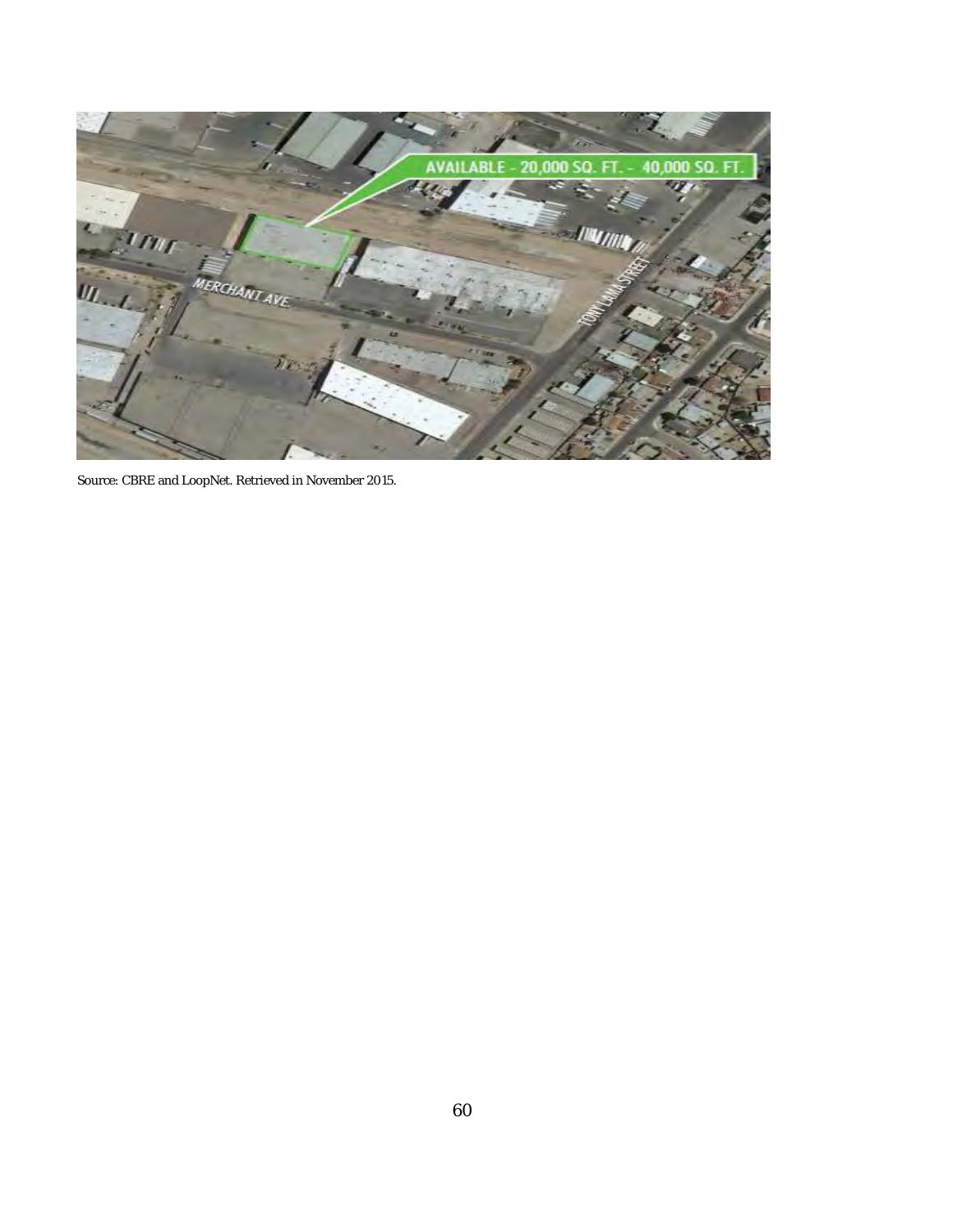| Identity                                      | Name                                                                                               |  |
|-----------------------------------------------|----------------------------------------------------------------------------------------------------|--|
| <b>Building</b>                               | 19 Leigh Fisher, El Paso, TX, 79906                                                                |  |
| <b>Broker</b>                                 | Chad McCleskey                                                                                     |  |
| Company                                       | CBRE                                                                                               |  |
| Telephone Number                              | (915) 585-3883                                                                                     |  |
| Website                                       | http://www.loopnet.com/xNet/Looplink/Profi<br>le/Profile.aspx?LID=17322025&STID=CB000<br>3&LL=true |  |
| Site Characteristics Surrounding the Building |                                                                                                    |  |
| Freestanding                                  | Yes                                                                                                |  |
| <b>Business Park</b>                          | <b>Industrial Park</b>                                                                             |  |
| Specific Building Site Acres                  | 120,000 SF                                                                                         |  |
| <b>Total Complex in Acres</b>                 | 120,000 SF                                                                                         |  |
| Price                                         | \$3.35 / SF/ Year                                                                                  |  |
| Transportation                                |                                                                                                    |  |
| Highway Linkage                               | Interstate-10                                                                                      |  |
| 2 or 4 Lane                                   | 4                                                                                                  |  |
| Distance to 4 Lane Highway                    | $6.9$ miles                                                                                        |  |
| Mass Transit Service Distance from Building   |                                                                                                    |  |
| <b>Bus</b>                                    | Sun Metro                                                                                          |  |
| Distance to Airport in Miles                  | 2.7 miles                                                                                          |  |
| Nearest Port of Entry                         | Bridge of the Americas                                                                             |  |
| Type                                          | Commercial and Non-Commercial                                                                      |  |
| Distance in Miles                             | 7.5 Miles                                                                                          |  |
| Effective Property Tax Rate in El Paso County | Tax Rate (\$)                                                                                      |  |
| <b>General Property Tax</b>                   | 0.452694                                                                                           |  |
| <b>Utilities</b>                              |                                                                                                    |  |
| Water                                         |                                                                                                    |  |
| Provider                                      | Paseo del este MUD #1                                                                              |  |
| Sewer                                         |                                                                                                    |  |
| Provider                                      | Paseo del este MUD #1                                                                              |  |
| Natural Gas                                   |                                                                                                    |  |
| Provider                                      | Texas Gas Service                                                                                  |  |
| <b>Electric Power</b>                         |                                                                                                    |  |
| Service Provider                              | El Paso Electric                                                                                   |  |
| <b>Protective Services</b>                    |                                                                                                    |  |
| Fire Protection                               | Class IV sprinkler system                                                                          |  |
| Fire Department                               | El Paso Fire Department                                                                            |  |
| Distance to Nearest Fire Station in miles     | 9.8 miles                                                                                          |  |
| Police                                        | El Paso Police Department                                                                          |  |
| Fire Station Volunteer or Full-Time           | Full-Time                                                                                          |  |
| 24 Hour police Patrol Provided                | Yes                                                                                                |  |
| Location of Building in a Classified Zone     |                                                                                                    |  |
| <b>Enterprise Community</b>                   | $C-4$                                                                                              |  |
| Foreign Trade Zone                            | Foreign-Trade Zone No. 68                                                                          |  |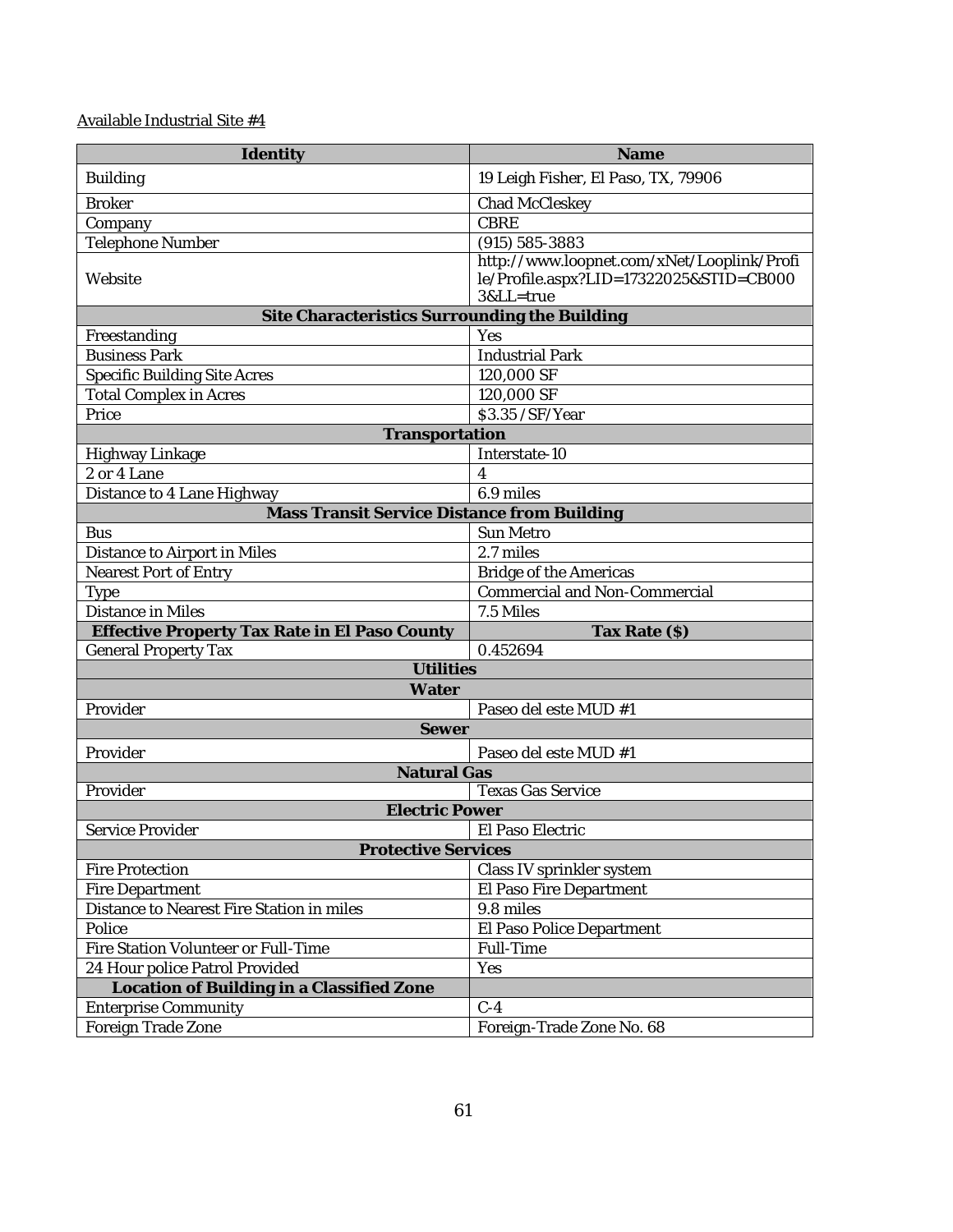

Source[: CBRE](http://www.cbre.com/) an[d LoopNet.](http://www.loopnet.com/) Retrieved in November 2015.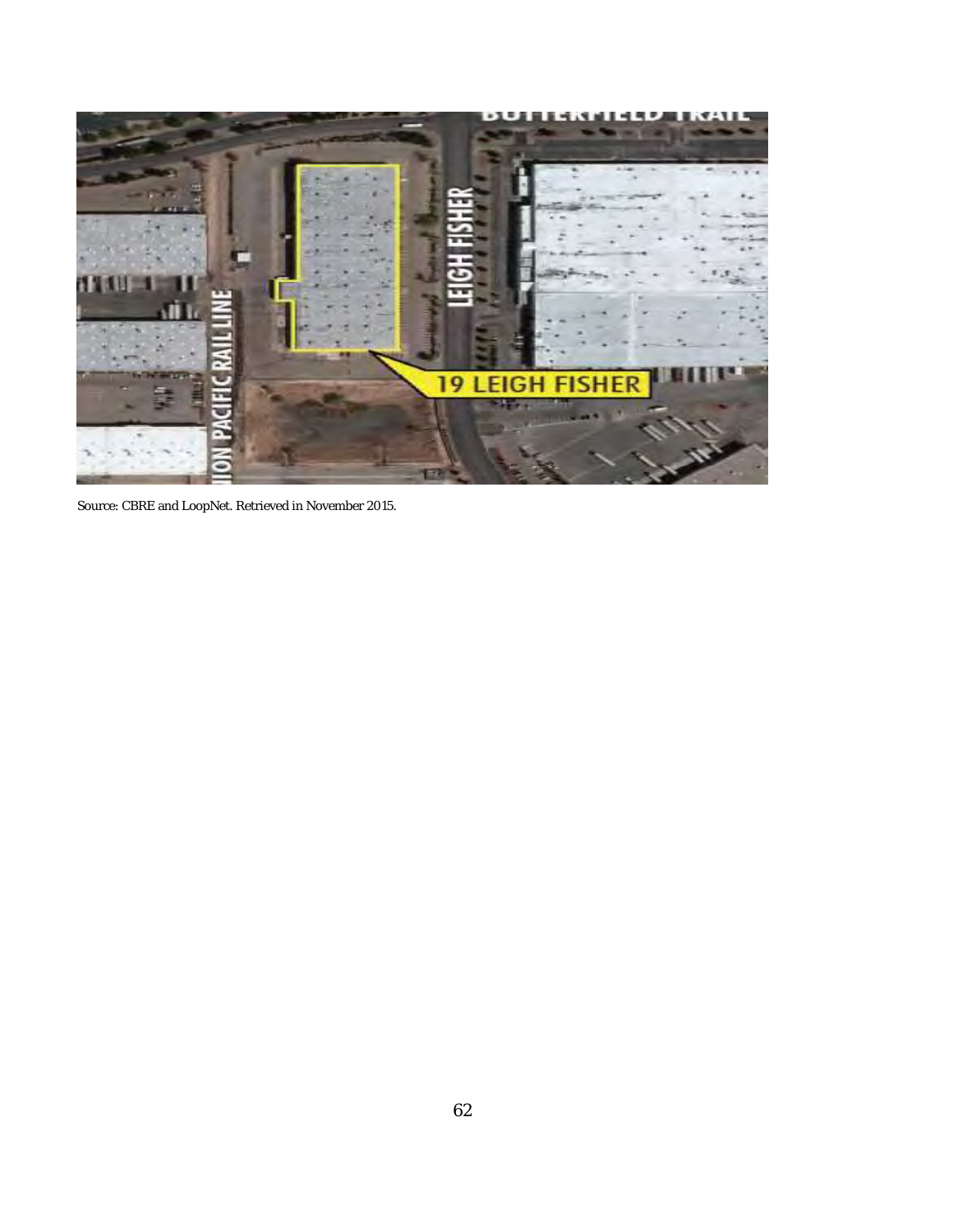| Identity                                                      | Name                                                    |
|---------------------------------------------------------------|---------------------------------------------------------|
|                                                               | Stand Alone Warehouse Facility, 8460 Gran               |
| <b>Building</b>                                               | Vista, El Paso, TX, 79907                               |
| <b>Broker</b>                                                 | Christian Perez Giese                                   |
| Company                                                       | CBRE                                                    |
| Telephone Number                                              | (915) 313-8801                                          |
|                                                               | http://www.loopnet.com/xNet/Looplink/Pr                 |
| Website                                                       | ofile/Profile.aspx?LID=19437214&STID=CB<br>0003&LL=true |
|                                                               |                                                         |
| Site Characteristics Surrounding the Building<br>Freestanding | Yes                                                     |
| <b>Business Park</b>                                          | Yes                                                     |
| <b>Specific Building Site Acres</b>                           | 58,000 sq. ft., Office Area; 2,000 sq. ft.              |
| Price                                                         | Negotiable                                              |
| Transportation                                                |                                                         |
| Highway Linkage                                               | Interstate-10                                           |
| 2 or 4 Lane                                                   | 4                                                       |
| Distance to 4 Lane Highway                                    | $\overline{.2}$ miles                                   |
| Mass Transit Service Distance from Building                   |                                                         |
| <b>Bus</b>                                                    | Sun Metro                                               |
| Distance to Airport in Miles                                  | 7.2 miles                                               |
| Nearest Port of Entry                                         | Ysleta-Zaragoza International Bridge                    |
| Type                                                          | Commercial and Non-Commercial                           |
| Distance in Miles                                             | 8.0 miles                                               |
| Effective Property Tax Rate in El Paso County                 | Tax Rate (\$)                                           |
| <b>General Property Tax</b>                                   | 0.452694                                                |
| <b>Utilities</b>                                              |                                                         |
| Water                                                         |                                                         |
| Provider                                                      | Paseo del este MUD #1                                   |
| Sewer                                                         |                                                         |
| Provider                                                      | Paseo del este MUD #1                                   |
| Natural Gas                                                   |                                                         |
| Provider                                                      | Texas Gas Service                                       |
| <b>Electric Power</b>                                         |                                                         |
| Service Provider                                              | El Paso Electric                                        |
| <b>Protective Services</b>                                    |                                                         |
| <b>Fire Protection</b>                                        | ESFR sprinkler system                                   |
| Fire Department                                               | Socorro Fire Department                                 |
| Distance to Nearest Fire Station in miles                     | 11.5 miles                                              |
| Police                                                        | El Paso Police Department                               |
| Fire Station Volunteer or Full-Time                           | Full-Time                                               |
|                                                               |                                                         |
| 24 Hour police Patrol Provided                                | Yes                                                     |
| Location of Building in a Classified Zone                     |                                                         |
| Foreign Trade Zone                                            | Foreign-Trade Zone No. 68                               |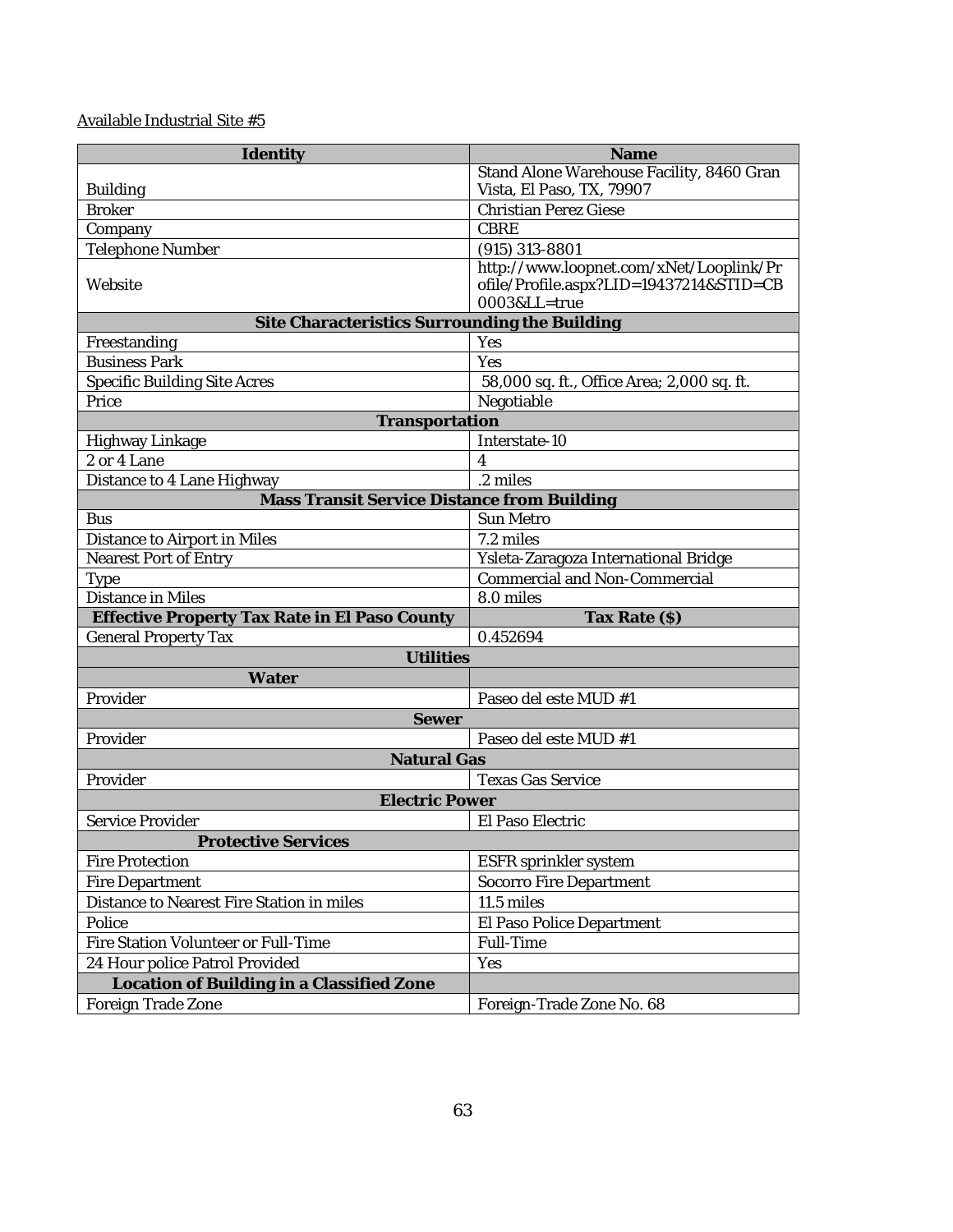

Source[: CBRE](http://www.cbre.com/) an[d LoopNet.](http://www.loopnet.com/) Retrieved in November 2015.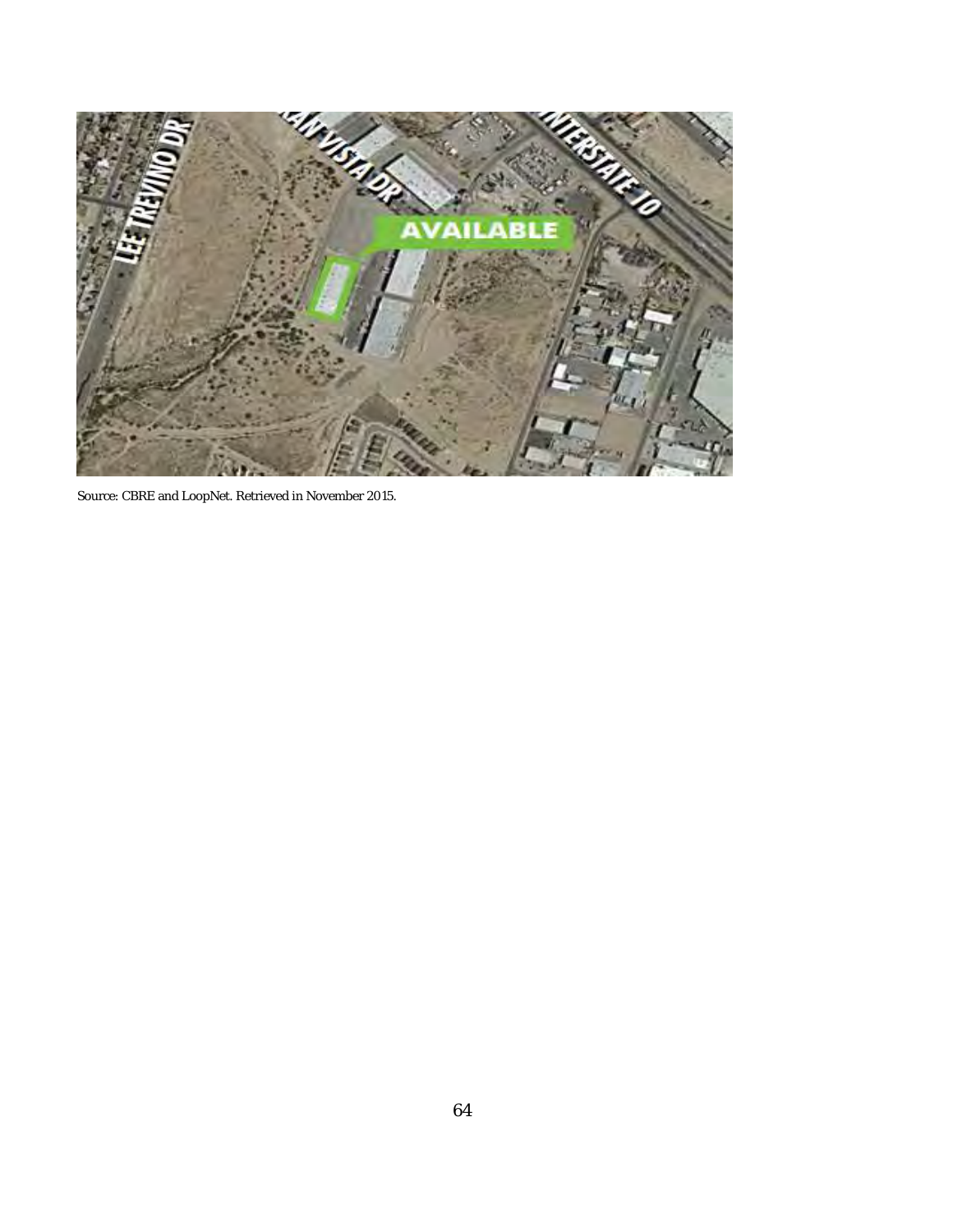| Identity                                      | Name                                                                                                                                                                      |
|-----------------------------------------------|---------------------------------------------------------------------------------------------------------------------------------------------------------------------------|
| <b>Building</b>                               | 6968 Industrial, 6968 Industrial, El Paso, TX,                                                                                                                            |
|                                               | 79915                                                                                                                                                                     |
| <b>Broker</b>                                 | Douglas Derrick                                                                                                                                                           |
| Company                                       | <b>NAI El Paso</b>                                                                                                                                                        |
| Telephone Number                              | $(915) 727 - 4000$                                                                                                                                                        |
| Website                                       | http://looplink.naiglobal.com/xNet/Looplink/Prof<br>ile/Profile.aspx?stid=naiglobal&LID=16411044&LL<br>=true&UOMListing=&UOMMoneyCurrency=&Ren<br>tPer=PY&SRID=6357629165 |
| Site Characteristics Surrounding the Building |                                                                                                                                                                           |
| Freestanding                                  | Yes                                                                                                                                                                       |
| <b>Business Park</b>                          | Yes                                                                                                                                                                       |
| Size in Acres                                 |                                                                                                                                                                           |
| Freestanding                                  | Yes                                                                                                                                                                       |
| <b>Specific Building Site Acres</b>           | 173,563 SF                                                                                                                                                                |
| <b>Total Complex in Acres</b>                 | N/A                                                                                                                                                                       |
| Price                                         | \$2,780,000                                                                                                                                                               |
| Transportation                                |                                                                                                                                                                           |
| Highway Linkage                               | Interstate 10                                                                                                                                                             |
| 2 or 4 Lane                                   | $\overline{A}$                                                                                                                                                            |
| Distance to 4 Lane Highway                    | 1 mile                                                                                                                                                                    |
| Mass Transit Service Distance from Building   |                                                                                                                                                                           |
| <b>Bus</b>                                    | Sun Metro                                                                                                                                                                 |
| Distance to Airport in Miles                  | $\overline{3}$ miles                                                                                                                                                      |
| Nearest Port of Entry                         | <b>Bridge of Americas</b>                                                                                                                                                 |
| Type                                          | Commercial and Non-Commercial                                                                                                                                             |
| Distance in Miles                             | 5.6 miles                                                                                                                                                                 |
| Effective Property Tax Rate in El Paso County | Tax Rate (\$)                                                                                                                                                             |
| General Property Tax                          | 0.452694                                                                                                                                                                  |
| <b>Utilities</b>                              |                                                                                                                                                                           |
| Water                                         |                                                                                                                                                                           |
| Provider                                      | Paseo del este MUD #1                                                                                                                                                     |
| Sewer                                         |                                                                                                                                                                           |
| Provider                                      | Paseo del este MUD #1                                                                                                                                                     |
| Natural Gas                                   |                                                                                                                                                                           |
| Provider                                      | <b>Texas Gas Service</b>                                                                                                                                                  |
| Electric Power                                |                                                                                                                                                                           |
| Service Provider                              | El Paso Electric                                                                                                                                                          |
| <b>Protective Services</b>                    |                                                                                                                                                                           |
| Fire Protection                               | N/A                                                                                                                                                                       |
| Fire Department                               | El Paso Fire Department                                                                                                                                                   |
| Distance to Nearest Fire Station in miles     | 7.9 miles                                                                                                                                                                 |
| Police                                        | El Paso Police Department                                                                                                                                                 |
| Fire Station Volunteer or Full-Time           | Full-Time                                                                                                                                                                 |
| 24 Hour police Patrol Provided                | Yes                                                                                                                                                                       |
| Location of Building in a Classified Zone     |                                                                                                                                                                           |
| Foreign Trade Zone                            | Foreign-Trade Zone No. 68                                                                                                                                                 |